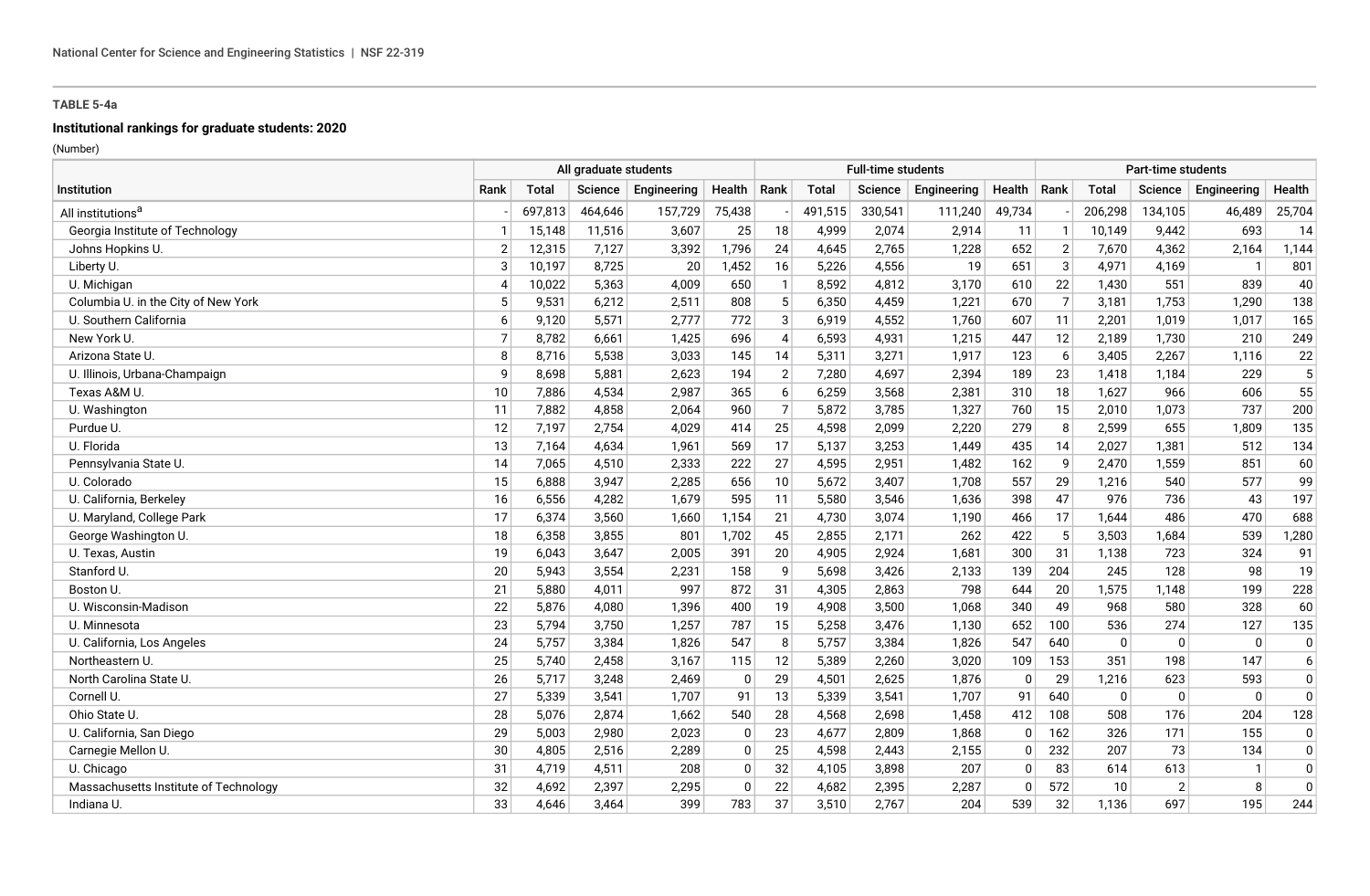# **Institutional rankings for graduate students: 2020**

|                                             |      | All graduate students |         |              |               |     |              | <b>Full-time students</b> |             |          |                |              | <b>Part-time students</b> |              |                |
|---------------------------------------------|------|-----------------------|---------|--------------|---------------|-----|--------------|---------------------------|-------------|----------|----------------|--------------|---------------------------|--------------|----------------|
| Institution                                 | Rank | <b>Total</b>          | Science | Engineering  | Health   Rank |     | <b>Total</b> | Science                   | Engineering | Health   | Rank           | <b>Total</b> | Science                   | Engineering  | Health         |
| Virginia Polytechnic Institute and State U. | 34   | 4,533                 | 2,590   | 1,883        | 60            | 38  | 3,236        | 1,628                     | 1,562       | 46       | 26             | 1,297        | 962                       | 321          | 14             |
| Harvard U.                                  | 35   | 4,405                 | 3,289   | 463          | 653           | 33  | 4.088        | 3,154                     | 452         | 482      | 165            | 317          | 135                       | 11           | 171            |
| U. California, Davis                        | 36   | 4,385                 | 3,203   | 939          | 243           | 30  | 4,306        | 3,171                     | 901         | 234      | 379            | 79           | 32                        | 38           | 9              |
| George Mason U.                             | 37   | 4,336                 | 3,535   | 520          | 281           | 61  | 2,248        | 1,853                     | 245         | 150      | 13             | 2,088        | 1,682                     | 275          | 131            |
| U. South Florida, Tampa                     | 38   | 4,330                 | 2,297   | 822          | 1,211         | 42  | 3,037        | 1,839                     | 637         | 561      | 27             | 1,293        | 458                       | 185          | 650            |
| Rutgers, State U. New Jersey                | 39   | 4,206                 | 3,306   | 832          | 68            | 40  | 3,162        | 2,578                     | 539         | 45       | 40             | 1,044        | 728                       | 293          | 23             |
| U. Arizona                                  | 40   | 4,132                 | 2,691   | 784          | 657           | 46  | 2,666        | 1,864                     | 407         | 395      | 21             | 1,466        | 827                       | 377          | 262            |
| Northwestern U.                             | 41   | 4,101                 | 2,657   | 1,192        | 252           | 36  | 3,512        | 2,288                     | 1,054       | 170      | 88             | 589          | 369                       | 138          | 82             |
| U. Texas, Dallas                            | 42   | 4,045                 | 2,843   | 969          | 233           | 41  | 3,072        | 2,151                     | 699         | 222      | 48             | 973          | 692                       | 270          | 11             |
| SUNY, U. Buffalo                            | 43   | 3,957                 | 2,138   | 1,334        | 485           | 72  | 1,965        | 1,115                     | 521         | 329      | 16             | 1,992        | 1,023                     | 813          | 156            |
| U. California, Irvine                       | 44   | 3,886                 | 2,679   | 1,039        | 168           | 34  | 3,707        | 2,557                     | 990         | 160      | 256            | 179          | 122                       | 49           | 8              |
| U. North Carolina, Chapel Hill              | 45   | 3,811                 | 2,440   | 109          | 1,262         | 35  | 3,531        | 2,388                     | 108         | 1,035    | 178            | 280          | 52                        | $\mathbf{1}$ | 227            |
| U. Pittsburgh                               | 46   | 3,782                 | 2,369   | 848          | 565           | 39  | 3,219        | 2,109                     | 683         | 427      | 94             | 563          | 260                       | 165          | 138            |
| U. Maryland, U. C.                          | 47   | 3,742                 | 3,742   | $\mathbf{0}$ | $\mathbf 0$   | 527 | 52           | 52                        | $\mathbf 0$ | $\Omega$ | $\overline{4}$ | 3,690        | 3,690                     | $\Omega$     | $\mathbf 0$    |
| U. Central Florida                          | 48   | 3,713                 | 1,779   | 1,283        | 651           | 55  | 2,450        | 1,276                     | 758         | 416      | 28             | 1,263        | 503                       | 525          | 235            |
| Colorado State U., Fort Collins             | 49   | 3,629                 | 2,675   | 892          | 62            | 114 | 1,261        | 1,018                     | 200         | 43       | 10             | 2,368        | 1,657                     | 692          | 19             |
| U. Utah                                     | 50   | 3,618                 | 2,231   | 891          | 496           | 47  | 2,661        | 1,661                     | 646         | 354      | 50             | 957          | 570                       | 245          | 142            |
| Michigan State U.                           | 51   | 3,590                 | 2,736   | 554          | 300           | 43  | 2,891        | 2,224                     | 473         | 194      | 75             | 699          | 512                       | 81           | 106            |
| Florida State U.                            | 52   | 3,348                 | 2,777   | 311          | 260           | 60  | 2,295        | 1,937                     | 220         | 138      | 38             | 1,053        | 840                       | 91           | 122            |
| U. Massachusetts, Amherst                   | 53   | 3,314                 | 2,236   | 643          | 435           | 50  | 2,530        | 1,894                     | 464         | 172      | 62             | 784          | 342                       | 179          | 263            |
| U. Cincinnati                               | 54   | 3,305                 | 1,633   | 872          | 800           | 75  | 1,922        | 1,026                     | 491         | 405      | 24             | 1,383        | 607                       | 381          | 395            |
| U. Illinois, Chicago                        | 55   | 3,286                 | 1,738   | 849          | 699           | 52  | 2,513        | 1,391                     | 668         | 454      | 64             | 773          | 347                       | 181          | 245            |
| U. Connecticut                              | 56   | 3,275                 | 2,064   | 884          | 327           | 48  | 2,639        | 1,790                     | 590         | 259      | 80             | 636          | 274                       | 294          | 68             |
| Oregon State U.                             | 57   | 3,062                 | 1,881   | 849          | 332           | 58  | 2,365        | 1,439                     | 709         | 217      | 76             | 697          | 442                       | 140          | 115            |
| Washington U., Saint Louis                  | 58   | 2,964                 | 1,714   | 1,000        | 250           | 49  | 2,555        | 1,568                     | 797         | 190      | 136            | 409          | 146                       | 203          | 60             |
| SUNY, Stony Brook U.                        | 59   | 2,955                 | 2,216   | 548          | 191           | 54  | 2,501        | 1,897                     | 444         | 160      | 122            | 454          | 319                       | 104          | 31             |
| Georgetown U.                               | 60   | 2,954                 | 2,873   | $\Omega$     | 81            | 56  | 2.446        | 2,409                     | $\Omega$    | 37       | 108            | 508          | 464                       | $\mathbf{0}$ | 44             |
| Texas Tech U.                               | 61   | 2,909                 | 1,886   | 814          | 209           | 63  | 2,188        | 1,467                     | 570         | 151      | 72             | 721          | 419                       | 244          | 58             |
| lowa State U.                               | 62   | 2,902                 | 1,919   | 955          | 28            | 82  | 1,772        | 1,186                     | 566         | 20       | 33             | 1,130        | 733                       | 389          | 8              |
| U. Virginia                                 | 63   | 2,897                 | 1,849   | 863          | 185           | 57  | 2,442        | 1,570                     | 711         | 161      | 121            | 455          | 279                       | 152          | 24             |
| U. Texas, Arlington                         | 63   | 2,897                 | 1,422   | 1,366        | 109           | 77  | 1,823        | 933                       | 831         | 59       | 36             | 1,074        | 489                       | 535          | 50             |
| Duke U.                                     | 65   | 2,886                 | 1,931   | 809          | 146           | 44  | 2,886        | 1,931                     | 809         | 146      | 640            | $\Omega$     | $\mathbf 0$               | $\mathbf 0$  | $\overline{0}$ |
| U. Houston                                  | 66   | 2,873                 | 1,691   | 1,008        | 174           | 65  | 2,161        | 1,261                     | 744         | 156      | 73             | 712          | 430                       | 264          | 18             |
| U. Georgia                                  | 67   | 2,738                 | 2,297   | 169          | 272           | 53  | 2,509        | 2,104                     | 158         | 247      | 214            | 229          | 193                       | 11           | 25             |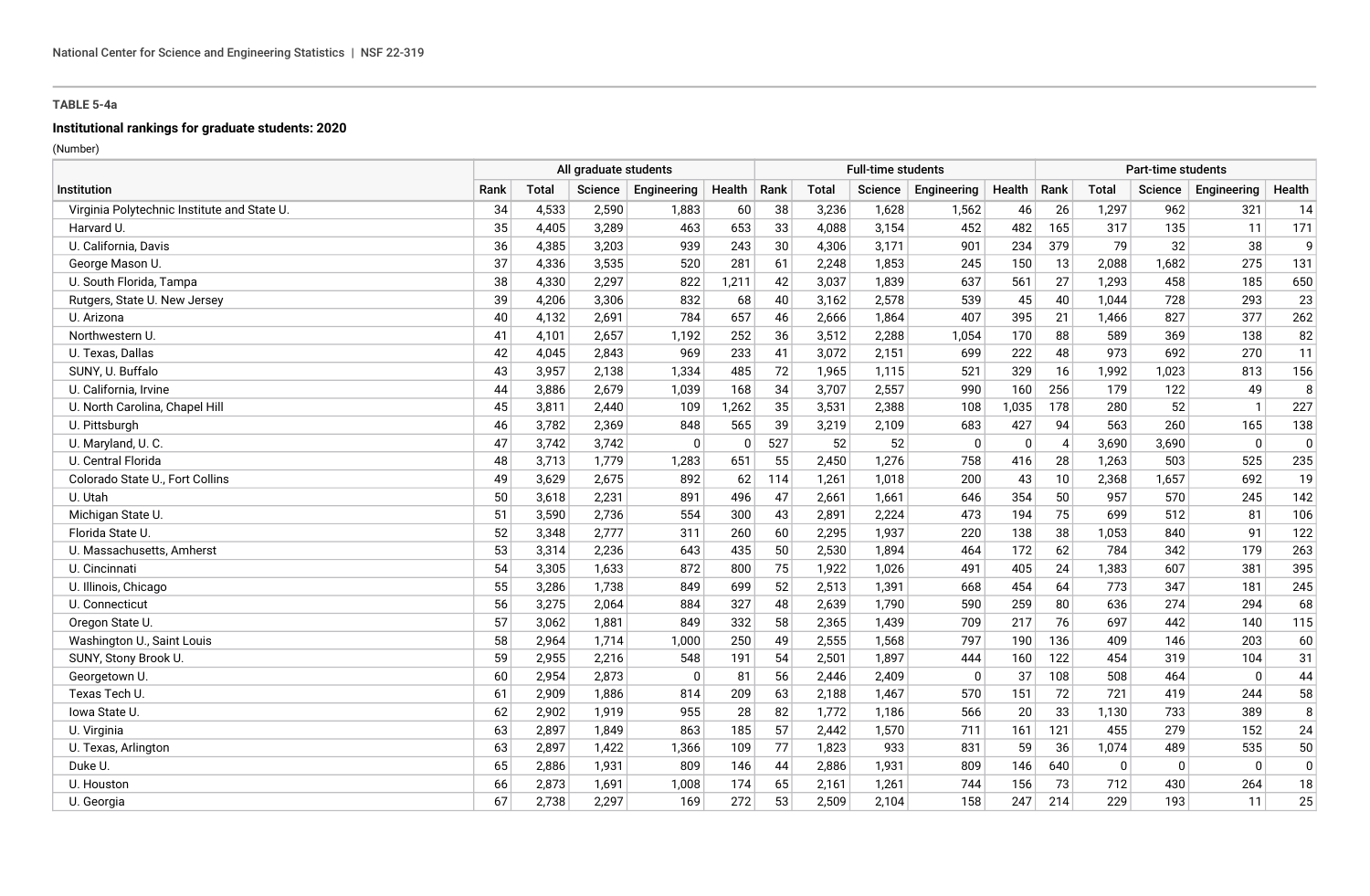# **Institutional rankings for graduate students: 2020**

|                              | All graduate students |              |                |              |                |      |       | <b>Full-time students</b> |             |             |      |              | <b>Part-time students</b> |                          |                |
|------------------------------|-----------------------|--------------|----------------|--------------|----------------|------|-------|---------------------------|-------------|-------------|------|--------------|---------------------------|--------------------------|----------------|
| <b>Institution</b>           | Rank                  | <b>Total</b> | <b>Science</b> | Engineering  | Health         | Rank | Total | Science                   | Engineering | Health      | Rank | <b>Total</b> | Science                   | Engineering              | Health         |
| U. Tennessee, Knoxville      | 68                    | 2,619        | 1,490          | 981          | 148            | 111  | 1,295 | 772                       | 419         | 104         | 25   | 1,324        | 718                       | 562                      | 44             |
| Lamar U.                     | 69                    | 2,575        | 2,109          | 177          | 289            | 87   | 1,557 | 1,266                     | 117         | 174         | 45   | 1,018        | 843                       | 60                       | 115            |
| U. Pennsylvania              | 70                    | 2,559        | 2,007          | 552          | 0              | 51   | 2,516 | 1,988                     | 528         | 0           | 454  | 43           | 19                        | 24                       | 0              |
| Syracuse U.                  | 71                    | 2,549        | 2,051          | 469          | 29             | 79   | 1,798 | 1,416                     | 357         | 25          | 67   | 751          | 635                       | 112                      | $\overline{4}$ |
| San Jose State U.            | 72                    | 2,530        | 724            | 1,663        | 143            | 91   | 1,466 | 439                       | 913         | 114         | 37   | 1,064        | 285                       | 750                      | 29             |
| Clemson U.                   | 73                    | 2,486        | 1,343          | 1,018        | 125            | 71   | 1,967 | 942                       | 936         | 89          | 105  | 519          | 401                       | 82                       | 36             |
| Florida International U.     | 74                    | 2,462        | 1,602          | 477          | 383            | 73   | 1,961 | 1.300                     | 364         | 297         | 110  | 501          | 302                       | 113                      | 86             |
| Tufts U.                     | 75                    | 2,430        | 1,866          | 327          | 237            | 74   | 1,941 | 1,529                     | 260         | 152         | 113  | 489          | 337                       | 67                       | 85             |
| Pepperdine U.                | 76                    | 2,429        | 2,429          | $\mathbf{0}$ | $\overline{0}$ | 152  | 807   | 807                       | $\Omega$    | $\mathbf 0$ | 19   | 1,622        | 1,622                     | $\Omega$                 | $\mathbf 0$    |
| U. Alabama, Birmingham       | 77                    | 2,382        | 1,284          | 555          | 543            | 103  | 1,361 | 953                       | 148         | 260         | 44   | 1,021        | 331                       | 407                      | 283            |
| National U.                  | 78                    | 2,354        | 2,200          | $\Omega$     | 154            | 116  | 1,239 | 1,129                     | 0           | 110         | 34   | 1,115        | 1,071                     | $\Omega$                 | 44             |
| Auburn U.                    | 79                    | 2,352        | 1,247          | 1,018        | 87             | 110  | 1,311 | 674                       | 570         | 67          | 42   | 1,041        | 573                       | 448                      | 20             |
| U. Oklahoma                  | 80                    | 2,300        | 1,677          | 517          | 106            | 94   | 1,435 | 1,053                     | 304         | 78          | 56   | 865          | 624                       | 213                      | 28             |
| U. California. Riverside     | 81                    | 2,299        | 1,636          | 663          | 0              | 64   | 2,181 | 1,634                     | 547         | $\Omega$    | 325  | 118          | 2                         | 116                      | $\mathbf 0$    |
| Princeton U.                 | 82                    | 2,296        | 1,586          | 710          | $\mathbf 0$    | 59   | 2,296 | 1,586                     | 710         | $\Omega$    | 640  | $\mathbf{0}$ | $\Omega$                  | $\Omega$                 | $\mathbf 0$    |
| Case Western Reserve U.      | 83                    | 2,289        | 1,505          | 627          | 157            | 68   | 2,003 | 1,307                     | 561         | 135         | 175  | 286          | 198                       | 66                       | 22             |
| U. Missouri, Columbia        | 84                    | 2,282        | 1.620          | 298          | 364            | 104  | 1,359 | 1,026                     | 138         | 195         | 54   | 923          | 594                       | 160                      | 169            |
| U. North Texas, Denton       | 85                    | 2,264        | 1,816          | 285          | 163            | 109  | 1,318 | 984                       | 184         | 150         | 52   | 946          | 832                       | 101                      | 13             |
| Georgia State U.             | 86                    | 2,261        | 1,864          | $\Omega$     | 397            | 76   | 1,849 | 1,571                     | $\Omega$    | 278         | 135  | 412          | 293                       | $\mathbf{0}$             | 119            |
| Drexel U.                    | 87                    | 2,253        | 1,537          | 549          | 167            | 96   | 1,419 | 950                       | 374         | 95          | 58   | 834          | 587                       | 175                      | 72             |
| U. Kentucky                  | 88                    | 2,249        | 1,520          | 358          | 371            | 69   | 1,979 | 1,365                     | 314         | 300         | 186  | 270          | 155                       | 44                       | 71             |
| U. Delaware                  | 89                    | 2,243        | 1,464          | 663          | 116            | 67   | 2,081 | 1,350                     | 618         | 113         | 271  | 162          | 114                       | 45                       | $\sqrt{3}$     |
| U. California, Santa Barbara | 90                    | 2,241        | 1,774          | 467          | $\mathbf 0$    | 62   | 2,241 | 1,774                     | 467         | $\mathbf 0$ | 640  | $\mathbf 0$  | $\Omega$                  | $\Omega$                 | $\mathbf 0$    |
| DePaul U.                    | 91                    | 2,220        | 1.992          | 116          | 112            | 96   | 1,419 | 1,245                     | 82          | 92          | 61   | 801          | 747                       | 34                       | 20             |
| Wayne State U.               | 92                    | 2,169        | 1,310          | 515          | 344            | 85   | 1,608 | 1,015                     | 325         | 268         | 95   | 561          | 295                       | 190                      | 76             |
| U. New Mexico                | 92                    | 2,169        | 1,240          | 608          | 321            | 127  | 1,132 | 653                       | 253         | 226         | 43   | 1,037        | 587                       | 355                      | 95             |
| Yale U.                      | 94                    | 2,114        | 1,816          | 125          | 173            | 66   | 2,092 | 1,800                     | 121         | 171         | 518  | 22           | 16                        | $\boldsymbol{\varDelta}$ | $\sqrt{2}$     |
| U. Kansas                    | 95                    | 2,101        | 1,503          | 342          | 256            | 83   | 1,713 | 1,234                     | 282         | 197         | 143  | 388          | 269                       | 60                       | 59             |
| U. Nebraska-Lincoln          | 96                    | 2,064        | 1.487          | 514          | 63             | 88   | 1,554 | 1,118                     | 384         | 52          | 107  | 510          | 369                       | 130                      | 11             |
| Louisiana State U            | 97                    | 2,044        | 1,394          | 425          | 225            | 80   | 1,778 | 1,224                     | 348         | 206         | 188  | 266          | 170                       | 77                       | 19             |
| Washington State U.          | 98                    | 2,037        | 1.422          | 509          | 106            | 84   | 1,685 | 1,188                     | 406         | 91          | 151  | 352          | 234                       | 103                      | 15             |
| U. Texas, San Antonio        | 99                    | 2,032        | 1,455          | 467          | 110            | 133  | 1,040 | 761                       | 227         | 52          | 46   | 992          | 694                       | 240                      | 58             |
| Brown U.                     | 100                   | 2,021        | 1,549          | 263          | 209            | 70   | 1,973 | 1,522                     | 251         | 200         | 447  | 48           | 27                        | 12                       | 9              |
| U. Denver                    | 101                   | 2,011        | 1,851          | 130          | 30             | 102  | 1,367 | 1,292                     | 64          | 11          | 79   | 644          | 559                       | 66                       | 19             |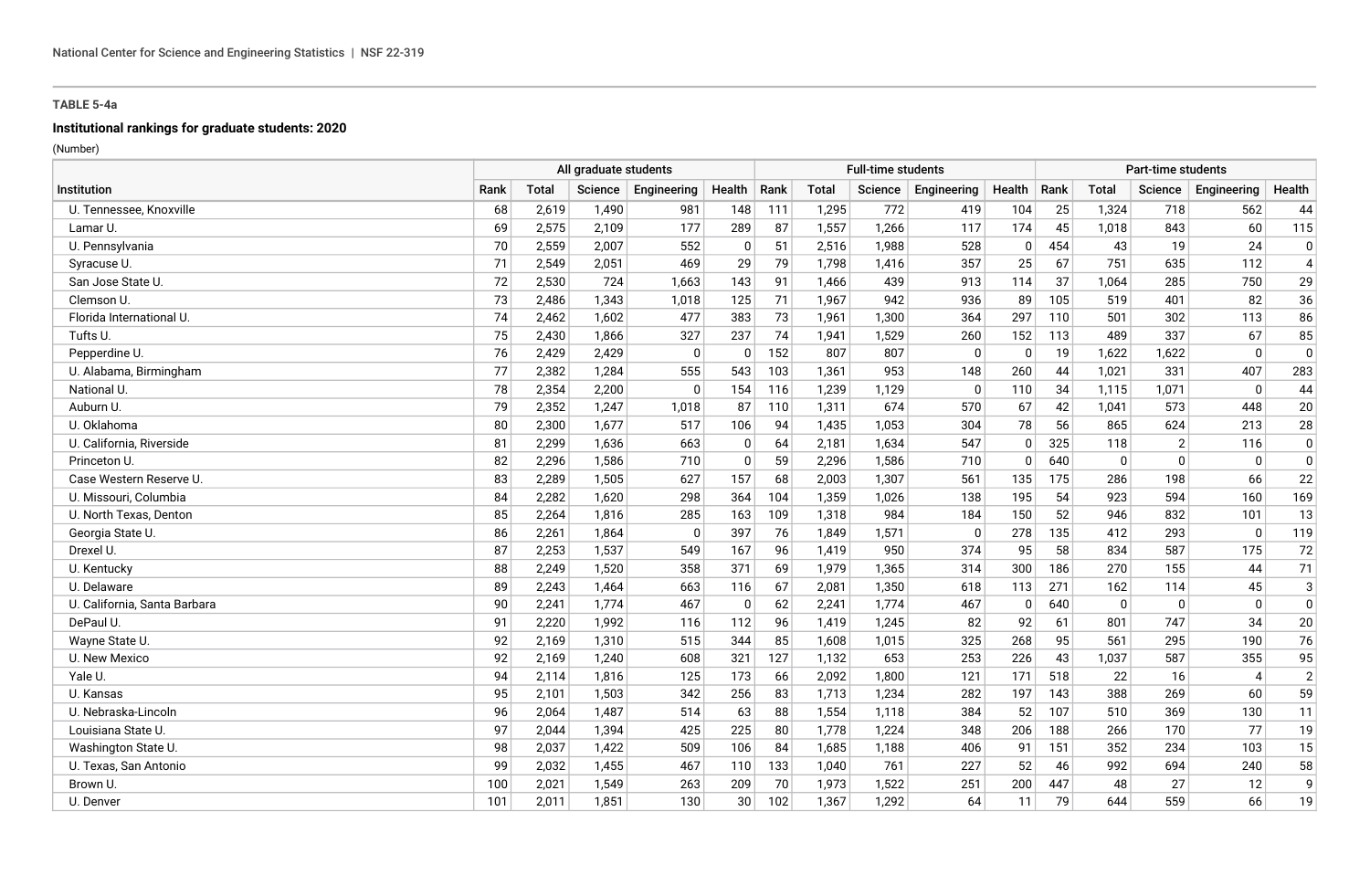#### **Institutional rankings for graduate students: 2020**

|                                         |      |              | All graduate students |              |              |      |              | <b>Full-time students</b> |             |                          |      |              | <b>Part-time students</b> |                          |                |
|-----------------------------------------|------|--------------|-----------------------|--------------|--------------|------|--------------|---------------------------|-------------|--------------------------|------|--------------|---------------------------|--------------------------|----------------|
| Institution                             | Rank | <b>Total</b> | Science               | Engineering  | Health       | Rank | <b>Total</b> | Science                   | Engineering | Health                   | Rank | <b>Total</b> | Science                   | Engineering              | Health         |
| SUNY, Binghamton U.                     | 102  | 1,983        | 1,285                 | 634          | 64           | 95   | 1,431        | 958                       | 433         | 40                       | 98   | 552          | 327                       | 201                      | 24             |
| U. Miami                                | 103  | 1,976        | 1,602                 | 229          | 145          | 81   | 1,776        | 1,459                     | 211         | 106                      | 237  | 200          | 143                       | 18                       | 39             |
| New Jersey Institute of Technology      | 104  | 1,943        | 1,038                 | 889          | 16           | 128  | 1,130        | 676                       | 445         | q                        | 59   | 813          | 362                       | 444                      | $\overline{7}$ |
| U. Texas Health Science Center, Houston | 105  | 1,935        | 1,092                 | 41           | 802          | 120  | 1,177        | 789                       | 39          | 349                      | 65   | 758          | 303                       | $\overline{2}$           | 453            |
| Florida Institute of Technology         | 106  | 1,908        | 1,405                 | 503          | $\mathbf{0}$ | 120  | 1,177        | 924                       | 253         | $\Omega$                 | 69   | 731          | 481                       | 250                      | $\mathbf 0$    |
| Mississippi State U.                    | 107  | 1,893        | 1,217                 | 614          | 62           | 131  | 1,082        | 765                       | 272         | 45                       | 60   | 811          | 452                       | 342                      | 17             |
| Stevens Institute of Technology         | 108  | 1,886        | 671                   | 1,209        | 6            | 108  | 1,337        | 564                       | 769         | $\boldsymbol{\varDelta}$ | 99   | 549          | 107                       | 440                      | $\overline{2}$ |
| Illinois Institute of Technology        | 109  | 1,879        | 1,276                 | 560          | 43           | 112  | 1,291        | 883                       | 403         | -5                       | 89   | 588          | 393                       | 157                      | 38             |
| SUNY, U. Albany                         | 110  | 1,858        | 1,551                 | 30           | 277          | 130  | 1,083        | 928                       | 24          | 131                      | 63   | 775          | 623                       | 6                        | 146            |
| Vanderbilt U.                           | 111  | 1,848        | 1,413                 | 384          | 51           | 78   | 1,820        | 1,398                     | 374         | 48                       | 503  | 28           | 15                        | 10                       | 3              |
| U. Iowa                                 | 112  | 1,839        | 1,243                 | 285          | 311          | 86   | 1,572        | 1,074                     | 239         | 259                      | 187  | 267          | 169                       | 46                       | 52             |
| Columbia U., Teachers C.                | 113  | 1,827        | 1,580                 | $\Omega$     | 247          | 122  | 1,170        | 1,015                     | $\Omega$    | 155                      | 78   | 657          | 565                       | $\mathbf{0}$             | 92             |
| Temple U.                               | 114  | 1,826        | 1,457                 | 187          | 182          | 93   | 1,445        | 1,152                     | 143         | 150                      | 144  | 381          | 305                       | 44                       | 32             |
| Oklahoma State U.                       | 115  | 1,815        | 1,272                 | 455          | 88           | 114  | 1,261        | 897                       | 287         | 77                       | 97   | 554          | 375                       | 168                      | 11             |
| San Diego State U.                      | 116  | 1,787        | 1,073                 | 282          | 432          | 119  | 1,209        | 681                       | 154         | 374                      | 92   | 578          | 392                       | 128                      | 58             |
| U. Wisconsin-Milwaukee                  | 117  | 1,774        | 1,178                 | 258          | 338          | 99   | 1,394        | 929                       | 185         | 280                      | 145  | 380          | 249                       | 73                       | 58             |
| U. Massachusetts, Lowell                | 118  | 1,768        | 794                   | 833          | 141          | 150  | 820          | 350                       | 391         | 79                       | 51   | 948          | 444                       | 442                      | 62             |
| U. South Carolina                       | 119  | 1,740        | 965                   | 352          | 423          | 100  | 1,389        | 847                       | 286         | 256                      | 153  | 351          | 118                       | 66                       | 167            |
| California State U., Northridge         | 120  | 1,733        | 485                   | 289          | 959          | 180  | 644          | 228                       | 127         | 289                      | 35   | 1,089        | 257                       | 162                      | 670            |
| West Virginia U.                        | 121  | 1,722        | 1,021                 | 413          | 288          | 98   | 1,413        | 857                       | 311         | 245                      | 167  | 309          | 164                       | 102                      | 43             |
| Rochester Institute of Technology       | 122  | 1,717        | 1,210                 | 501          | 6            | 106  | 1,339        | 978                       | 358         | 3                        | 147  | 378          | 232                       | 143                      | 3              |
| American U.                             | 123  | 1,698        | 1,676                 | $\mathbf{0}$ | 22           | 134  | 1,012        | 999                       | 0           | 13                       | 77   | 686          | 677                       | $\mathbf 0$              | 9              |
| Tulane U.                               | 124  | 1,689        | 1,045                 | 104          | 540          | 92   | 1,453        | 1,008                     | 104         | 341                      | 207  | 236          | 37                        | $\mathbf{0}$             | 199            |
| U. North Carolina, Charlotte            | 125  | 1,677        | 1.243                 | 321          | 113          | 125  | 1,142        | 836                       | 222         | 84                       | 101  | 535          | 407                       | 99                       | 29             |
| Kansas State U.                         | 126  | 1,641        | 1,325                 | 278          | 38           | 122  | 1,170        | 965                       | 184         | 21                       | 117  | 471          | 360                       | 94                       | 17             |
| U. Alabama, Tuscaloosa                  | 127  | 1,634        | 870                   | 494          | 270          | 117  | 1,236        | 721                       | 327         | 188                      | 140  | 398          | 149                       | 167                      | 82             |
| U. Notre Dame                           | 128  | 1,625        | 998                   | 627          | $\mathbf 0$  | 89   | 1,524        | 909                       | 615         | $\Omega$                 | 345  | 101          | 89                        | 12                       | $\mathbf 0$    |
| Old Dominion U.                         | 129  | 1,613        | 691                   | 818          | 104          | 199  | 565          | 339                       | 143         | 83                       | 39   | 1,048        | 352                       | 675                      | 21             |
| U. Hawaii. Manoa                        | 130  | 1,612        | 1.226                 | 236          | 150          | 105  | 1,352        | 1,057                     | 189         | 106                      | 191  | 260          | 169                       | 47                       | 44             |
| California State U., Fullerton          | 131  | 1,611        | 847                   | 580          | 184          | 170  | 681          | 382                       | 161         | 138                      | 53   | 930          | 465                       | 419                      | 46             |
| U. Rochester                            | 132  | 1,579        | 1,167                 | 322          | 90           | 90   | 1,503        | 1,140                     | 318         | 45                       | 387  | 76           | 27                        | $\boldsymbol{\varDelta}$ | 45             |
| Worcester Polytechnic Institute         | 133  | 1,545        | 572                   | 973          | $\mathbf{0}$ | 179  | 648          | 302                       | 346         | $\Omega$                 | 55   | 897          | 270                       | 627                      | $\mathbf 0$    |
| U. Arkansas, Fayetteville               | 134  | 1,539        | 844                   | 593          | 102          | 214  | 496          | 284                       | 136         | 76                       | 41   | 1,043        | 560                       | 457                      | 26             |
| U. Nevada, Reno                         | 135  | 1,531        | 871                   | 341          | 319          | 118  | 1,220        | 752                       | 304         | 164                      | 166  | 311          | 119                       | 37                       | 155            |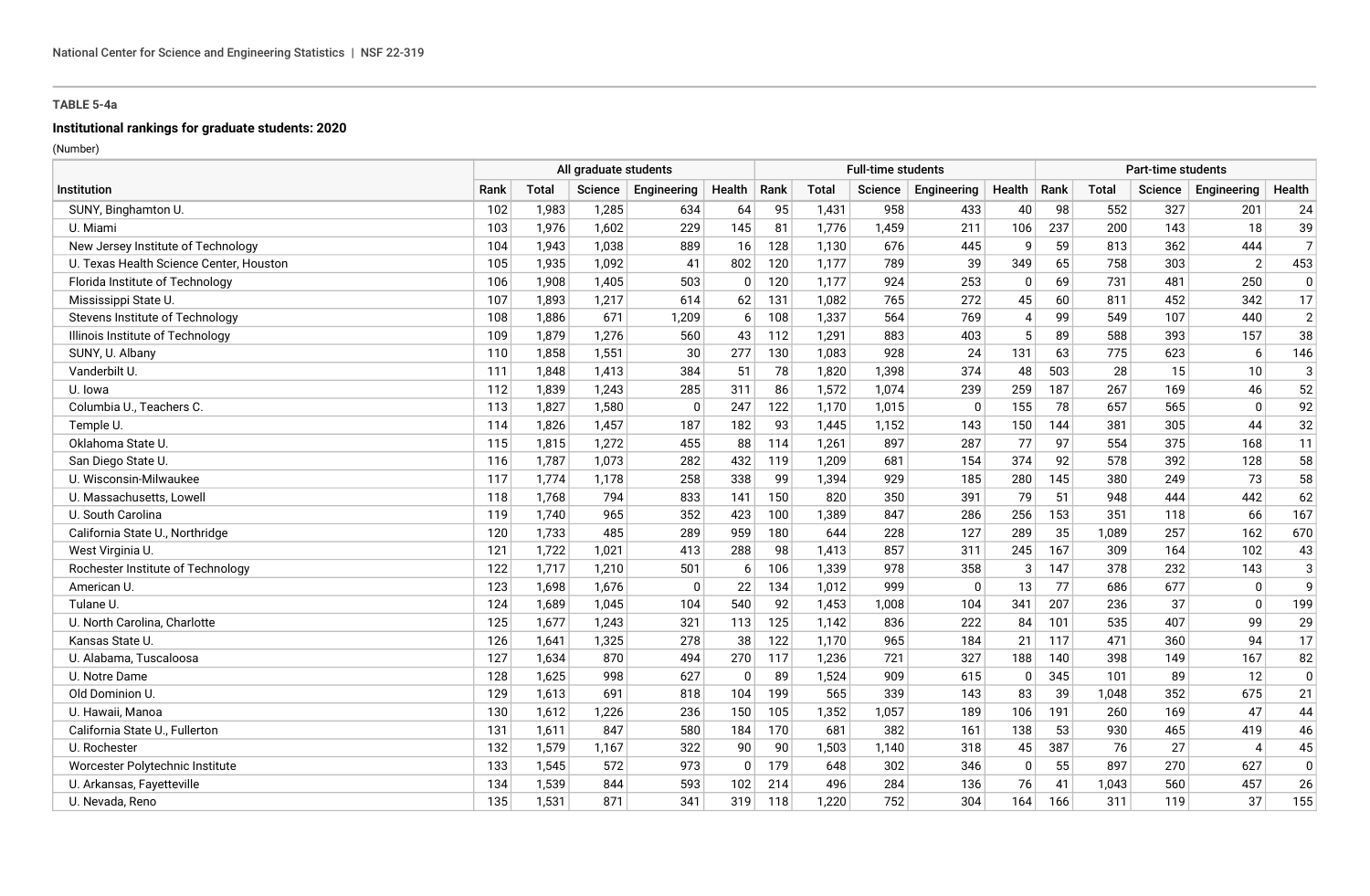# **Institutional rankings for graduate students: 2020**

|                                       |      | All graduate students |         |              |                |      |              | <b>Full-time students</b> |             |          |      |              | Part-time students |                             |                |
|---------------------------------------|------|-----------------------|---------|--------------|----------------|------|--------------|---------------------------|-------------|----------|------|--------------|--------------------|-----------------------------|----------------|
| Institution                           | Rank | <b>Total</b>          | Science | Engineering  | Health         | Rank | <b>Total</b> | Science                   | Engineering | Health   | Rank | <b>Total</b> | Science            | Engineering                 | Health         |
| Naval Postgraduate School             | 136  | 1,492                 | 539     | 953          | $\overline{0}$ | 139  | 963          | 539                       | 424         | $\Omega$ | 102  | 529          | $\mathbf{0}$       | 529                         | 0              |
| Portland State U.                     | 137  | 1.481                 | 958     | 432          | 91             | 142  | 900          | 601                       | 227         | 72       | 91   | 581          | 357                | 205                         | 19             |
| Rice U.                               | 138  | 1,449                 | 759     | 690          | $\mathbf 0$    | 101  | 1,387        | 719                       | 668         | $\Omega$ | 415  | 62           | 40                 | 22                          | $\mathbf 0$    |
| U. Louisville                         | 139  | 1.446                 | 582     | 560          | 304            | 135  | 1.010        | 462                       | 300         | 248      | 130  | 436          | 120                | 260                         | 56             |
| Baylor U.                             | 140  | 1,429                 | 596     | 93           | 740            | 129  | 1,120        | 535                       | 80          | 505      | 167  | 309          | 61                 | 13                          | 235            |
| Southern Methodist U.                 | 141  | 1,426                 | 862     | 564          | $\mathbf{0}$   | 173  | 671          | 497                       | 174         | $\Omega$ | 66   | 755          | 365                | 390                         | $\overline{0}$ |
| <b>Colorado School of Mines</b>       | 142  | 1,423                 | 432     | 991          | $\mathbf 0$    | 124  | 1,163        | 375                       | 788         | $\Omega$ | 191  | 260          | 57                 | 203                         | 0              |
| Virginia Commonwealth U.              | 143  | 1,373                 | 771     | 278          | 324            | 132  | 1,080        | 611                       | 211         | 258      | 172  | 293          | 160                | 67                          | 66             |
| U. Texas, El Paso                     | 144  | 1,368                 | 639     | 608          | 121            | 156  | 778          | 386                       | 304         | 88       | 87   | 590          | 253                | 304                         | 33             |
| Texas State U.                        | 145  | 1,345                 | 1,057   | 126          | 162            | 142  | 900          | 683                       | 76          | 141      | 124  | 445          | 374                | 50                          | 21             |
| California Institute of Technology    | 146  | 1,339                 | 790     | 549          | $\mathbf{0}$   | 106  | 1,339        | 790                       | 549         | $\Omega$ | 640  | $\Omega$     | $\mathbf{0}$       | $\Omega$                    | $\mathbf 0$    |
| Emory U.                              | 146  | 1,339                 | 1,110   | 120          | 109            | 113  | 1,289        | 1,107                     | 96          | 86       | 444  | 50           | 3                  | 24                          | 23             |
| New Mexico State U.                   | 148  | 1,337                 | 841     | 334          | 162            | 147  | 867          | 591                       | 210         | 66       | 118  | 470          | 250                | 124                         | 96             |
| Utah State U.                         | 149  | 1,325                 | 925     | 238          | 162            | 219  | 473          | 269                       | 104         | 100      | 57   | 852          | 656                | 134                         | 62             |
| U. Maryland, Baltimore County         | 150  | 1,317                 | 1.090   | 227          | $\mathbf{0}$   | 146  | 873          | 718                       | 155         | $\Omega$ | 126  | 444          | 372                | 72                          | $\pmb{0}$      |
| Kent State U.                         | 151  | 1,285                 | 870     | $\mathbf{0}$ | 415            | 145  | 878          | 669                       | 0           | 209      | 138  | 407          | 201                | $\mathbf{0}$                | 206            |
| U. Texas Rio Grande Valley            | 151  | 1,285                 | 702     | 205          | 378            | 200  | 562          | 393                       | 122         | 47       | 71   | 723          | 309                | 83                          | 331            |
| U. Massachusetts, Boston              | 153  | 1,277                 | 1.008   | $\Omega$     | 269            | 176  | 660          | 593                       | $\Omega$    | 67       | 82   | 617          | 415                | $\Omega$                    | 202            |
| California State U., Long Beach       | 154  | 1,256                 | 837     | 298          | 121            | 175  | 661          | 472                       | 104         | 85       | 86   | 595          | 365                | 194                         | 36             |
| Northern Illinois U.                  | 155  | 1,248                 | 718     | 169          | 361            | 174  | 665          | 474                       | 91          | 100      | 90   | 583          | 244                | 78                          | 261            |
| Miami U.                              | 156  | 1,217                 | 1,055   | 42           | 120            | 192  | 588          | 438                       | 38          | 112      | 81   | 629          | 617                | $\boldsymbol{\vartriangle}$ | 8              |
| Texas Woman's U.                      | 156  | 1,217                 | 770     | 0            | 447            | 216  | 491          | 282                       | 0           | 209      | 70   | 726          | 488                | $\mathbf{0}$                | 238            |
| U. San Francisco                      | 158  | 1,215                 | 1,018   | $\mathbf{0}$ | 197            | 185  | 619          | 574                       | $\mathbf 0$ | 45       | 85   | 596          | 444                | $\mathbf 0$                 | 152            |
| Ohio U.                               | 159  | 1,209                 | 744     | 346          | 119            | 162  | 735          | 484                       | 143         | 108      | 116  | 474          | 260                | 203                         | 11             |
| U. Memphis                            | 160  | 1,193                 | 752     | 163          | 278            | 164  | 724          | 464                       | 87          | 173      | 119  | 469          | 288                | 76                          | 105            |
| U. Oregon                             | 161  | 1,185                 | 1,108   | $\mathbf{0}$ | 77             | 126  | 1,141        | 1,066                     | 0           | 75       | 453  | 44           | 42                 | $\mathbf{0}$                | $\overline{c}$ |
| Florida Atlantic U.                   | 162  | 1,171                 | 800     | 229          | 142            | 191  | 600          | 416                       | 100         | 84       | 93   | 571          | 384                | 129                         | 58             |
| Western Michigan U.                   | 163  | 1,144                 | 722     | 287          | 135            | 137  | 978          | 636                       | 231         | 111      | 268  | 166          | 86                 | 56                          | 24             |
| U. Nevada, Las Vegas                  | 164  | 1,140                 | 788     | 179          | 173            | 154  | 788          | 577                       | 109         | 102      | 151  | 352          | 211                | 70                          | 71             |
| U. North Carolina, Greensboro         | 165  | 1,131                 | 711     | $\mathbf{0}$ | 420            | 189  | 607          | 403                       | $\Omega$    | 204      | 103  | 524          | 308                | $\Omega$                    | 216            |
| Carlos Albizu U                       | 166  | 1,110                 | 902     | $\Omega$     | 208            | 140  | 962          | 819                       | $\Omega$    | 143      | 286  | 148          | 83                 | $\Omega$                    | 65             |
| Michigan Technological U.             | 166  | 1,110                 | 488     | 610          | 12             | 157  | 765          | 330                       | 426         | -9       | 156  | 345          | 158                | 184                         | 3              |
| Missouri U. of Science and Technology | 168  | 1,104                 | 295     | 809          | $\mathbf{0}$   | 172  | 676          | 218                       | 458         |          | 132  | 428          | 77                 | 351                         | $\mathbf 0$    |
| California Baptist U.                 | 169  | 1,096                 | 690     | 25           | 381            | 160  | 758          | 532                       | 16          | 210      | 158  | 338          | 158                | q                           | 171            |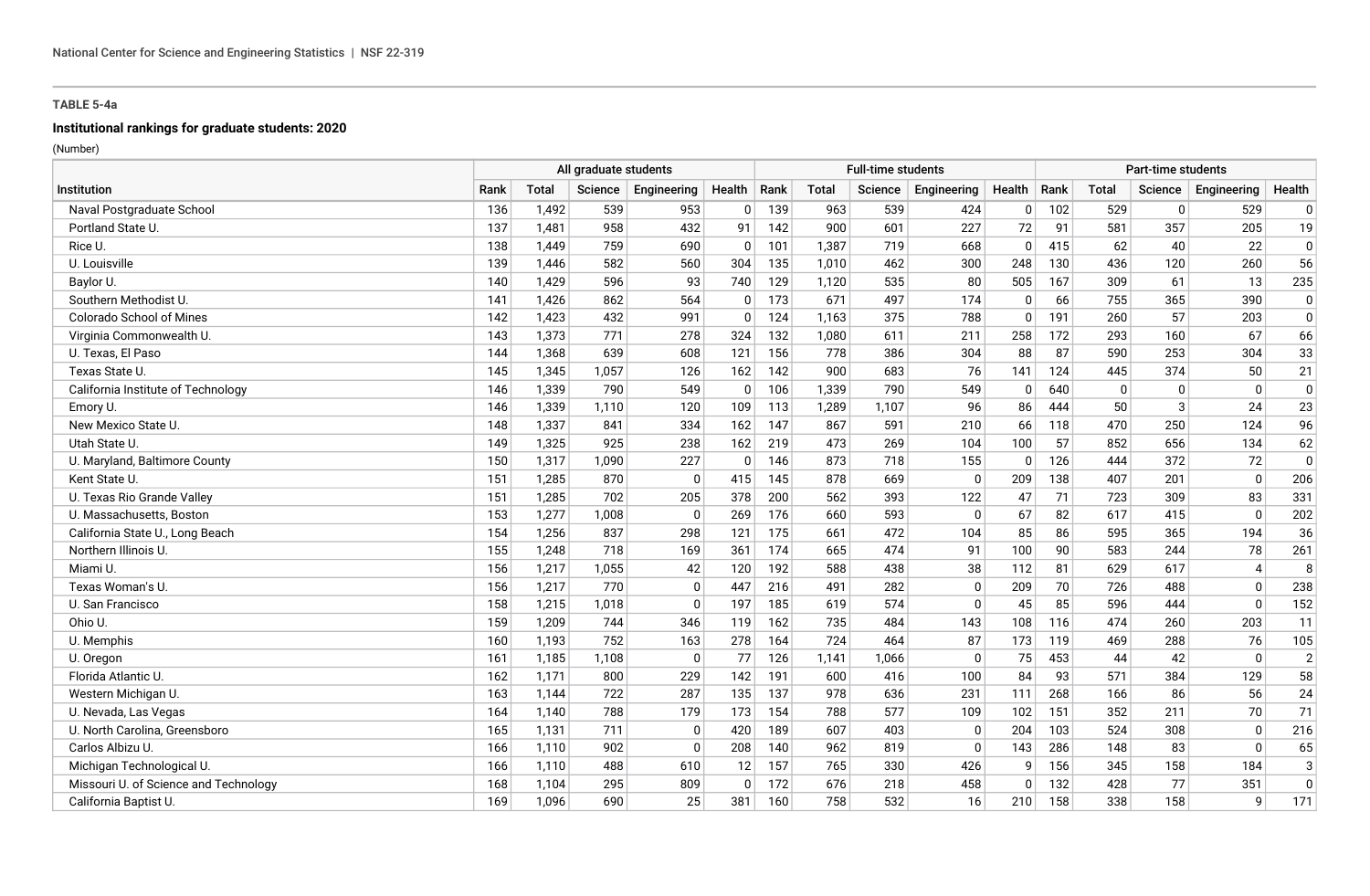# **Institutional rankings for graduate students: 2020**

|                                  | All graduate students |              |         |              |                |      |              | <b>Full-time students</b> |                |          |      |       | <b>Part-time students</b> |                |              |
|----------------------------------|-----------------------|--------------|---------|--------------|----------------|------|--------------|---------------------------|----------------|----------|------|-------|---------------------------|----------------|--------------|
| Institution                      | Rank                  | <b>Total</b> | Science | Engineering  | Health         | Rank | <b>Total</b> | <b>Science</b>            | Engineering    | Health   | Rank | Total | Science                   | Engineering    | Health       |
| Troy U.                          | 170                   | 1,090        | 1,071   | 0            | 19             | 259  | 346          | 339                       | 0              | 7        | 68   | 744   | 732                       | $\mathbf{0}$   | 12           |
| Claremont Graduate U.            | 171                   | 1,082        | 949     | $\mathbf{0}$ | 133            | 168  | 691          | 599                       | $\Omega$       | 92       | 142  | 391   | 350                       | $\mathbf{0}$   | 41           |
| Brigham Young U.                 | 172                   | 1.077        | 620     | 361          | 96             | 250  | 376          | 203                       | 109            | 64       | 74   | 701   | 417                       | 252            | 32           |
| Brandeis U.                      | 173                   | 1,062        | 1,062   | $\Omega$     | $\mathbf{0}$   | 138  | 966          | 966                       | $\mathbf 0$    | $\Omega$ | 349  | 96    | 96                        | $\mathbf{0}$   | $\mathbf 0$  |
| U. Idaho                         | 174                   | 1.047        | 719     | 328          | $\Omega$       | 190  | 605          | 447                       | 158            | $\Omega$ | 127  | 442   | 272                       | 170            | $\mathbf 0$  |
| Lehigh U.                        | 175                   | 1,020        | 484     | 536          | $\overline{0}$ | 151  | 811          | 403                       | 408            | $\Omega$ | 231  | 209   | 81                        | 128            | $\mathbf 0$  |
| U. New Hampshire                 | 176                   | 1,014        | 747     | 184          | 83             | 148  | 843          | 621                       | 152            | 70       | 263  | 171   | 126                       | 32             | 13           |
| Montclair State U.               | 177                   | 1,000        | 760     | $\Omega$     | 240            | 153  | 796          | 606                       | $\Omega$       | 190      | 235  | 204   | 154                       | $\mathbf{0}$   | 50           |
| U. California, San Francisco     | 178                   | 999          | 703     | 98           | 198            | 136  | 994          | 703                       | 98             | 193      | 598  | 5     | $\mathbf{0}$              | $\mathbf{0}$   | 5            |
| U. Toledo                        | 179                   | 996          | 551     | 250          | 195            | 167  | 701          | 412                       | 141            | 148      | 171  | 295   | 139                       | 109            | 47           |
| North Dakota State U.            | 180                   | 993          | 695     | 237          | 61             | 204  | 545          | 410                       | 94             | 41       | 123  | 448   | 285                       | 143            | 20           |
| Kennesaw State U.                | 181                   | 977          | 662     | 207          | 108            | 231  | 419          | 342                       | 46             | 31       | 96   | 558   | 320                       | 161            | 77           |
| Antioch U.                       | 182                   | 976          | 976     | $\Omega$     | $\mathbf{0}$   | 149  | 832          | 832                       | $\Omega$       | $\Omega$ | 290  | 144   | 144                       | $\mathbf{0}$   | $\pmb{0}$    |
| Oakland U.                       | 183                   | 969          | 392     | 519          | 58             | 207  | 524          | 253                       | 225            | 46       | 124  | 445   | 139                       | 294            | 12           |
| Saint Louis U.                   | 184                   | 966          | 561     | 102          | 303            | 144  | 895          | 515                       | 93             | 287      | 398  | 71    | 46                        | 9              | 16           |
| U. Wyoming                       | 185                   | 961          | 712     | 185          | 64             | 161  | 736          | 556                       | 142            | 38       | 218  | 225   | 156                       | 43             | 26           |
| U. Dayton                        | 186                   | 951          | 458     | 493          | $\mathbf{0}$   | 155  | 779          | 371                       | 408            | $\Omega$ | 262  | 172   | 87                        | 85             | $\pmb{0}$    |
| U. Rhode Island                  | 187                   | 950          | 607     | 212          | 131            | 165  | 718          | 482                       | 131            | 105      | 211  | 232   | 125                       | 81             | 26           |
| Dartmouth C.                     | 188                   | 948          | 614     | 191          | 143            | 141  | 932          | 613                       | 187            | 132      | 546  | 16    | $\mathbf{1}$              | $\overline{4}$ | 11           |
| Southern Illinois U., Carbondale | 189                   | 946          | 659     | 194          | 93             | 163  | 729          | 520                       | 122            | 87       | 224  | 217   | 139                       | 72             | 6            |
| Long Island U.                   | 189                   | 946          | 560     | 3            | 383            | 183  | 628          | 341                       | $\overline{2}$ | 285      | 164  | 318   | 219                       | $\mathbf{1}$   | 98           |
| Santa Clara U.                   | 191                   | 935          | 448     | 487          | $\mathbf{0}$   | 197  | 569          | 252                       | 317            | $\Omega$ | 148  | 366   | 196                       | 170            | $\mathbf 0$  |
| U. North Dakota                  | 192                   | 921          | 524     | 257          | 140            | 227  | 435          | 216                       | 129            | 90       | 114  | 486   | 308                       | 128            | 50           |
| Wright State U.                  | 193                   | 912          | 583     | 299          | 30             | 177  | 659          | 440                       | 199            | 20       | 198  | 253   | 143                       | 100            | 10           |
| Northern Arizona U.              | 194                   | 896          | 648     | 63           | 185            | 166  | 710          | 555                       | 58             | 97       | 251  | 186   | 93                        | 5              | 88           |
| U. Alabama, Huntsville           | 195                   | 889          | 385     | 493          | 11             | 253  | 373          | 219                       | 146            | 8        | 106  | 516   | 166                       | 347            | $\mathbf{3}$ |
| San Francisco State U.           | 196                   | 856          | 659     | 67           | 130            | 195  | 581          | 416                       | 44             | 121      | 181  | 275   | 243                       | 23             | 9            |
| Maharishi U. of Management       | 197                   | 848          | 848     | 0            | $\mathbf{0}$   | 158  | 761          | 761                       | 0              | $\Omega$ | 362  | 87    | 87                        | $\mathbf{0}$   | $\mathbf 0$  |
| Pace U.                          | 197                   | 848          | 761     | 12           | 75             | 201  | 561          | 490                       | $\overline{7}$ | 64       | 174  | 287   | 271                       | 5              | 11           |
| U. Central Missouri              | 199                   | 845          | 695     | 35           | 115            | 213  | 509          | 417                       | 18             | 74       | 159  | 336   | 278                       | 17             | 41           |
| U. Maine                         | 200                   | 842          | 597     | 198          | 47             | 158  | 761          | 537                       | 180            | 44       | 373  | 81    | 60                        | 18             | $\mathbf{3}$ |
| U. Akron                         | 201                   | 839          | 440     | 304          | 95             | 187  | 613          | 324                       | 219            | 70       | 217  | 226   | 116                       | 85             | 25           |
| U. Vermont                       | 202                   | 832          | 560     | 101          | 171            | 183  | 628          | 478                       | 74             | 76       | 235  | 204   | 82                        | 27             | 95           |
| California State U., Sacramento  | 202                   | 832          | 506     | 220          | 106            | 268  | 331          | 165                       | 91             | 75       | 110  | 501   | 341                       | 129            | 31           |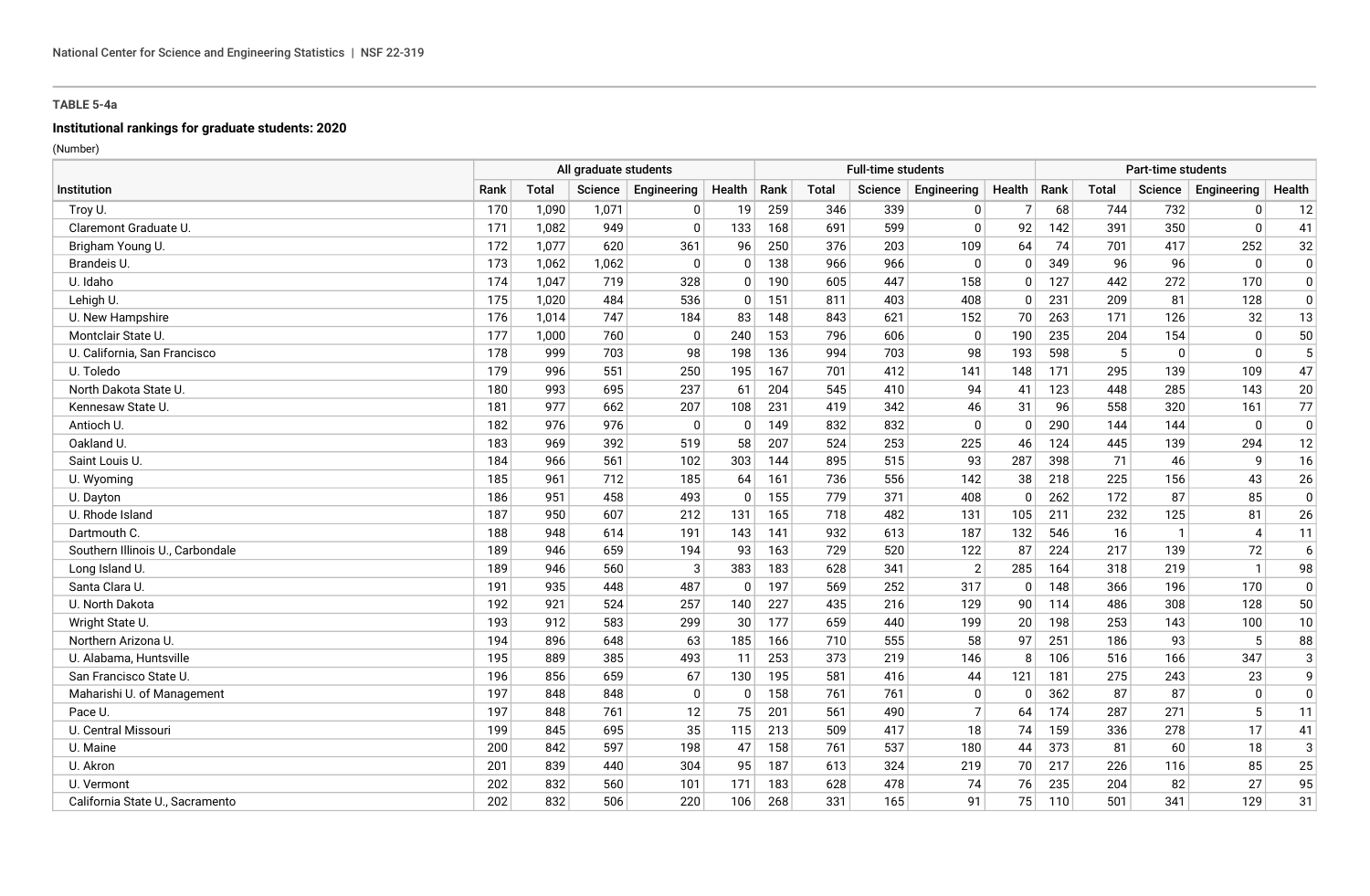# **Institutional rankings for graduate students: 2020**

|                                          |      | All graduate students |         |              |                |      |              | <b>Full-time students</b> |             |                          |      |              | Part-time students |                             |                |
|------------------------------------------|------|-----------------------|---------|--------------|----------------|------|--------------|---------------------------|-------------|--------------------------|------|--------------|--------------------|-----------------------------|----------------|
| Institution                              | Rank | <b>Total</b>          | Science | Engineering  | Health         | Rank | <b>Total</b> | <b>Science</b>            | Engineering | Health                   | Rank | <b>Total</b> | Science            | Engineering                 | Health         |
| Montana State U.                         | 204  | 831                   | 658     | 173          | $\overline{0}$ | 171  | 678          | 526                       | 152         | $\Omega$                 | 280  | 153          | 132                | 21                          | 0              |
| U. Southern Mississippi                  | 205  | 830                   | 494     | 76           | 260            | 181  | 642          | 358                       | 72          | 212                      | 246  | 188          | 136                | $\boldsymbol{\vartriangle}$ | 48             |
| U. Missouri, Kansas City                 | 206  | 823                   | 559     | 189          | 75             | 270  | 329          | 256                       | 69          | 4                        | 112  | 494          | 303                | 120                         | 71             |
| Cleveland State U.                       | 207  | 816                   | 440     | 286          | 90             | 194  | 582          | 335                       | 173         | 74                       | 208  | 234          | 105                | 113                         | 16             |
| U. Mississippi                           | 208  | 814                   | 493     | 63           | 258            | 169  | 689          | 396                       | 57          | 236                      | 318  | 125          | 97                 | 6                           | 22             |
| East Carolina U.                         | 209  | 812                   | 500     | 46           | 266            | 205  | 537          | 379                       | 24          | 134                      | 181  | 275          | 121                | 22                          | 132            |
| Boston C.                                | 210  | 808                   | 787     | $\Omega$     | 21             | 182  | 638          | 620                       | $\Omega$    | 18                       | 264  | 170          | 167                | $\mathbf{0}$                | $\mathbf{3}$   |
| U. New Haven                             | 211  | 802                   | 468     | 279          | 55             | 193  | 584          | 352                       | 180         | 52                       | 222  | 218          | 116                | 99                          | $\mathbf{3}$   |
| California State Polytechnic U., Pomona  | 212  | 801                   | 443     | 358          | $\mathbf{0}$   | 299  | 277          | 161                       | 116         | $\Omega$                 | 103  | 524          | 282                | 242                         | $\mathbf 0$    |
| Regis U.                                 | 213  | 789                   | 769     | $\mathbf{0}$ | 20             | 202  | 548          | 533                       | 0           | 15                       | 206  | 241          | 236                | $\mathbf 0$                 | 5              |
| New School                               | 214  | 788                   | 788     | $\Omega$     | $\Omega$       | 178  | 654          | 654                       | $\mathbf 0$ | $\Omega$                 | 305  | 134          | 134                | $\Omega$                    | $\mathbf 0$    |
| Missouri State U.                        | 215  | 775                   | 631     | $\Omega$     | 144            | 220  | 467          | 337                       | $\Omega$    | 130                      | 169  | 308          | 294                | $\mathbf{0}$                | 14             |
| Wichita State U.                         | 215  | 775                   | 448     | 262          | 65             | 233  | 416          | 255                       | 100         | 61                       | 149  | 359          | 193                | 162                         | $\overline{4}$ |
| Sam Houston State U.                     | 217  | 761                   | 699     | $\mathbf{0}$ | 62             | 258  | 352          | 319                       | 0           | 33                       | 136  | 409          | 380                | $\mathbf{0}$                | 29             |
| U. West Florida                          | 218  | 757                   | 572     | 23           | 162            | 387  | 148          | 95                        | 5           | 48                       | 84   | 609          | 477                | 18                          | 114            |
| Bowling Green State U.                   | 219  | 747                   | 653     | 24           | 70             | 206  | 530          | 443                       | 20          | 67                       | 224  | 217          | 210                | $\boldsymbol{\vartriangle}$ | $\mathbf{3}$   |
| U. Houston-Clear Lake                    | 219  | 747                   | 640     | 93           | 14             | 246  | 390          | 357                       | 29          | $\boldsymbol{\varDelta}$ | 150  | 357          | 283                | 64                          | 10             |
| Azusa Pacific U.                         | 221  | 745                   | 636     | $\mathbf{0}$ | 109            | 218  | 487          | 398                       | $\mathbf 0$ | 89                       | 195  | 258          | 238                | $\Omega$                    | 20             |
| Ball State U.                            | 222  | 737                   | 657     | $\Omega$     | 80             | 248  | 388          | 324                       | $\Omega$    | 64                       | 155  | 349          | 333                | $\Omega$                    | 16             |
| California State U., Los Angeles         | 223  | 734                   | 482     | 149          | 103            | 242  | 398          | 284                       | 48          | 66                       | 159  | 336          | 198                | 101                         | 37             |
| Marquette U.                             | 224  | 721                   | 361     | 188          | 172            | 222  | 447          | 220                       | 110         | 117                      | 183  | 274          | 141                | 78                          | 55             |
| Villanova U.                             | 225  | 718                   | 284     | 434          | $\mathbf{0}$   | 243  | 397          | 206                       | 191         | 0                        | 163  | 321          | 78                 | 243                         | $\mathbf 0$    |
| CUNY, City C.                            | 225  | 718                   | 399     | 319          | $\Omega$       | 252  | 374          | 149                       | 225         | $\Omega$                 | 157  | 344          | 250                | 94                          | $\mathbf 0$    |
| Towson U.                                | 227  | 712                   | 618     | $\Omega$     | 94             | 230  | 421          | 328                       | $\Omega$    | 93                       | 173  | 291          | 290                | $\mathbf{0}$                | $\mathbf{1}$   |
| U. San Diego                             | 228  | 682                   | 443     | $\Omega$     | 239            | 303  | 268          | 238                       | $\Omega$    | 30                       | 134  | 414          | 205                | $\mathbf 0$                 | 209            |
| U. Puerto Rico, Mayaguez                 | 229  | 674                   | 432     | 242          | $\mathbf{0}$   | 185  | 619          | 409                       | 210         | $\Omega$                 | 432  | 55           | 23                 | 32                          | $\pmb{0}$      |
| U. Nebraska, Omaha                       | 230  | 663                   | 619     | $\Omega$     | 44             | 294  | 284          | 253                       | 0           | 31                       | 146  | 379          | 366                | $\mathbf{0}$                | 13             |
| Texas A&M U.-Kingsville                  | 231  | 661                   | 350     | 231          | 80             | 237  | 413          | 247                       | 116         | 50                       | 201  | 248          | 103                | 115                         | 30             |
| Air Force Institute of Technology        | 232  | 654                   | 129     | 521          | 4              | 210  | 521          | 116                       | 402         | 3                        | 307  | 133          | 13                 | 119                         | $\mathbf{1}$   |
| California Institute of Integral Studies | 233  | 652                   | 652     | $\mathbf{0}$ | $\Omega$       | 207  | 524          | 524                       | $\mathbf 0$ | $\Omega$                 | 315  | 128          | 128                | $\mathbf{0}$                | $\pmb{0}$      |
| Barry U.                                 | 234  | 648                   | 524     | $\Omega$     | 124            | 244  | 396          | 344                       | $\Omega$    | 52                       | 200  | 252          | 180                | $\mathbf{0}$                | 72             |
| Loyola U., Chicago                       | 235  | 646                   | 536     | 29           | 81             | 207  | 524          | 459                       | 19          | 46                       | 321  | 122          | 77                 | 10                          | 35             |
| U. Illinois, Springfield                 | 235  | 646                   | 589     | $\mathbf{0}$ | 57             | 360  | 180          | 154                       | $\mathbf 0$ | 26                       | 120  | 466          | 435                | $\mathbf 0$                 | 31             |
| U. Puerto Rico, Rio Piedras              | 237  | 644                   | 644     | $\Omega$     | $\mathbf{0}$   | 195  | 581          | 581                       | $\Omega$    | $\Omega$                 | 411  | 63           | 63                 | $\mathbf{0}$                | $\Omega$       |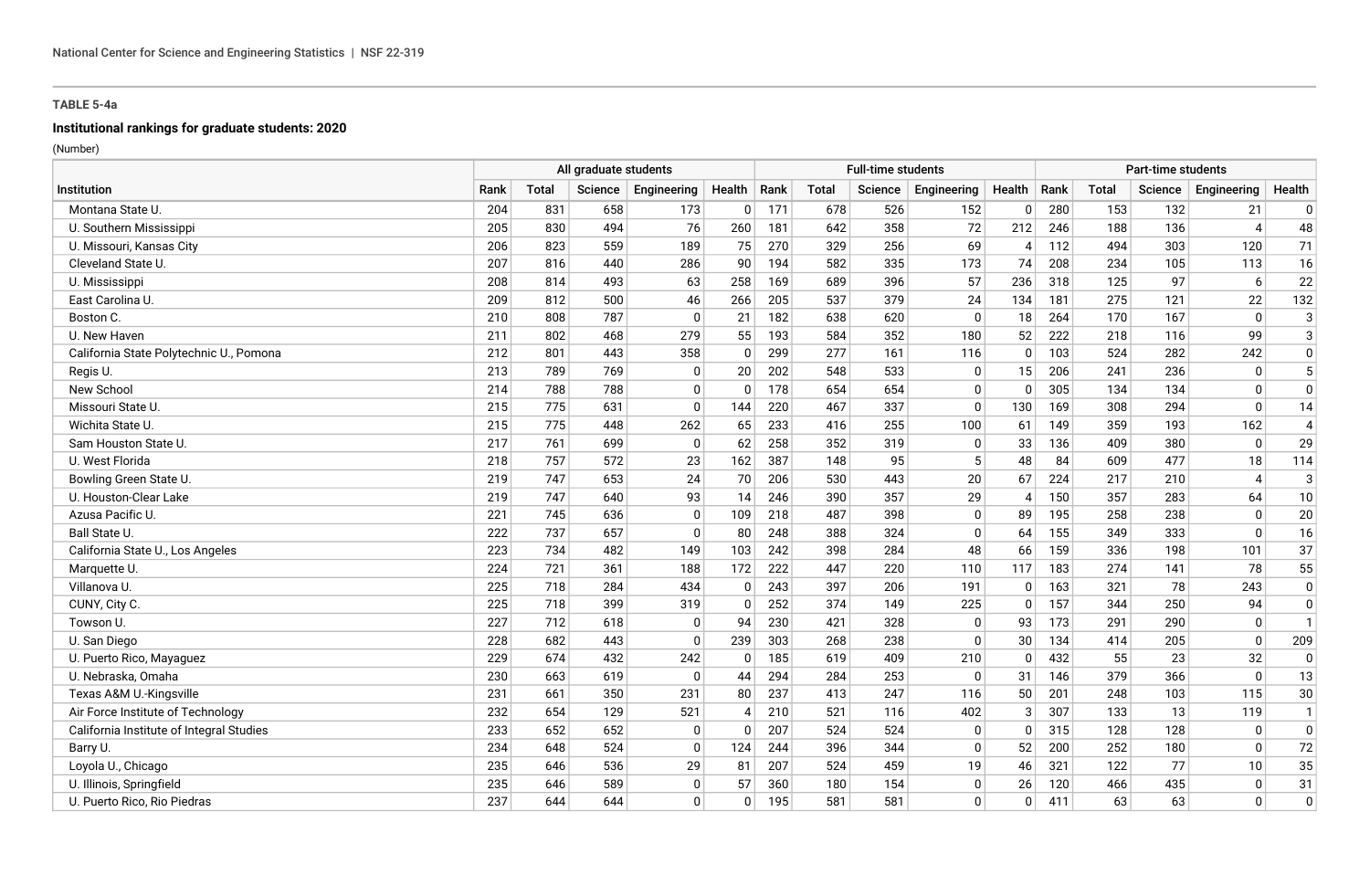# **Institutional rankings for graduate students: 2020**

|                                         | All graduate students |              |         |              |              |      |              | <b>Full-time students</b> |              |          |      |                | <b>Part-time students</b> |                 |                |
|-----------------------------------------|-----------------------|--------------|---------|--------------|--------------|------|--------------|---------------------------|--------------|----------|------|----------------|---------------------------|-----------------|----------------|
| Institution                             | Rank                  | <b>Total</b> | Science | Engineering  | Health       | Rank | <b>Total</b> | Science                   | Engineering  | Health   | Rank | <b>Total</b>   | Science                   | Engineering     | Health         |
| Howard U.                               | 238                   | 634          | 514     | 39           | 81           | 221  | 456          | 355                       | 34           | 67       | 257  | 178            | 159                       | $5\phantom{.0}$ | 14             |
| South Dakota State U.                   | 239                   | 633          | 476     | 115          | 42           | 249  | 380          | 301                       | 72           | 7        | 198  | 253            | 175                       | 43              | 35             |
| U. Puerto Rico, Medical Sciences Campus | 240                   | 629          | 186     | $\mathbf{0}$ | 443          | 202  | 548          | 166                       | 0            | 382      | 373  | 81             | 20                        | $\mathbf{0}$    | 61             |
| Fielding Graduate U.                    | 241                   | 624          | 624     | $\Omega$     | $\mathbf{0}$ | 211  | 518          | 518                       | $\mathbf 0$  | $\Omega$ | 337  | 106            | 106                       | $\mathbf{0}$    | $\mathbf 0$    |
| Texas A&M U.-Commerce                   | 242                   | 621          | 529     | $\Omega$     | 92           | 327  | 227          | 182                       | $\mathbf 0$  | 45       | 141  | 394            | 347                       | $\Omega$        | 47             |
| CUNY, Queens C.                         | 243                   | 620          | 538     | $\Omega$     | 82           | 255  | 355          | 303                       | $\Omega$     | 52       | 189  | 265            | 235                       | $\Omega$        | 30             |
| U. California, Merced                   | 244                   | 614          | 421     | 164          | 29           | 188  | 610          | 419                       | 162          | 29       | 602  | $\overline{4}$ | $\overline{2}$            | $\overline{2}$  | $\mathbf 0$    |
| CUNY, Hunter C.                         | 244                   | 614          | 571     | $\Omega$     | 43           | 403  | 130          | 87                        | 0            | 43       | 115  | 484            | 484                       | $\mathbf{0}$    | 0              |
| Saint Mary's U. Minnesota               | 246                   | 611          | 566     | $\mathbf{0}$ | 45           | 223  | 442          | 406                       | $\mathbf 0$  | 36       | 267  | 169            | 160                       | $\mathbf 0$     | 9              |
| Boise State U.                          | 246                   | 611          | 378     | 160          | 73           | 239  | 405          | 256                       | 110          | 39       | 233  | 206            | 122                       | 50              | 34             |
| U. North Texas, Health Science Center   | 248                   | 603          | 380     | $\mathbf{0}$ | 223          | 238  | 410          | 380                       | 0            | 30       | 243  | 193            | $\mathbf{0}$              | $\mathbf 0$     | 193            |
| East Tennessee State U.                 | 249                   | 599          | 215     | $\Omega$     | 384          | 229  | 424          | 164                       | $\Omega$     | 260      | 259  | 175            | 51                        | $\mathbf 0$     | 124            |
| Grand Valley State U.                   | 250                   | 590          | 328     | 42           | 220          | 232  | 417          | 192                       | 20           | 205      | 261  | 173            | 136                       | 22              | 15             |
| California State U., Fresno             | 251                   | 588          | 342     | 88           | 158          | 254  | 370          | 179                       | 49           | 142      | 222  | 218            | 163                       | 39              | 16             |
| U. South Dakota                         | 252                   | 584          | 385     | 21           | 178          | 228  | 428          | 323                       | 16           | 89       | 279  | 156            | 62                        | 5               | 89             |
| U. Montana                              | 252                   | 584          | 420     | $\mathbf{0}$ | 164          | 255  | 355          | 260                       | $\mathbf 0$  | 95       | 214  | 229            | 160                       | $\mathbf{0}$    | 69             |
| U. Massachusetts, Dartmouth             | 252                   | 584          | 418     | 140          | 26           | 308  | 255          | 185                       | 70           | $\Omega$ | 161  | 329            | 233                       | 70              | 26             |
| Tarleton State U.                       | 252                   | 584          | 584     | $\Omega$     | $\mathbf{0}$ | 394  | 143          | 143                       | $\Omega$     | $\Omega$ | 128  | 441            | 441                       | $\mathbf{0}$    | $\pmb{0}$      |
| U. Louisiana, Lafayette                 | 256                   | 573          | 341     | 152          | 80           | 215  | 495          | 293                       | 129          | 73       | 381  | 78             | 48                        | 23              | $\overline{7}$ |
| Southern Illinois U., Edwardsville      | 257                   | 572          | 359     | 134          | 79           | 305  | 266          | 157                       | 37           | 72       | 170  | 306            | 202                       | 97              | $\overline{7}$ |
| Baylor C. of Medicine                   | 258                   | 568          | 550     | $\Omega$     | 18           | 198  | 568          | 550                       | $\Omega$     | 18       | 640  | $\mathbf{0}$   | $\mathbf{0}$              | $\Omega$        | $\mathbf 0$    |
| Rowan U.                                | 258                   | 568          | 311     | 208          | 49           | 280  | 308          | 142                       | 135          | 31       | 191  | 260            | 169                       | 73              | 18             |
| St. John's U., Queens                   | 260                   | 560          | 351     | 0            | 209          | 233  | 416          | 275                       | 0            | 141      | 290  | 144            | 76                        | $\mathbf{0}$    | 68             |
| Illinois State U.                       | 261                   | 554          | 466     | $\mathbf 0$  | 88           | 223  | 442          | 369                       | $\mathbf 0$  | 73       | 331  | 112            | 97                        | $\mathbf{0}$    | 15             |
| Georgia Southern U.                     | 262                   | 553          | 218     | 80           | 255          | 233  | 416          | 161                       | 51           | 204      | 299  | 137            | 57                        | 29              | 51             |
| Marshall U.                             | 263                   | 550          | 376     | 37           | 137          | 225  | 440          | 288                       | 24           | 128      | 332  | 110            | 88                        | 13              | 9              |
| West Chester U. Pennsylvania            | 264                   | 543          | 290     | $\Omega$     | 253          | 292  | 286          | 107                       | $\mathbf 0$  | 179      | 196  | 257            | 183                       | $\mathbf{0}$    | 74             |
| Adelphi U.                              | 265                   | 538          | 320     | 0            | 218          | 284  | 304          | 120                       | 0            | 184      | 208  | 234            | 200                       | $\mathbf{0}$    | 34             |
| National Louis U.                       | 266                   | 537          | 537     | 0            | $\mathbf{0}$ | 245  | 393          | 393                       | 0            | $\Omega$ | 290  | 144            | 144                       | $\mathbf{0}$    | $\mathbf 0$    |
| Wake Forest U.                          | 267                   | 534          | 391     | 67           | 76           | 212  | 511          | 388                       | 67           | 56       | 514  | 23             | 3                         | $\mathbf{0}$    | 20             |
| Seton Hall U.                           | 268                   | 524          | 310     | $\mathbf 0$  | 214          | 290  | 290          | 194                       | $\mathbf 0$  | 96       | 208  | 234            | 116                       | $\mathbf{0}$    | 118            |
| Marymount U.                            | 269                   | 513          | 470     | $\Omega$     | 43           | 288  | 291          | 265                       | $\mathbf 0$  | 26       | 220  | 222            | 205                       | $\mathbf 0$     | 17             |
| Idaho State U.                          | 270                   | 510          | 243     | 72           | 195          | 283  | 305          | 166                       | 40           | 99       | 234  | 205            | 77                        | 32              | 96             |
| Central Michigan U.                     | 271                   | 509          | 385     | 6            | 118          | 277  | 311          | 202                       | $\mathbf{1}$ | 108      | 239  | 198            | 183                       | 5               | 10             |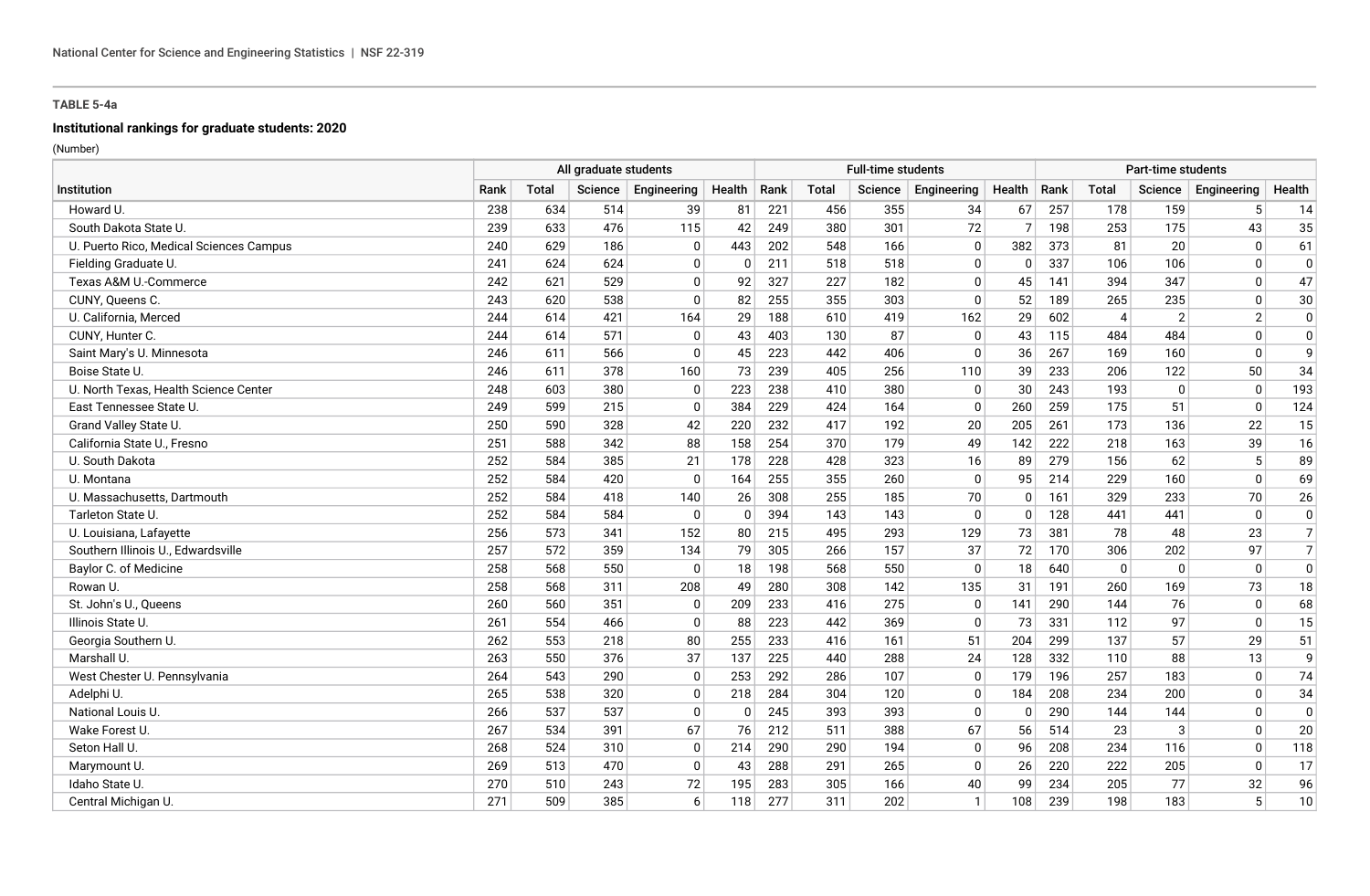# **Institutional rankings for graduate students: 2020**

|                                                    | All graduate students |       |         |                |                |      |       | <b>Full-time students</b> |                |                |      |                | Part-time students |                |                |
|----------------------------------------------------|-----------------------|-------|---------|----------------|----------------|------|-------|---------------------------|----------------|----------------|------|----------------|--------------------|----------------|----------------|
| <b>Institution</b>                                 | Rank                  | Total | Science | Engineering    | Health         | Rank | Total | Science                   | Engineering    | Health         | Rank | <b>Total</b>   | Science            | Engineering    | Health         |
| Eastern Illinois U                                 | 272                   | 501   | 407     | 0              | 94             | 278  | 310   | 229                       | 0              | 81             | 244  | 191            | 178                | $\mathbf{0}$   | 13             |
| CUNY, Baruch C.                                    | 273                   | 500   | 439     | 61             | $\mathbf{0}$   | 503  | 63    | 53                        | 10             | n              | 129  | 437            | 386                | 51             | $\mathbf 0$    |
| North Carolina Agricultural and Technical State U. | 274                   | 494   | 179     | 315            | $\mathbf{0}$   | 264  | 335   | 136                       | 199            | $\Omega$       | 274  | 159            | 43                 | 116            | $\mathbf 0$    |
| U. Texas Southwestern Medical Center               | 275                   | 493   | 442     | 51             | $\mathbf{0}$   | 216  | 491   | 440                       | 51             | $\Omega$       | 618  | $\overline{2}$ | $\overline{2}$     | $\mathbf{0}$   | $\mathbf{0}$   |
| Palo Alto U.                                       | 275                   | 493   | 493     | $\mathbf 0$    | $\mathbf{0}$   | 226  | 436   | 436                       | 0              | $\Omega$       | 426  | 57             | 57                 | $\Omega$       | $\mathbf 0$    |
| U. New England                                     | 277                   | 491   | 107     | $\mathbf 0$    | 384            | 262  | 339   | 72                        | $\mathbf 0$    | 267            | 281  | 152            | 35                 | $\mathbf 0$    | 117            |
| U. Alaska, Fairbanks                               | 278                   | 490   | 428     | 62             | $\mathbf 0$    | 337  | 214   | 181                       | 33             | 0              | 179  | 276            | 247                | 29             | 0              |
| Rivier U.                                          | 279                   | 483   | 77      | $\mathbf 0$    | 406            | 537  | 49    | 48                        | $\mathbf 0$    | $\mathbf 1$    | 131  | 434            | 29                 | $\mathbf 0$    | 405            |
| Loma Linda U.                                      | 280                   | 480   | 192     | $\mathbf 0$    | 288            | 278  | 310   | 140                       | $\mathbf 0$    | 170            | 264  | 170            | 52                 | $\mathbf{0}$   | 118            |
| U. Northern Colorado                               | 281                   | 474   | 187     | $\mathbf 0$    | 287            | 324  | 228   | 83                        | $\mathbf 0$    | 145            | 203  | 246            | 104                | $\mathbf{0}$   | 142            |
| Pontifical Catholic U. Puerto Rico                 | 282                   | 473   | 473     | $\Omega$       | $\mathbf{0}$   | 335  | 218   | 218                       | 0              | $\Omega$       | 197  | 255            | 255                | $\mathbf{0}$   | $\Omega$       |
| California State U., San Bernardino                | 283                   | 472   | 434     | $\mathbf 0$    | 38             | 236  | 414   | 378                       | $\mathbf 0$    | 36             | 424  | 58             | 56                 | $\mathbf 0$    | $\overline{2}$ |
| St. Cloud State U.                                 | 283                   | 472   | 310     | 79             | 83             | 338  | 211   | 152                       | 9              | 50             | 190  | 261            | 158                | 70             | 33             |
| U. Arkansas for Medical Sciences                   | 285                   | 469   | 132     | 0              | 337            | 352  | 197   | 99                        | 0              | 98             | 184  | 272            | 33                 | $\mathbf{0}$   | 239            |
| U. North Carolina, Wilmington                      | 286                   | 462   | 462     | $\mathbf 0$    | $\overline{0}$ | 266  | 334   | 334                       | $\mathbf 0$    | $\Omega$       | 315  | 128            | 128                | $\mathbf{0}$   | $\mathbf 0$    |
| California State U., East Bay                      | 287                   | 459   | 373     | $\mathbf 0$    | 86             | 273  | 326   | 258                       | $\mathbf 0$    | 68             | 307  | 133            | 115                | $\mathbf{0}$   | 18             |
| A. T. Still U.                                     | 288                   | 458   | 16      | $\mathbf 0$    | 442            | 294  | 284   | 9                         | $\Omega$       | 275            | 260  | 174            | 7                  | $\mathbf{0}$   | 167            |
| U. South Alabama                                   | 289                   | 453   | 307     | 89             | 57             | 247  | 389   | 265                       | 67             | 57             | 407  | 64             | 42                 | 22             | $\Omega$       |
| California Polytechnic State U., San Luis Obispo   | 290                   | 450   | 199     | 251            | $\mathbf 0$    | 272  | 328   | 125                       | 203            | $\Omega$       | 321  | 122            | 74                 | 48             | $\Omega$       |
| Massachusetts C. of Pharmacy and Health Sciences   | 291                   | 443   | 23      | 0              | 420            | 381  | 158   | 21                        | $\Omega$       | 137            | 177  | 285            | $\overline{2}$     | $\mathbf{0}$   | 283            |
| Embry-Riddle Aeronautical U.                       | 292                   | 441   | 104     | 337            | $\mathbf 0$    | 241  | 399   | 96                        | 303            | $\Omega$       | 460  | 42             | 8                  | 34             | $\mathbf 0$    |
| Hofstra U.                                         | 293                   | 438   | 233     | 0              | 205            | 257  | 353   | 188                       | 0              | 165            | 367  | 85             | 45                 | $\mathbf{0}$   | 40             |
| Western Kentucky U.                                | 294                   | 435   | 193     | $\mathbf 0$    | 242            | 287  | 295   | 117                       | $\mathbf{0}$   | 178            | 296  | 140            | 76                 | $\mathbf{0}$   | 64             |
| Simmons U.                                         | 294                   | 435   | 389     | $\Omega$       | 46             | 652  | 8     | 8                         | $\mathbf 0$    | $\Omega$       | 133  | 427            | 381                | $\mathbf{0}$   | 46             |
| Thomas Jefferson U.                                | 296                   | 432   | 311     | $\overline{5}$ | 116            | 339  | 210   | 168                       | 3              | 39             | 220  | 222            | 143                | $\overline{2}$ | 77             |
| Middle Tennessee State U.                          | 297                   | 426   | 408     | $\mathbf 0$    | 18             | 349  | 199   | 186                       | $\Omega$       | 13             | 216  | 227            | 222                | $\mathbf{0}$   | 5              |
| U. Texas Health Science Center, San Antonio        | 298                   | 425   | 260     | 23             | 142            | 264  | 335   | 241                       | $\overline{4}$ | 90             | 355  | 90             | 19                 | 19             | 52             |
| Clarkson U.                                        | 299                   | 420   | 126     | 265            | 29             | 301  | 273   | 109                       | 162            | $\overline{2}$ | 289  | 147            | 17                 | 103            | 27             |
| U. Texas, Tyler                                    | 300                   | 415   | 283     | 27             | 105            | 307  | 258   | 192                       | 18             | 48             | 277  | 157            | 91                 | q              | 57             |
| CUNY, Brooklyn C.                                  | 300                   | 415   | 290     | $\mathbf 0$    | 125            | 404  | 129   | 54                        | $\mathbf 0$    | 75             | 175  | 286            | 236                | $\Omega$       | 50             |
| Alabama A&M U.                                     | 302                   | 414   | 263     | 68             | 83             | 312  | 248   | 149                       | 33             | 66             | 268  | 166            | 114                | 35             | 17             |
| Touro C.                                           | 303                   | 413   | 307     | $\mathbf 0$    | 106            | 260  | 340   | 237                       | $\mathbf 0$    | 103            | 395  | 73             | 70                 | $\mathbf{0}$   | $\mathbf{3}$   |
| North Carolina Central U.                          | 304                   | 411   | 315     | $\mathbf 0$    | 96             | 298  | 280   | 186                       | 0              | 94             | 312  | 131            | 129                | $\Omega$       | $\overline{2}$ |
| Eastern Michigan U.                                | 305                   | 408   | 330     | $\Omega$       | 78             | 364  | 176   | 132                       | $\Omega$       | 44             | 211  | 232            | 198                | $\Omega$       | 34             |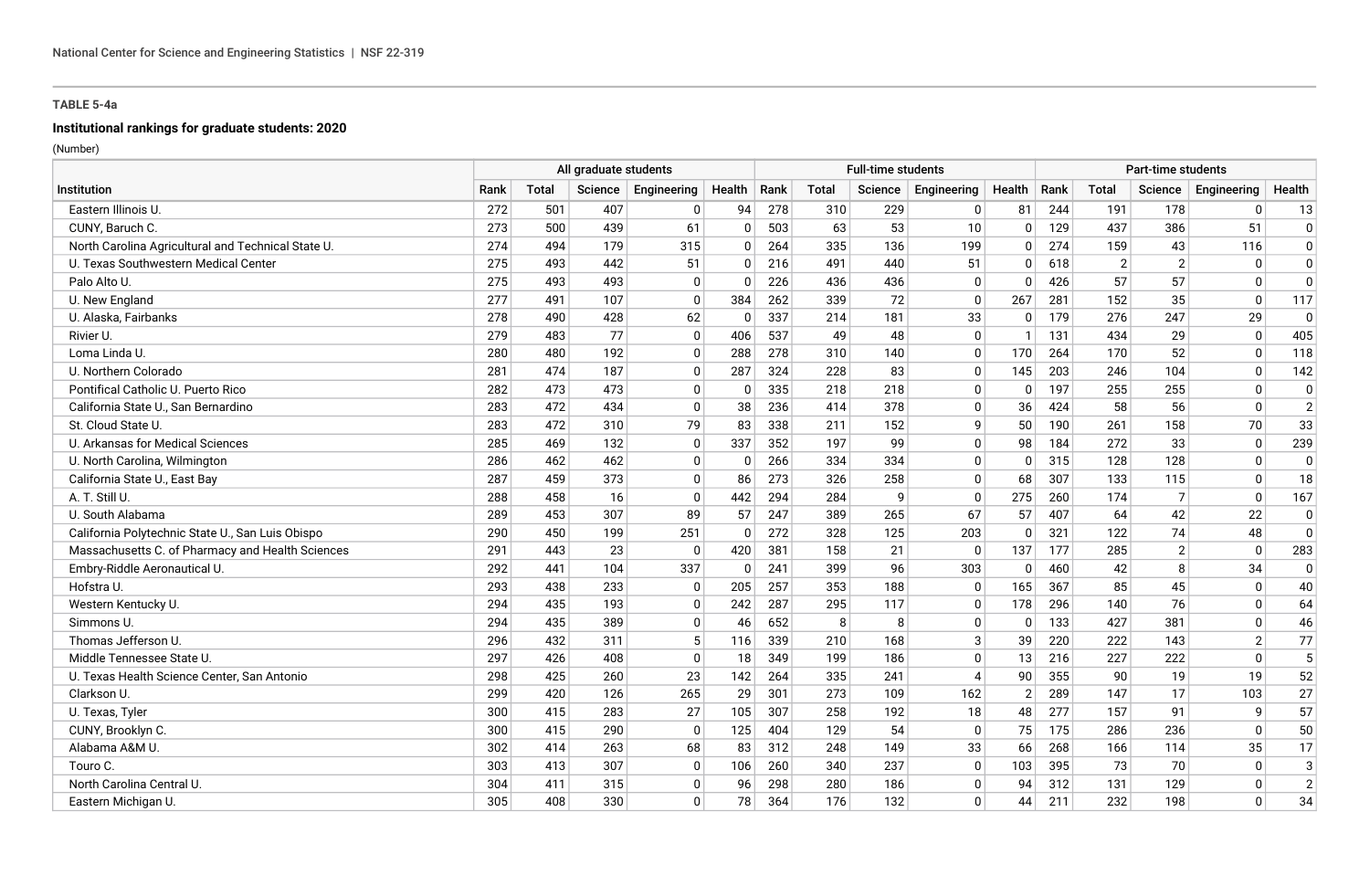# **Institutional rankings for graduate students: 2020**

|                                         | All graduate students |              |         |              |              | <b>Full-time students</b> |       |                |                |          | Part-time students |              |                |              |                |
|-----------------------------------------|-----------------------|--------------|---------|--------------|--------------|---------------------------|-------|----------------|----------------|----------|--------------------|--------------|----------------|--------------|----------------|
| Institution                             | Rank                  | <b>Total</b> | Science | Engineering  | Health       | Rank                      | Total | Science        | Engineering    | Health   | Rank               | <b>Total</b> | Science        | Engineering  | Health         |
| U. Wisconsin-Platteville                | 305                   | 408          | 200     | 208          | $\mathbf 0$  | 659                       | 5     | $\overline{2}$ | 3              | $\Omega$ | 139                | 403          | 198            | 205          | 0              |
| New York Institute of Technology        | 307                   | 407          | 273     | 114          | 20           | 293                       | 285   | 198            | 67             | 20       | 321                | 122          | 75             | 47           | $\mathbf 0$    |
| Keck Graduate Institute                 | 308                   | 405          | 282     | 123          | $\mathbf{0}$ | 240                       | 404   | 281            | 123            | $\Omega$ | 629                | $\mathbf{1}$ | $\mathbf{1}$   | $\mathbf{0}$ | $\mathbf 0$    |
| U. Nebraska, Medical Center             | 309                   | 403          | 373     | $\Omega$     | 30           | 315                       | 242   | 223            | $\Omega$       | 19       | 273                | 161          | 150            | $\mathbf{0}$ | 11             |
| Angelo State U.                         | 310                   | 398          | 342     | $\mathbf{0}$ | 56           | 373                       | 166   | 157            | 0              | g        | 211                | 232          | 185            | $\mathbf{0}$ | 47             |
| U. Missouri, Saint Louis                | 311                   | 395          | 365     | $\mathbf 0$  | 30           | 344                       | 201   | 193            | $\mathbf 0$    | 8        | 241                | 194          | 172            | $\mathbf 0$  | 22             |
| Roosevelt U.                            | 312                   | 392          | 386     | $\mathbf 0$  | 6            | 291                       | 288   | 286            | $\mathbf 0$    | -2       | 341                | 104          | 100            | $\mathbf 0$  | $\overline{4}$ |
| Keiser U., Fort Lauderdale              | 313                   | 387          | 387     | $\mathbf 0$  | $\Omega$     | 300                       | 274   | 274            | $\mathbf 0$    | $\Omega$ | 330                | 113          | 113            | $\mathbf{0}$ | $\Omega$       |
| Oregon Health and Science U.            | 314                   | 386          | 242     | 80           | 64           | 276                       | 320   | 217            | 67             | 36       | 404                | 66           | 25             | 13           | 28             |
| U. Louisiana, Monroe                    | 314                   | 386          | 257     | $\mathbf{0}$ | 129          | 311                       | 250   | 142            | $\mathbf 0$    | 108      | 300                | 136          | 115            | $\Omega$     | 21             |
| U. Arkansas, Little Rock                | 316                   | 385          | 355     | 25           | 5            | 341                       | 204   | 189            | 15             | $\Omega$ | 255                | 181          | 166            | 10           | 5              |
| Lewis U.                                | 316                   | 385          | 348     | $\Omega$     | 37           | 407                       | 125   | 88             | $\mathbf 0$    | 37       | 191                | 260          | 260            | $\mathbf 0$  | $\pmb{0}$      |
| Appalachian State U.                    | 318                   | 382          | 268     | $\mathbf{0}$ | 114          | 275                       | 321   | 210            | 0              | 111      | 418                | 61           | 58             | $\mathbf{0}$ | 3              |
| Clark U.                                | 319                   | 381          | 381     | $\mathbf{0}$ | $\mathbf 0$  | 273                       | 326   | 326            | 0              | $\Omega$ | 432                | 55           | 55             | $\mathbf{0}$ | 0              |
| U. Tulsa                                | 320                   | 379          | 215     | 131          | 33           | 250                       | 376   | 213            | 130            | 33       | 612                | 3            | $\overline{2}$ | $\mathbf{1}$ | $\mathbf 0$    |
| Benedictine U.                          | 321                   | 378          | 96      | 0            | 282          | 430                       | 106   | 57             | 0              | 49       | 184                | 272          | 39             | $\mathbf{0}$ | 233            |
| Fordham U                               | 322                   | 376          | 376     | $\Omega$     | $\mathbf{0}$ | 324                       | 228   | 228            | $\mathbf 0$    | $\Omega$ | 286                | 148          | 148            | $\Omega$     | $\Omega$       |
| Central Washington U.                   | 323                   | 375          | 328     | 31           | 16           | 317                       | 236   | 220            | $\mathbf 0$    | 16       | 297                | 139          | 108            | 31           | $\Omega$       |
| Southern Connecticut State U.           | 323                   | 375          | 181     | 10           | 184          | 327                       | 227   | 85             | $\overline{4}$ | 138      | 286                | 148          | 96             | 6            | 46             |
| U. New Orleans                          | 325                   | 374          | 252     | 122          | $\mathbf{0}$ | 319                       | 232   | 167            | 65             | $\Omega$ | 294                | 142          | 85             | 57           | 0              |
| Nova Southeastern U.                    | 326                   | 369          | 369     | 0            | $\mathbf{0}$ | 321                       | 230   | 230            | 0              | $\Omega$ | 297                | 139          | 139            | 0            | $\mathbf 0$    |
| C. of William and Mary                  | 327                   | 366          | 366     | 0            | $\mathbf{0}$ | 270                       | 329   | 329            | $\mathbf 0$    | $\Omega$ | 477                | 37           | 37             | $\mathbf{0}$ | $\mathbf 0$    |
| Dakota State U.                         | 327                   | 366          | 355     | $\Omega$     | 11           | 321                       | 230   | 224            | $\Omega$       | -6       | 300                | 136          | 131            | $\mathbf{0}$ | 5              |
| Morgan State U.                         | 329                   | 362          | 119     | 135          | 108          | 281                       | 307   | 109            | 108            | 90       | 432                | 55           | 10             | 27           | 18             |
| Tennessee State U.                      | 330                   | 361          | 230     | 58           | 73           | 318                       | 234   | 162            | 35             | 37       | 317                | 127          | 68             | 23           | 36             |
| Jackson State U.                        | 330                   | 361          | 131     | 39           | 191          | 378                       | 162   | 65             | 16             | 81       | 238                | 199          | 66             | 23           | 110            |
| Philadelphia C. of Osteopathic Medicine | 332                   | 360          | 360     | $\mathbf{0}$ | $\mathbf{0}$ | 262                       | 339   | 339            | $\Omega$       | $\Omega$ | 524                | 21           | 21             | $\Omega$     | $\mathbf 0$    |
| Eastern U.                              | 332                   | 360          | 360     | $\mathbf 0$  | $\Omega$     | 387                       | 148   | 148            | 0              | $\Omega$ | 228                | 212          | 212            | $\mathbf{0}$ | $\mathbf 0$    |
| Western Illinois U.                     | 334                   | 357          | 300     | $\Omega$     | 57           | 302                       | 272   | 220            | $\Omega$       | 52       | 367                | 85           | 80             | $\Omega$     | 5              |
| Louisiana Tech U.                       | 335                   | 356          | 185     | 112          | 59           | 297                       | 281   | 134            | 90             | 57       | 390                | 75           | 51             | 22           | $\overline{2}$ |
| Polytechnic U. Puerto Rico              | 336                   | 355          | 52      | 303          | $\mathbf{0}$ | 368                       | 170   | 35             | 135            | $\Omega$ | 252                | 185          | 17             | 168          | $\mathbf 0$    |
| Texas A&M U.-Corpus Christi             | 337                   | 353          | 283     | 13           | 57           | 309                       | 254   | 227            | 8              | 19       | 347                | 99           | 56             | 5            | 38             |
| Humboldt State U.                       | 338                   | 351          | 318     | $\mathbf{0}$ | 33           | 426                       | 109   | 95             | $\mathbf 0$    | 14       | 205                | 242          | 223            | $\mathbf 0$  | 19             |
| New York Medical C.                     | 339                   | 350          | 221     | $\mathbf{0}$ | 129          | 296                       | 283   | 184            | $\Omega$       | 99       | 401                | 67           | 37             | $\Omega$     | 30             |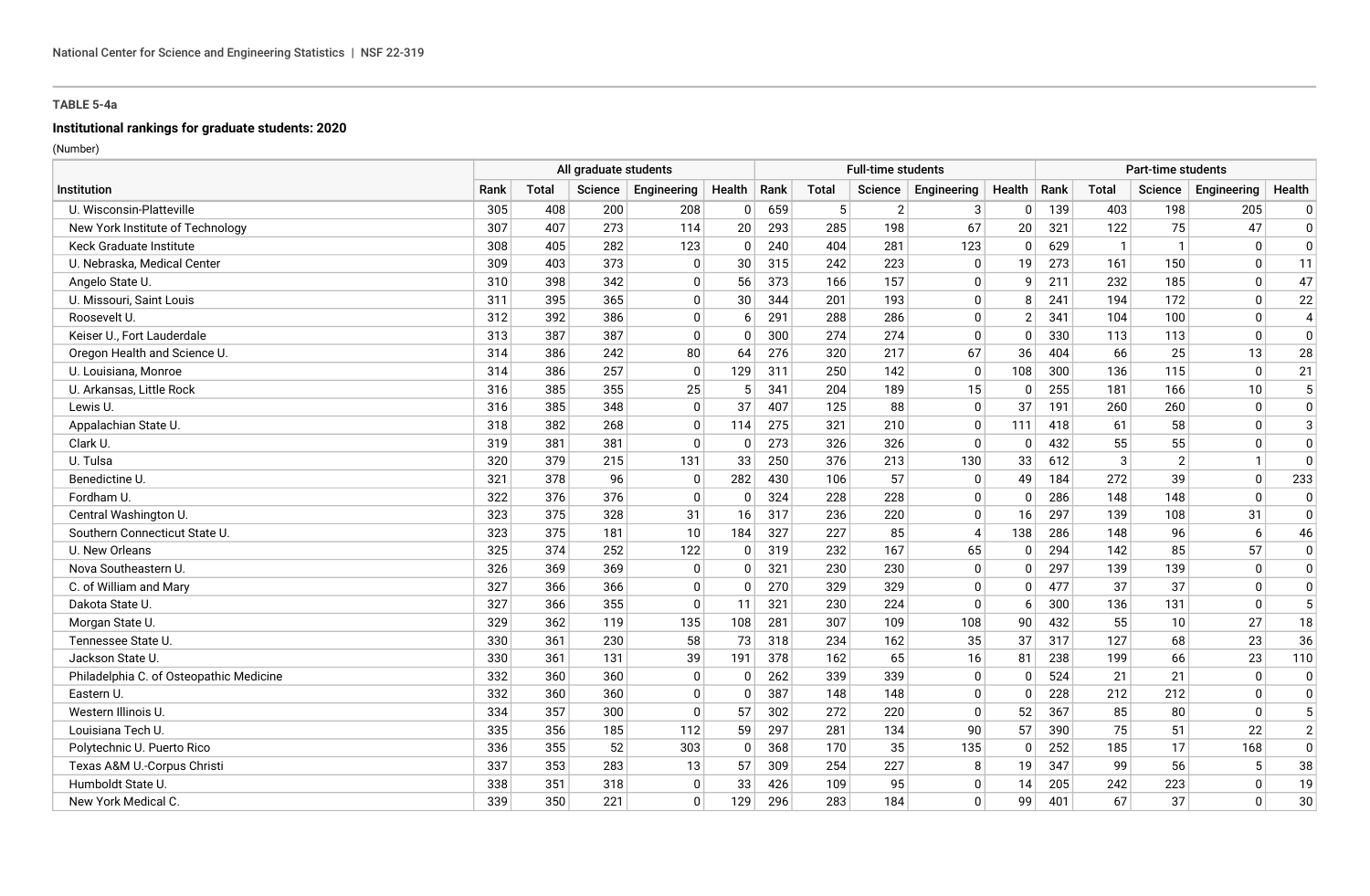# **Institutional rankings for graduate students: 2020**

|                                       | All graduate students |              |             |              |              | <b>Full-time students</b> |              |          |                |                | Part-time students |              |              |                          |                |
|---------------------------------------|-----------------------|--------------|-------------|--------------|--------------|---------------------------|--------------|----------|----------------|----------------|--------------------|--------------|--------------|--------------------------|----------------|
| Institution                           | Rank                  | <b>Total</b> | Science     | Engineering  | Health       | Rank                      | <b>Total</b> | Science  | Engineering    | Health         | Rank               | <b>Total</b> | Science      | Engineering              | Health         |
| Lawrence Technological U.             | 339                   | 350          | 83          | 267          | $\mathbf 0$  | 478                       | 74           | 11       | 63             | $\Omega$       | 179                | 276          | 72           | 204                      | 0              |
| Eastern Washington U.                 | 341                   | 346          | 258         | 0            | 88           | 281                       | 307          | 229      | 0              | 78             | 469                | 39           | 29           | $\mathbf{0}$             | 10             |
| Southern U. and A&M C.                | 342                   | 342          | 283         | 24           | 35           | 344                       | 201          | 150      | 16             | 35             | 295                | 141          | 133          | 8                        | $\mathbf 0$    |
| U. Massachusetts, Medical School      | 343                   | 340          | 340         | $\Omega$     | $\mathbf{0}$ | 260                       | 340          | 340      | $\Omega$       | $\Omega$       | 640                | $\Omega$     | $\mathbf{0}$ | $\Omega$                 | $\Omega$       |
| SUNY, Downstate Medical Center        | 344                   | 337          | 58          | 9            | 270          | 340                       | 205          | 55       | 8              | 142            | 311                | 132          | 3            | $\mathbf{1}$             | 128            |
| Eastern Kentucky U.                   | 345                   | 334          | 247         | $\mathbf 0$  | 87           | 389                       | 147          | 77       | $\mathbf 0$    | 70             | 248                | 187          | 170          | $\mathbf 0$              | 17             |
| Albert Einstein C. of Medicine        | 346                   | 333          | 283         | $\mathbf 0$  | 50           | 267                       | 333          | 283      | $\mathbf 0$    | 50             | 640                | 0            | $\mathbf 0$  | $\mathbf 0$              | 0              |
| Chapman U.                            | 346                   | 333          | 195         | $\mathbf 0$  | 138          | 323                       | 229          | 100      | $\mathbf 0$    | 129            | 341                | 104          | 95           | $\Omega$                 | 9              |
| U. North Florida                      | 348                   | 331          | 184         | 42           | 105          | 344                       | 201          | 97       | 24             | 80             | 314                | 130          | 87           | 18                       | 25             |
| Lake Erie C. of Osteopathic Medicine  | 349                   | 330          | 330         | $\mathbf 0$  | $\Omega$     | 269                       | 330          | 330      | $\mathbf 0$    | $\Omega$       | 640                | $\Omega$     | $\mathbf{0}$ | $\Omega$                 | $\mathbf 0$    |
| Midwestern U                          | 350                   | 329          | 329         | $\mathbf{0}$ | $\Omega$     | 286                       | 298          | 298      | $\Omega$       | $\Omega$       | 494                | 31           | 31           | $\Omega$                 | $\Omega$       |
| Mayo Clinic, Mayo Graduate School     | 351                   | 326          | 274         | 47           | 5            | 306                       | 259          | 216      | 43             | $\Omega$       | 401                | 67           | 58           | $\boldsymbol{\varDelta}$ | 5              |
| Governors State U.                    | 352                   | 325          | 227         | 0            | 98           | 367                       | 173          | 111      | 0              | 62             | 281                | 152          | 116          | $\mathbf{0}$             | 36             |
| U. Central Oklahoma                   | 353                   | 322          | 213         | 17           | 92           | 376                       | 163          | 111      | $\overline{4}$ | 48             | 274                | 159          | 102          | 13                       | 44             |
| Mississippi C.                        | 354                   | 319          | 319         | $\mathbf 0$  | $\mathbf{0}$ | 315                       | 242          | 242      | $\mathbf 0$    | $\Omega$       | 384                | 77           | 77           | $\mathbf{0}$             | $\mathbf 0$    |
| Seattle U.                            | 354                   | 319          | 294         | 25           | $\mathbf{0}$ | 372                       | 167          | 154      | 13             | $\Omega$       | 281                | 152          | 140          | 12                       | $\mathbf 0$    |
| Kean U.                               | 356                   | 318          | 256         | $\Omega$     | 62           | 347                       | 200          | 182      | $\mathbf 0$    | 18             | 325                | 118          | 74           | $\Omega$                 | 44             |
| Catholic U. of America                | 357                   | 317          | 188         | 129          | $\mathbf{0}$ | 353                       | 193          | 104      | 89             | $\Omega$       | 320                | 124          | 84           | 40                       | $\Omega$       |
| Columbus State U.                     | 357                   | 317          | 301         | $\mathbf 0$  | 16           | 410                       | 123          | 113      | $\mathbf 0$    | 10             | 241                | 194          | 188          | $\mathbf 0$              | 6              |
| CUNY, John Jay C. of Criminal Justice | 359                   | 316          | 316         | $\mathbf{0}$ | $\mathbf{0}$ | 400                       | 134          | 134      | 0              | $\Omega$       | 254                | 182          | 182          | $\Omega$                 | $\Omega$       |
| Indiana U. Pennsylvania               | 360                   | 315          | 232         |              | 82           | 347                       | 200          | 130      | $\mathbf{1}$   | 69             | 328                | 115          | 102          | $\mathbf{0}$             | 13             |
| U. Tennessee, Health Science Center   | 361                   | 314          | 182         | 5            | 127          | 285                       | 302          | 170      | 5              | 127            | 561                | 12           | 12           | 0                        | $\mathbf 0$    |
| Florida A&M U.                        | 362                   | 311          | 204         | 66           | 41           | 313                       | 246          | 153      | 59             | 34             | 406                | 65           | 51           | $\overline{7}$           | $\overline{7}$ |
| California State U., Chico            | 362                   | 311          | 245         | $\Omega$     | 66           | 331                       | 223          | 159      | $\Omega$       | 64             | 360                | 88           | 86           | $\mathbf{0}$             | $\overline{2}$ |
| U. Hartford                           | 364                   | 309          | 234         | 75           | $\mathbf{0}$ | 413                       | 122          | 92       | 30             | $\Omega$       | 248                | 187          | 142          | 45                       | $\mathbf 0$    |
| U. Northern Iowa                      | 365                   | 308          | 198         | $\Omega$     | 110          | 365                       | 175          | 70       | $\mathbf 0$    | 105            | 307                | 133          | 128          | $\mathbf{0}$             | 5              |
| Northeastern Illinois U.              | 366                   | 305          | 266         | $\mathbf{0}$ | 39           | 450                       | 88           | 73       | $\Omega$       | 15             | 224                | 217          | 193          | $\Omega$                 | 24             |
| U. of Saint Joseph                    | 366                   | 305          | 295         | $\mathbf 0$  | 10           | 465                       | 82           | 80       | $\mathbf 0$    | $\overline{2}$ | 219                | 223          | 215          | $\mathbf{0}$             | 8              |
| Murray State U.                       | 368                   | 303          | 241         | $\Omega$     | 62           | 362                       | 178          | 116      | $\Omega$       | 62             | 318                | 125          | 125          | $\Omega$                 | $\mathbf 0$    |
| Medical C. Wisconsin                  | 369                   | 302          | 198         | 34           | 70           | 309                       | 254          | 198      | 32             | 24             | 447                | 48           | $\Omega$     | $\overline{2}$           | 46             |
| Minnesota State U., Mankato           | 369                   | 302          | 209         | 21           | 72           | 373                       | 166          | 94       | 11             | 61             | 300                | 136          | 115          | 10                       | 11             |
| Eastern Virginia Medical School       | 371                   | 300          | $\mathbf 0$ | $\mathbf{0}$ | 300          | 330                       | 224          | $\Omega$ | $\mathbf 0$    | 224            | 387                | 76           | $\mathbf 0$  | $\mathbf 0$              | 76             |
| Western Washington U.                 | 371                   | 300          | 244         | $\mathbf 0$  | 56           | 333                       | 219          | 172      | $\mathbf 0$    | 47             | 373                | 81           | 72           | $\mathbf 0$              | 9              |
| Northwest Missouri State U.           | 371                   | 300          | 300         | $\Omega$     | $\mathbf{0}$ | 435                       | 103          | 103      | $\Omega$       | $\Omega$       | 240                | 197          | 197          | $\Omega$                 | $\mathbf{0}$   |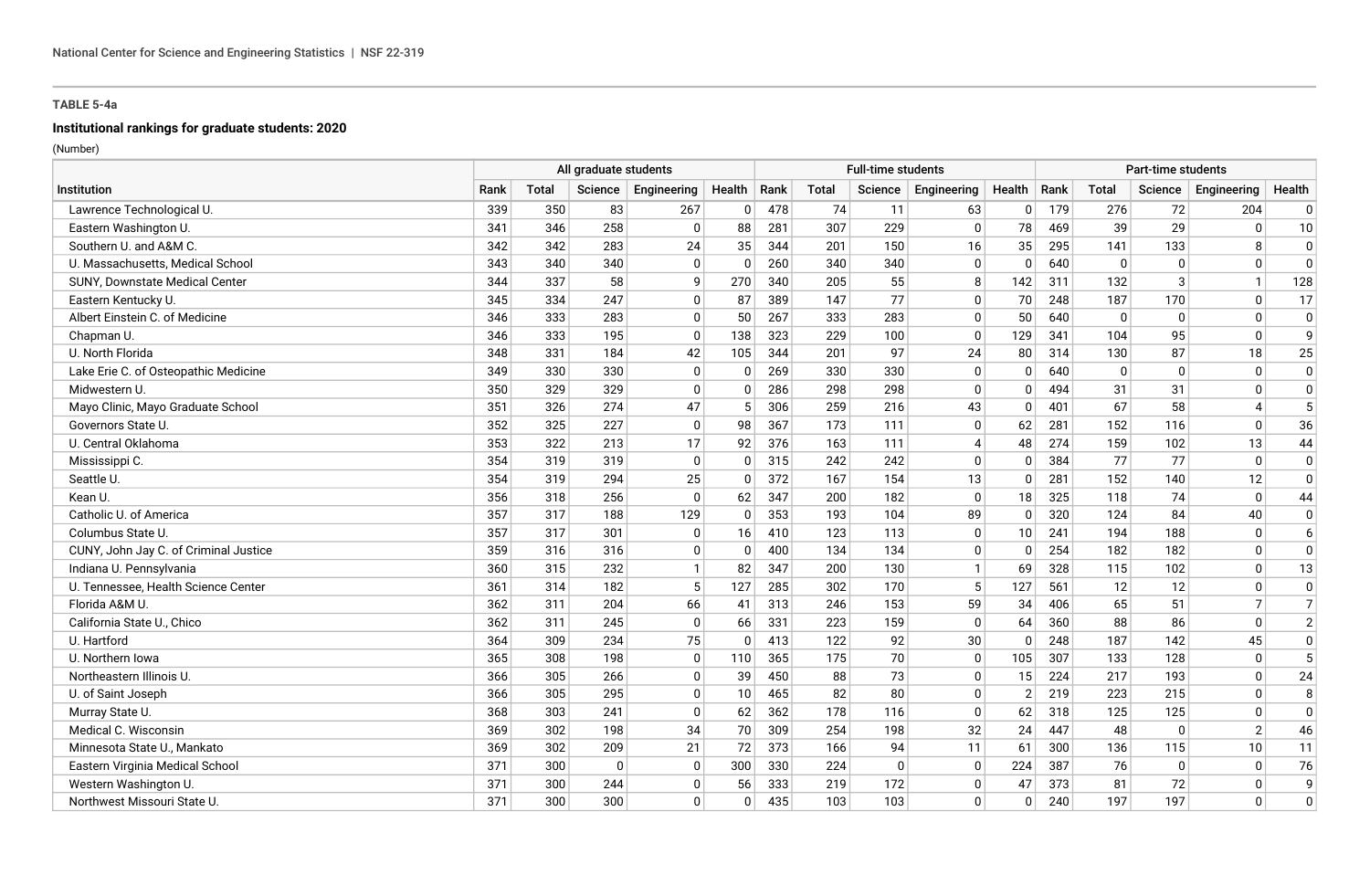# **Institutional rankings for graduate students: 2020**

|                                               | All graduate students |              |         |             |                |     |       | <b>Full-time students</b> |              |          |      |              | <b>Part-time students</b> |              |                |
|-----------------------------------------------|-----------------------|--------------|---------|-------------|----------------|-----|-------|---------------------------|--------------|----------|------|--------------|---------------------------|--------------|----------------|
| Institution                                   | Rank                  | <b>Total</b> | Science | Engineering | Health   Rank  |     | Total | Science                   | Engineering  | Health   | Rank | Total        | Science                   | Engineering  | Health         |
| U. Nebraska, Kearney                          | 374                   | 298          | 258     | 0           | 40             | 450 | 88    | 49                        | $\Omega$     | 39       | 230  | 210          | 209                       | $\mathbf 0$  | $\mathbf{1}$   |
| Tennessee Technological U.                    | 375                   | 297          | 116     | 181         | $\mathbf{0}$   | 460 | 86    | 39                        | 47           | $\Omega$ | 229  | 211          | 77                        | 134          | $\mathbf{0}$   |
| New Mexico Institute of Mining and Technology | 376                   | 295          | 138     | 157         | 0              | 333 | 219   | 115                       | 104          | $\Omega$ | 387  | 76           | 23                        | 53           | $\mathbf{0}$   |
| Mercer U.                                     | 377                   | 294          | 55      | 61          | 178            | 320 | 231   | 47                        | 29           | 155      | 411  | 63           | 8                         | 32           | 23             |
| Fairleigh Dickinson U.                        | 378                   | 293          | 255     | 12          | 26             | 329 | 225   | 199                       | 9            | 17       | 400  | 68           | 56                        | $\mathbf{3}$ | 9              |
| Scripps Research Institute                    | 379                   | 291          | 291     | $\mathbf 0$ | $\mathbf{0}$   | 288 | 291   | 291                       | 0            | $\Omega$ | 640  | $\mathbf{0}$ | $\Omega$                  | $\mathbf{0}$ | $\mathbf 0$    |
| U. Baltimore                                  | 379                   | 291          | 291     | $\mathbf 0$ | $\mathbf{0}$   | 428 | 108   | 108                       | 0            | $\Omega$ | 253  | 183          | 183                       | $\mathbf{0}$ | $\mathbf{0}$   |
| Augusta U.                                    | 381                   | 288          | 189     | $\mathbf 0$ | 99             | 351 | 198   | 147                       | 0            | 51       | 355  | 90           | 42                        | $\mathbf{0}$ | 48             |
| James Madison U.                              | 382                   | 286          | 206     | $\mathbf 0$ | 80             | 349 | 199   | 140                       | $\mathbf 0$  | 59       | 362  | 87           | 66                        | $\Omega$     | 21             |
| Inter American U. Puerto Rico, Metro          | 383                   | 285          | 285     | $\Omega$    | $\mathbf{0}$   | 362 | 178   | 178                       | $\mathbf{0}$ | $\Omega$ | 334  | 107          | 107                       | $\Omega$     | $\Omega$       |
| Arkansas State U.                             | 384                   | 283          | 202     | 6           | 75             | 369 | 169   | 103                       | 0            | 66       | 329  | 114          | 99                        | 6            | 9              |
| U. Central Arkansas                           | 385                   | 282          | 113     | $\mathbf 0$ | 169            | 375 | 164   | 71                        | $\mathbf{0}$ | 93       | 325  | 118          | 42                        | $\Omega$     | 76             |
| Emporia State U.                              | 386                   | 279          | 279     | 0           | 0              | 447 | 91    | 91                        | 0            | 0        | 246  | 188          | 188                       | $\mathbf{0}$ | $\mathbf 0$    |
| Sage Colleges                                 | 387                   | 278          | 274     | $\mathbf 0$ | $\overline{4}$ | 584 | 31    | 31                        | $\mathbf 0$  | $\Omega$ | 202  | 247          | 243                       | $\Omega$     | $\overline{4}$ |
| U. Tennessee, Chattanooga                     | 388                   | 275          | 189     | 49          | 37             | 354 | 191   | 131                       | 29           | 31       | 371  | 84           | 58                        | 20           | 6              |
| U. Wisconsin-La Crosse                        | 388                   | 275          | 220     | 33          | 22             | 438 | 99    | 63                        | 21           | 15       | 258  | 176          | 157                       | 12           | $\overline{7}$ |
| Central Connecticut State U.                  | 390                   | 274          | 253     | 21          | $\mathbf{0}$   | 454 | 87    | 81                        | 6            | 0        | 248  | 187          | 172                       | 15           | $\mathbf 0$    |
| Stephen F. Austin State U.                    | 391                   | 272          | 192     | $\mathbf 0$ | 80             | 396 | 139   | 65                        | 0            | 74       | 307  | 133          | 127                       | $\Omega$     | 6              |
| Duguesne U.                                   | 392                   | 271          | 160     | $\mathbf 0$ | 111            | 324 | 228   | 134                       | 0            | 94       | 454  | 43           | 26                        | $\mathbf{0}$ | 17             |
| Lipscomb U.                                   | 393                   | 270          | 247     | 6           | 17             | 314 | 245   | 226                       | 5            | 14       | 508  | 25           | 21                        | $\mathbf{1}$ | 3              |
| Rockefeller U.                                | 394                   | 268          | 268     | $\Omega$    | $\mathbf{0}$   | 303 | 268   | 268                       | $\mathbf{0}$ | $\Omega$ | 640  | $\mathbf{0}$ | $\mathbf{0}$              | $\Omega$     | $\Omega$       |
| Rush U.                                       | 395                   | 260          | 44      | 61          | 155            | 361 | 179   | 44                        | 61           | 74       | 373  | 81           | $\Omega$                  | $\mathbf{0}$ | 81             |
| Indiana State U.                              | 396                   | 258          | 197     | $\Omega$    | 61             | 385 | 153   | 93                        | $\mathbf{0}$ | 60       | 339  | 105          | 104                       | $\Omega$     | $\mathbf 1$    |
| U. Detroit Mercy                              | 397                   | 256          | 63      | 168         | 25             | 382 | 157   | 34                        | 98           | 25       | 347  | 99           | 29                        | 70           | $\mathbf 0$    |
| Loyola U., Maryland                           | 398                   | 254          | 144     | $\Omega$    | 110            | 369 | 169   | 59                        | $\mathbf 0$  | 110      | 367  | 85           | 85                        | $\mathbf{0}$ | $\mathbf 0$    |
| Saint Joseph's U.                             | 399                   | 250          | 247     | $\mathbf 0$ | 3              | 510 | 60    | 60                        | 0            | $\Omega$ | 245  | 190          | 187                       | $\Omega$     | 3              |
| Northeastern State U.                         | 400                   | 248          | 163     | $\Omega$    | 85             | 378 | 162   | 93                        | 0            | 69       | 364  | 86           | 70                        | $\Omega$     | 16             |
| U. Texas Medical Branch                       | 401                   | 246          | 236     | $\mathbf 0$ | 10             | 358 | 184   | 178                       | 0            | 6        | 415  | 62           | 58                        | $\Omega$     | $\overline{4}$ |
| Eastern New Mexico U.                         | 402                   | 243          | 80      | $\mathbf 0$ | 163            | 384 | 154   | 37                        | $\mathbf{0}$ | 117      | 358  | 89           | 43                        | $\Omega$     | 46             |
| U. West Georgia                               | 403                   | 242          | 175     | $\mathbf 0$ | 67             | 386 | 151   | 84                        | $\Omega$     | 67       | 354  | 91           | 91                        | $\Omega$     | $\mathbf 0$    |
| SUNY, Polytechnic Institute                   | 403                   | 242          | 171     | 71          | $\overline{0}$ | 430 | 106   | 65                        | 41           | $\Omega$ | 300  | 136          | 106                       | 30           | $\mathbf 0$    |
| Chicago State U.                              | 403                   | 242          | 238     | $\mathbf 0$ | $\overline{4}$ | 447 | 91    | 90                        | $\mathbf 0$  |          | 284  | 151          | 148                       | $\Omega$     | 3              |
| U. Wisconsin-Stout                            | 406                   | 241          | 189     | 52          | $\mathbf{0}$   | 433 | 105   | 95                        | 10           | $\Omega$ | 300  | 136          | 94                        | 42           | $\mathbf 0$    |
| Medical U. South Carolina                     | 407                   | 239          | 165     | $\Omega$    | 74             | 355 | 189   | 164                       | $\mathbf{0}$ | 25       | 444  | 50           | $\mathbf{1}$              | $\Omega$     | 49             |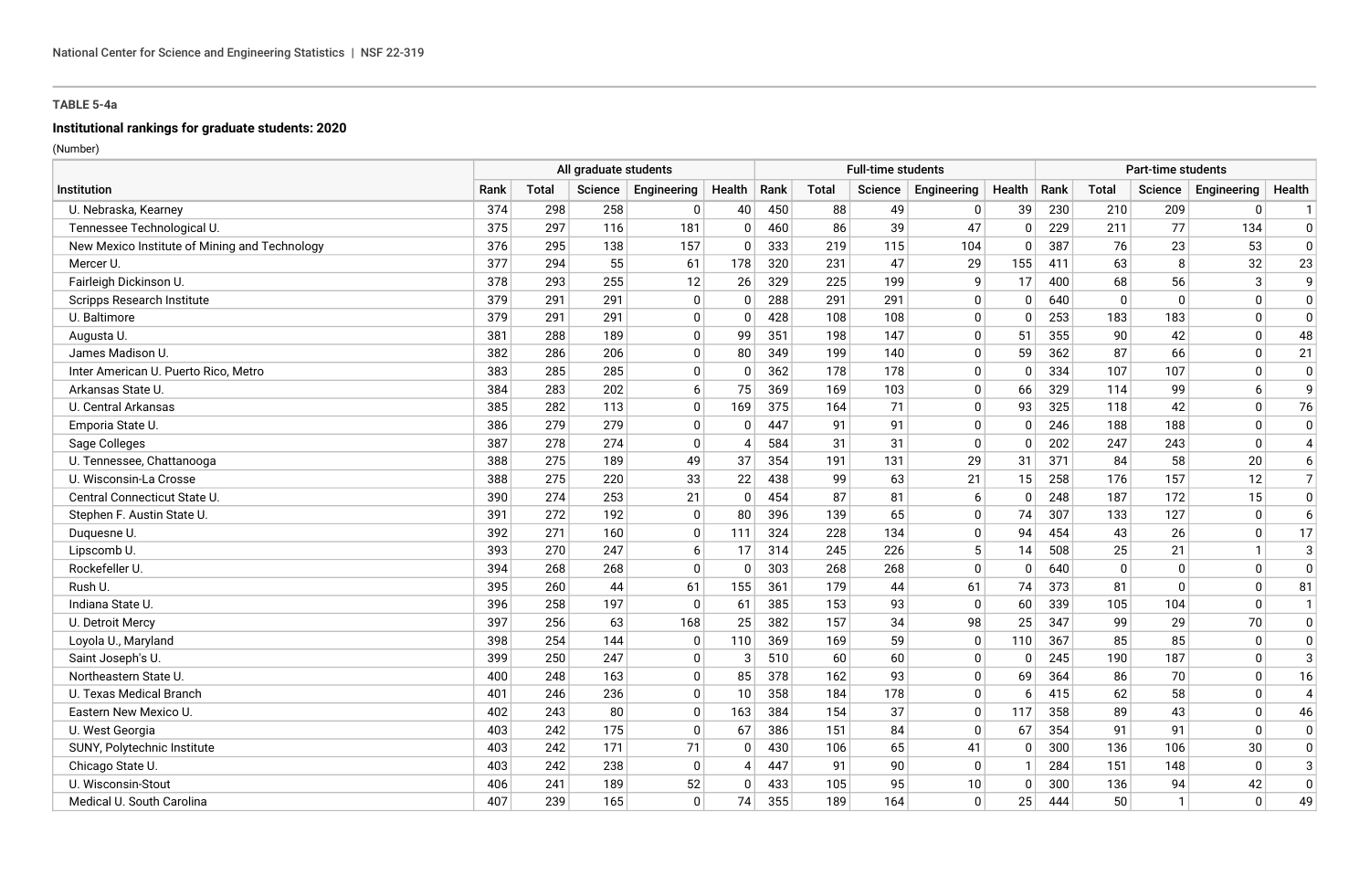# **Institutional rankings for graduate students: 2020**

|                                              | All graduate students |              |             |              |              |      | <b>Full-time students</b> |          |              |          |      | Part-time students |                |                       |                |  |  |  |
|----------------------------------------------|-----------------------|--------------|-------------|--------------|--------------|------|---------------------------|----------|--------------|----------|------|--------------------|----------------|-----------------------|----------------|--|--|--|
| Institution                                  | Rank                  | <b>Total</b> | Science     | Engineering  | Health       | Rank | Total                     | Science  | Engineering  | Health   | Rank | Total              | Science        | Engineering           | Health         |  |  |  |
| U. Wisconsin-Eau Claire                      | 407                   | 239          | 133         | 0            | 106          | 494  | 69                        | 20       | 0            | 49       | 264  | 170                | 113            | $\mathbf{0}$          | 57             |  |  |  |
| U. Indianapolis                              | 409                   | 237          | 102         | $\mathbf{0}$ | 135          | 450  | 88                        | 52       | $\mathbf{0}$ | 36       | 285  | 149                | 50             | $\mathbf{0}$          | 99             |  |  |  |
| Uniformed Services U. of the Health Sciences | 410                   | 233          | 147         | $\mathbf{0}$ | 86           | 341  | 204                       | 144      | $\mathbf 0$  | 60       | 501  | 29                 | 3              | $\mathbf{0}$          | 26             |  |  |  |
| New Jersey City U.                           | 411                   | 232          | 161         | $\Omega$     | 71           | 439  | 98                        | 71       | $\mathbf 0$  | 27       | 305  | 134                | 90             | $\Omega$              | 44             |  |  |  |
| Jacksonville U.                              | 412                   | 231          | 93          | $\mathbf{0}$ | 138          | 389  | 147                       | 21       | $\pmb{0}$    | 126      | 371  | 84                 | 72             | $\mathbf 0$           | 12             |  |  |  |
| Hood C.                                      | 412                   | 231          | 231         | $\Omega$     | 0            | 499  | 66                        | 66       | $\mathbf 0$  | $\Omega$ | 270  | 165                | 165            | $\mathbf{0}$          | $\mathbf 0$    |  |  |  |
| Prairie View A&M U.                          | 414                   | 230          | 112         | 118          | 0            | 409  | 124                       | 79       | 45           | $\Omega$ | 337  | 106                | 33             | 73                    | $\mathbf 0$    |  |  |  |
| McNeese State U.                             | 415                   | 229          | 167         | 12           | 50           | 365  | 175                       | 126      | 8            | 41       | 435  | 54                 | 41             | $\boldsymbol{\Delta}$ | 9              |  |  |  |
| California State U., San Marcos              | 416                   | 226          | 202         | $\mathbf{0}$ | 24           | 413  | 122                       | 98       | $\mathbf 0$  | 24       | 341  | 104                | 104            | $\mathbf{0}$          | $\Omega$       |  |  |  |
| U. Michigan, Flint                           | 417                   | 225          | 87          | $\mathbf 1$  | 137          | 420  | 118                       | 26       | $\Omega$     | 92       | 334  | 107                | 61             | $\mathbf{1}$          | 45             |  |  |  |
| Austin Peay State U.                         | 417                   | 225          | 225         | $\mathbf{0}$ | $\mathbf{0}$ | 503  | 63                        | 63       | $\mathbf 0$  | $\Omega$ | 271  | 162                | 162            | $\mathbf 0$           | $\mathbf 0$    |  |  |  |
| Touro U., Vallejo                            | 419                   | 223          | $\Omega$    | $\Omega$     | 223          | 331  | 223                       | $\Omega$ | $\mathbf 0$  | 223      | 640  | $\mathbf 0$        | $\Omega$       | $\mathbf{0}$          | $\mathbf 0$    |  |  |  |
| Texas Christian U.                           | 420                   | 222          | 160         | $\Omega$     | 62           | 336  | 217                       | 159      | 0            | 58       | 598  | 5                  | $\mathbf{1}$   | $\mathbf{0}$          | $\overline{4}$ |  |  |  |
| Manhattan C.                                 | 421                   | 221          | $\mathbf 0$ | 221          | $\mathbf{0}$ | 355  | 189                       | $\Omega$ | 189          | $\Omega$ | 491  | 32                 | $\Omega$       | 32                    | $\mathbf 0$    |  |  |  |
| C. of Saint Rose                             | 422                   | 219          | 122         | 0            | 97           | 382  | 157                       | 67       | 0            | 90       | 415  | 62                 | 55             | $\mathbf{0}$          | $\overline{7}$ |  |  |  |
| Kansas City U. of Medicine and Biosciences   | 423                   | 217          | 138         | $\mathbf{0}$ | 79           | 398  | 136                       | 136      | $\mathbf 0$  | $\Omega$ | 373  | 81                 | $\overline{2}$ | $\Omega$              | 79             |  |  |  |
| Montana Tech of U. Montana                   | 424                   | 213          | 44          | 66           | 103          | 359  | 181                       | 43       | 62           | 76       | 491  | 32                 | $\mathbf{1}$   | $\overline{4}$        | 27             |  |  |  |
| Robert Morris U.                             | 424                   | 213          | 163         | $\Omega$     | 50           | 680  | $\mathbf 0$               | $\Omega$ | $\mathbf 0$  | $\Omega$ | 227  | 213                | 163            | $\Omega$              | 50             |  |  |  |
| Northern Kentucky U.                         | 426                   | 212          | 93          | $\mathbf{0}$ | 119          | 523  | 54                        | 26       | $\mathbf 0$  | 28       | 276  | 158                | 67             | $\mathbf{0}$          | 91             |  |  |  |
| West Texas A&M U.                            | 427                   | 211          | 104         | 32           | 75           | 430  | 106                       | 43       | 3            | 60       | 339  | 105                | 61             | 29                    | 15             |  |  |  |
| Citadel Military C. South Carolina           | 428                   | 209          | 164         | 19           | 26           | 499  | 66                        | 51       | $\mathbf{1}$ | 14       | 293  | 143                | 113            | 18                    | 12             |  |  |  |
| Pacific U.                                   | 429                   | 208          | 138         | $\mathbf{0}$ | 70           | 355  | 189                       | 120      | $\mathbf 0$  | 69       | 537  | 19                 | 18             | $\mathbf 0$           | $\mathbf{1}$   |  |  |  |
| Meharry Medical C.                           | 430                   | 207          | 163         | $\mathbf{0}$ | 44           | 343  | 203                       | 163      | $\Omega$     | 40       | 602  | $\overline{4}$     | $\mathbf{0}$   | $\Omega$              | $\overline{4}$ |  |  |  |
| U. of the District of Columbia               | 431                   | 205          | 150         | 24           | 31           | 392  | 144                       | 99       | 16           | 29       | 418  | 61                 | 51             | 8                     | $\overline{2}$ |  |  |  |
| Western New England U.                       | 432                   | 202          | 166         | 36           | $\Omega$     | 549  | 45                        | 45       | $\mathbf 0$  | $\Omega$ | 277  | 157                | 121            | 36                    | $\mathbf 0$    |  |  |  |
| Southeastern Louisiana U.                    | 433                   | 201          | 98          | $\Omega$     | 103          | 380  | 159                       | 71       | 0            | 88       | 460  | 42                 | 27             | $\mathbf{0}$          | 15             |  |  |  |
| Valdosta State U.                            | 434                   | 199          | 69          | $\mathbf{0}$ | 130          | 369  | 169                       | 41       | $\Omega$     | 128      | 496  | 30                 | 28             | $\mathbf{0}$          | $\overline{2}$ |  |  |  |
| U. La Verne                                  | 434                   | 199          | 199         | $\mathbf{0}$ | 0            | 442  | 96                        | 96       | 0            | $\Omega$ | 344  | 103                | 103            | $\mathbf{0}$          | $\mathbf 0$    |  |  |  |
| U. Alaska, Anchorage                         | 436                   | 197          | 101         | 28           | 68           | 499  | 66                        | 52       | 6            | 8        | 312  | 131                | 49             | 22                    | 60             |  |  |  |
| William Carey U.                             | 437                   | 185          | 115         | $\Omega$     | 70           | 421  | 113                       | 74       | $\mathbf 0$  | 39       | 396  | 72                 | 41             | $\mathbf 0$           | 31             |  |  |  |
| Loyola Marymount U.                          | 438                   | 181          | 58          | 110          | 13           | 376  | 163                       | 55       | 95           | 13       | 539  | 18                 | 3              | 15                    | $\Omega$       |  |  |  |
| C. Charleston                                | 439                   | 180          | 180         | $\mathbf{0}$ | 0            | 450  | 88                        | 88       | $\mathbf 0$  | 0        | 352  | 92                 | 92             | $\mathbf{0}$          | 0              |  |  |  |
| U. Dallas                                    | 439                   | 180          | 180         | $\Omega$     | 0            | 514  | 58                        | 58       | $\mathbf 0$  | $\Omega$ | 321  | 122                | 122            | $\Omega$              | $\overline{0}$ |  |  |  |
| William Paterson U.                          | 441                   | 179          | 92          | $\Omega$     | 87           | 405  | 128                       | 54       | $\mathbf{0}$ | 74       | 442  | 51                 | 38             | $\Omega$              | 13             |  |  |  |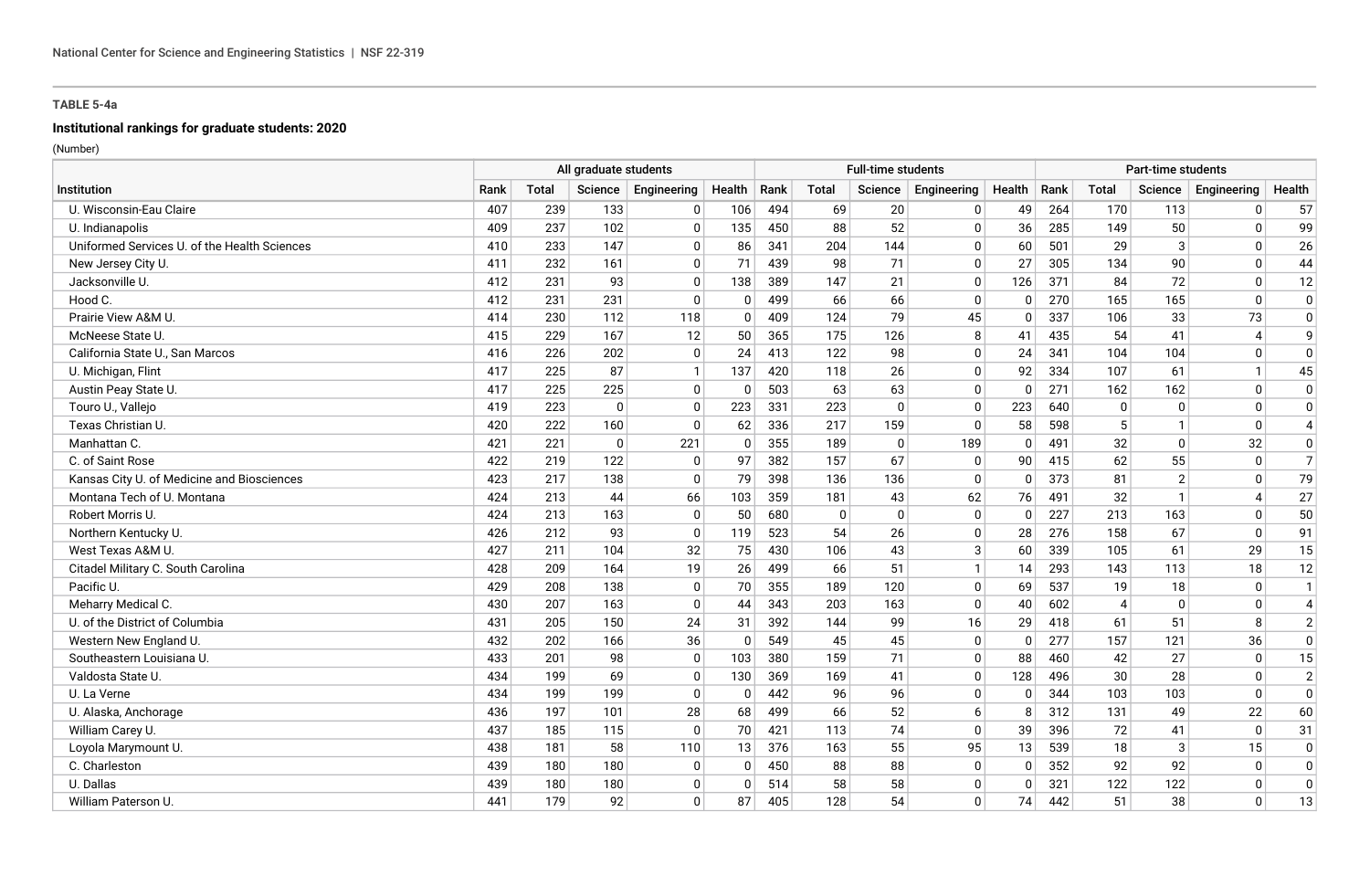# **Institutional rankings for graduate students: 2020**

|                                      | All graduate students |              |     |                     | <b>Full-time students</b> |     |       |         |             | Part-time students |      |                          |                |                |                          |
|--------------------------------------|-----------------------|--------------|-----|---------------------|---------------------------|-----|-------|---------|-------------|--------------------|------|--------------------------|----------------|----------------|--------------------------|
| Institution                          | Rank                  | <b>Total</b> |     | Science Engineering | Health   Rank             |     | Total | Science | Engineering | Health             | Rank | Total                    | Science        | Engineering    | Health                   |
| Midwestern State U.                  | 441                   | 179          | 177 | $\overline{2}$      | $\mathbf 0$               | 484 | 72    | 72      | 0           | $\Omega$           | 334  | 107                      | 105            | $\overline{2}$ | 0                        |
| Chatham U.                           | 443                   | 176          | 176 | $\Omega$            | $\mathbf{0}$              | 402 | 131   | 131     | $\Omega$    | $\Omega$           | 452  | 45                       | 45             | $\mathbf{0}$   | $\mathbf 0$              |
| Avila U.                             | 444                   | 175          | 175 | $\mathbf 0$         | $\mathbf{0}$              | 391 | 145   | 145     | $\mathbf 0$ | $\Omega$           | 496  | 30                       | 30             | $\mathbf{0}$   | $\Omega$                 |
| Richard Stockton C. New Jersey, The  | 444                   | 175          | 111 | $\Omega$            | 64                        | 425 | 112   | 48      | $\mathbf 0$ | 64                 | 411  | 63                       | 63             | $\Omega$       | $\Omega$                 |
| U. Houston-Victoria                  | 446                   | 172          | 172 | $\mathbf 0$         | $\mathbf 0$               | 454 | 87    | 87      | $\pmb{0}$   | $\Omega$           | 367  | 85                       | 85             | $\mathbf 0$    | $\Omega$                 |
| Southern Arkansas U.                 | 446                   | 172          | 172 | $\Omega$            | $\mathbf{0}$              | 484 | 72    | 72      | $\mathbf 0$ | $\Omega$           | 346  | 100                      | 100            | $\mathbf{0}$   | $\mathbf 0$              |
| Weber State U.                       | 448                   | 170          | 66  | 9                   | 95                        | 419 | 119   | 25      | 6           | 88                 | 442  | 51                       | 41             | 3              | $\overline{7}$           |
| CUNY, Lehman C.                      | 449                   | 166          | 63  | 0                   | 103                       | 454 | 87    | 15      | $\mathbf 0$ | 72                 | 379  | 79                       | 48             | $\mathbf{0}$   | 31                       |
| Fort Hays State U.                   | 450                   | 165          | 128 | $\mathbf 0$         | 37                        | 410 | 123   | 87      | $\mathbf 0$ | 36                 | 460  | 42                       | 41             | $\mathbf 0$    | $\mathbf{1}$             |
| La Salle U.                          | 450                   | 165          | 101 | $\Omega$            | 64                        | 454 | 87    | 35      | $\Omega$    | 52                 | 381  | 78                       | 66             | $\Omega$       | 12                       |
| Texas Southern U.                    | 452                   | 164          | 149 | $\mathbf 0$         | 15                        | 429 | 107   | 98      | $\mathbf 0$ | q                  | 426  | 57                       | 51             | $\mathbf 0$    | 6                        |
| Arcadia U.                           | 453                   | 156          | 112 | $\Omega$            | 44                        | 437 | 100   | 60      | $\mathbf 0$ | 40                 | 429  | 56                       | 52             | $\mathbf{0}$   | $\overline{4}$           |
| Western Carolina U.                  | 454                   | 155          | 91  | $\mathbf 0$         | 64                        | 392 | 144   | 80      | 0           | 64                 | 565  | 11                       | 11             | 0              | 0                        |
| California State U., Dominguez Hills | 454                   | 155          | 155 | $\mathbf 0$         | $\Omega$                  | 466 | 81    | 81      | $\mathbf 0$ | $\Omega$           | 393  | 74                       | 74             | $\mathbf{0}$   | $\mathbf 0$              |
| Radford U.                           | 456                   | 154          | 88  | 0                   | 66                        | 401 | 133   | 67      | 0           | 66                 | 524  | 21                       | 21             | 0              | 0                        |
| Norfolk State U                      | 456                   | 154          | 131 | 23                  | $\mathbf{0}$              | 444 | 93    | 83      | 10          | $\Omega$           | 418  | 61                       | 48             | 13             | $\mathbf 0$              |
| Clark Atlanta U.                     | 456                   | 154          | 154 | $\mathbf 0$         | $\mathbf{0}$              | 454 | 87    | 87      | $\mathbf 0$ | $\Omega$           | 401  | 67                       | 67             | $\mathbf{0}$   | $\Omega$                 |
| Morehouse School of Medicine         | 459                   | 152          | 96  | $\mathbf 0$         | 56                        | 395 | 142   | 94      | $\mathbf 0$ | 48                 | 572  | 10                       | $\overline{2}$ | $\Omega$       | 8                        |
| Sul Ross State U.                    | 460                   | 146          | 113 | $\Omega$            | 33                        | 572 | 36    | 35      | $\mathbf 0$ | -1                 | 332  | 110                      | 78             | $\mathbf{0}$   | 32                       |
| East Stroudsburg U. Pennsylvania     | 461                   | 145          | 34  | $\mathbf 0$         | 111                       | 416 | 120   | 25      | $\mathbf 0$ | 95                 | 508  | 25                       | 9              | $\mathbf 0$    | 16                       |
| Worcester State U.                   | 462                   | 143          | 53  | $\mathbf{0}$        | 90                        | 421 | 113   | 48      | $\mathbf 0$ | 65                 | 496  | 30                       | -5             | 0              | 25                       |
| Abilene Christian U.                 | 463                   | 142          | 30  | $\mathbf 0$         | 112                       | 399 | 135   | 23      | $\mathbf 0$ | 112                | 585  | 7                        | $\overline{7}$ | $\mathbf 0$    | $\mathbf 0$              |
| Commonwealth Medical C.              | 464                   | 141          | 141 | $\Omega$            | $\mathbf{0}$              | 397 | 137   | 137     | $\Omega$    | $\Omega$           | 602  | $\boldsymbol{\varDelta}$ | 4              | $\Omega$       | $\Omega$                 |
| Hawaii Pacific U.                    | 464                   | 141          | 119 | $\Omega$            | 22                        | 439 | 98    | 82      | $\mathbf 0$ | 16                 | 454  | 43                       | 37             | $\Omega$       | 6                        |
| American International C.            | 466                   | 140          | 140 | $\Omega$            | $\mathbf{0}$              | 416 | 120   | 120     | $\mathbf 0$ | $\Omega$           | 531  | 20                       | 20             | $\mathbf{0}$   | $\mathbf 0$              |
| U. Wisconsin-Stevens Point           | 466                   | 140          | 87  | $\mathbf 0$         | 53                        | 468 | 80    | 27      | $\mathbf 0$ | 53                 | 422  | 60                       | 60             | $\mathbf{0}$   | 0                        |
| Tuskegee U.                          | 468                   | 139          | 109 | 21                  | 9                         | 415 | 121   | 91      | 21          | q                  | 539  | 18                       | 18             | $\Omega$       | 0                        |
| Niagara U.                           | 468                   | 139          | 139 | $\mathbf 0$         | $\mathbf{0}$              | 462 | 85    | 85      | $\mathbf 0$ | $\Omega$           | 435  | 54                       | 54             | $\mathbf{0}$   | $\mathbf 0$              |
| Salem State U.                       | 470                   | 138          | 138 | $\Omega$            | $\mathbf{0}$              | 499 | 66    | 66      | $\Omega$    | $\Omega$           | 396  | 72                       | 72             | $\Omega$       | $\mathbf 0$              |
| St. Mary's U., San Antonio           | 471                   | 135          | 98  | 37                  | $\mathbf{0}$              | 494 | 69    | 50      | 19          | $\Omega$           | 404  | 66                       | 48             | 18             | $\Omega$                 |
| SUNY, New Paltz                      | 472                   | 134          | 64  | 8                   | 62                        | 433 | 105   | 44      | $\sqrt{3}$  | 58                 | 501  | 29                       | 20             | 5              | $\boldsymbol{\varDelta}$ |
| Nicholls State U.                    | 472                   | 134          | 134 | $\mathbf{0}$        | $\mathbf 0$               | 472 | 78    | 78      | $\mathbf 0$ | $\Omega$           | 429  | 56                       | 56             | $\mathbf{0}$   | 0                        |
| Youngstown State U.                  | 474                   | 132          | 91  | 41                  | $\mathbf{0}$              | 416 | 120   | 81      | 39          | $\Omega$           | 561  | 12                       | 10             | $\overline{2}$ | $\Omega$                 |
| Millersville U. Pennsylvania         | 474                   | 132          | 132 | $\mathbf{0}$        | $\mathbf{0}$              | 523 | 54    | 54      | $\Omega$    | $\Omega$           | 381  | 78                       | 78             | $\Omega$       | $\mathbf{0}$             |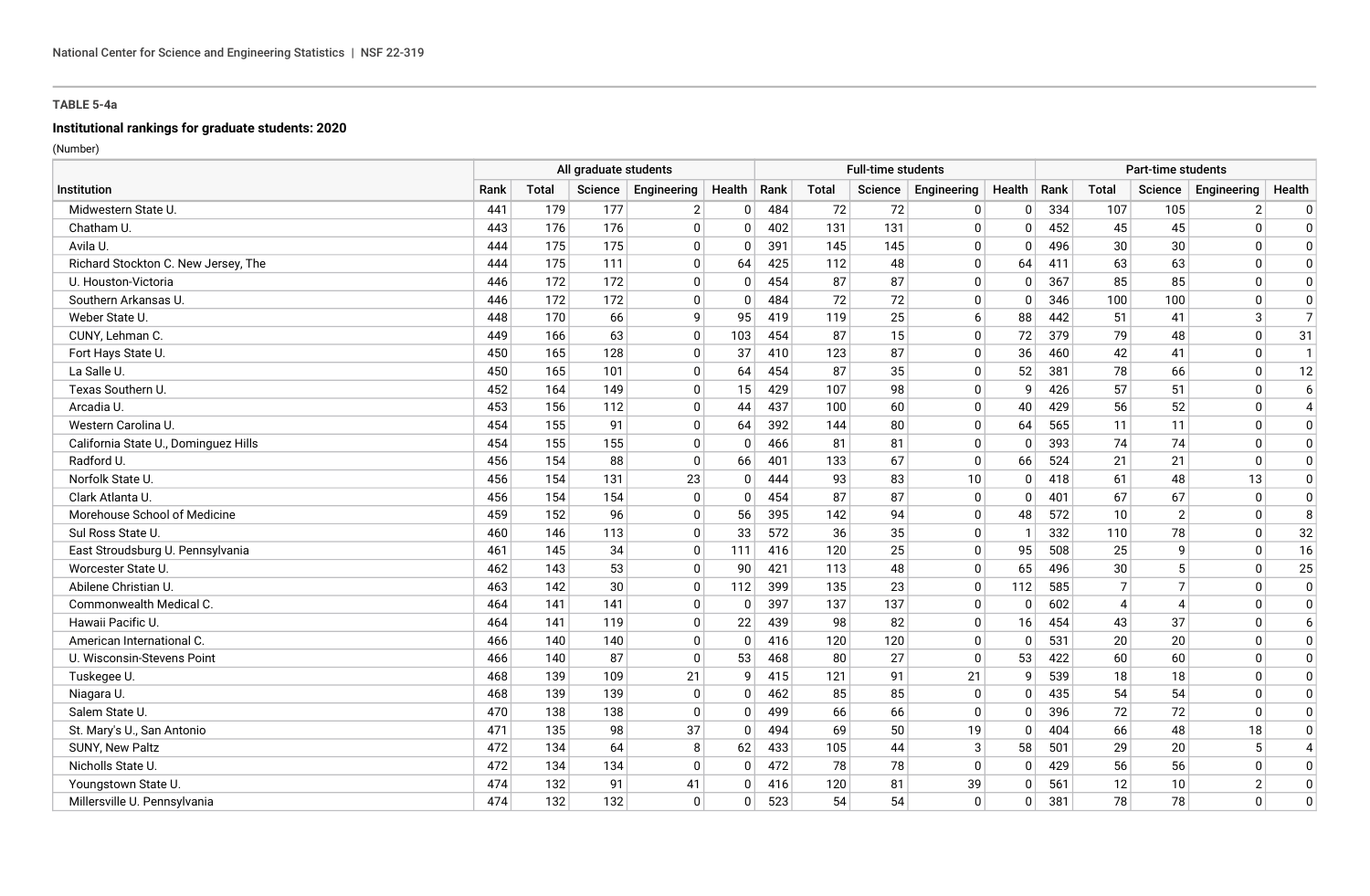# **Institutional rankings for graduate students: 2020**

|                                           | All graduate students |              |             |              |              |      |              | <b>Full-time students</b> |              |              | Part-time students |                |                |              |                |  |
|-------------------------------------------|-----------------------|--------------|-------------|--------------|--------------|------|--------------|---------------------------|--------------|--------------|--------------------|----------------|----------------|--------------|----------------|--|
| Institution                               | Rank                  | <b>Total</b> | Science     | Engineering  | Health       | Rank | <b>Total</b> | Science                   | Engineering  | Health       | Rank               | <b>Total</b>   | Science        | Engineering  | Health         |  |
| lona C.                                   | 476                   | 131          | 76          | 0            | 55           | 421  | 113          | 58                        | 0            | 55           | 539                | 18             | 18             | $\mathbf{0}$ | 0              |  |
| Quinnipiac U.                             | 477                   | 130          | 130         | $\mathbf 0$  | $\mathbf{0}$ | 550  | 44           | 44                        | $\mathbf 0$  | $\Omega$     | 364                | 86             | 86             | $\mathbf{0}$ | 0              |  |
| Campbell U.                               | 478                   | 129          | $\mathbf 0$ | $\mathbf 0$  | 129          | 406  | 127          | $\Omega$                  | $\mathbf 0$  | 127          | 618                | 2              | $\mathbf 0$    | $\mathbf{0}$ | $\overline{2}$ |  |
| Lincoln Memorial U                        | 479                   | 127          | 127         | $\Omega$     | $\mathbf{0}$ | 436  | 101          | 101                       | $\Omega$     | $\Omega$     | 505                | 26             | 26             | $\Omega$     | $\Omega$       |  |
| Creighton U.                              | 479                   | 127          | 44          | $\mathbf 0$  | 83           | 472  | 78           | 41                        | $\mathbf 0$  | 37           | 446                | 49             | 3              | $\Omega$     | 46             |  |
| California Lutheran U.                    | 481                   | 126          | 126         | $\Omega$     | $\mathbf{0}$ | 460  | 86           | 86                        | $\mathbf 0$  | $\Omega$     | 465                | 40             | 40             | $\Omega$     | $\Omega$       |  |
| MGH Institute of Health Professions       | 482                   | 125          | $\mathbf 0$ | $\mathbf 0$  | 125          | 407  | 125          | $\mathbf{0}$              | $\mathbf 0$  | 125          | 640                | 0              | $\mathbf 0$    | $\mathbf 0$  | $\Omega$       |  |
| Florida Gulf Coast U.                     | 482                   | 125          | 73          | 18           | 34           | 533  | 50           | 36                        | $\mathbf{1}$ | 13           | 390                | 75             | 37             | 17           | 21             |  |
| Des Moines U., Osteopathic Medical Center | 482                   | 125          | 48          | $\mathbf 0$  | 77           | 574  | 35           | 34                        | $\mathbf 0$  | -1           | 355                | 90             | 14             | $\mathbf{0}$ | 76             |  |
| Frederick S. Pardee RAND Graduate School  | 485                   | 123          | 123         | $\mathbf 0$  | $\mathbf{0}$ | 410  | 123          | 123                       | $\mathbf 0$  | $\Omega$     | 640                | $\Omega$       | $\Omega$       | $\mathbf{0}$ | $\mathbf 0$    |  |
| Wayland Baptist U.                        | 486                   | 122          | 122         | $\Omega$     | $\Omega$     | 464  | 83           | 83                        | $\mathbf 0$  | $\Omega$     | 469                | 39             | 39             | $\Omega$     | $\Omega$       |  |
| California State U., Monterey Bay         | 486                   | 122          | 122         | $\mathbf 0$  | $\mathbf{0}$ | 478  | 74           | 74                        | $\mathbf 0$  | $\Omega$     | 447                | 48             | 48             | $\mathbf{0}$ | $\mathbf 0$    |  |
| Molloy C.                                 | 488                   | 121          | 16          | $\mathbf{0}$ | 105          | 463  | 84           | 11                        | 0            | 73           | 477                | 37             | 5              | $\mathbf{0}$ | 32             |  |
| U. Maryland, Eastern Shore                | 488                   | 121          | 114         | 0            | 7            | 559  | 41           | 40                        | 0            | $\mathbf{1}$ | 378                | 80             | 74             | 0            | 6              |  |
| Slippery Rock U. Pennsylvania             | 490                   | 120          | 81          | $\mathbf 0$  | 39           | 498  | 67           | 32                        | $\mathbf 0$  | 35           | 437                | 53             | 49             | $\Omega$     | $\overline{4}$ |  |
| Southern U., New Orleans                  | 490                   | 120          | 120         | $\mathbf 0$  | $\mathbf{0}$ | 533  | 50           | 50                        | $\mathbf 0$  | $\Omega$     | 399                | 70             | 70             | $\mathbf{0}$ | $\mathbf 0$    |  |
| U. North Alabama                          | 492                   | 119          | 116         | 3            | $\mathbf{0}$ | 557  | 42           | 42                        | $\mathbf 0$  | $\Omega$     | 384                | 77             | 74             | 3            | $\Omega$       |  |
| Texas A&M U., San Antonio                 | 493                   | 118          | 106         | $\Omega$     | 12           | 550  | 44           | 38                        | $\mathbf 0$  | -6           | 393                | 74             | 68             | $\Omega$     | 6              |  |
| Fayetteville State U.                     | 494                   | 117          | 99          | $\mathbf 0$  | 18           | 517  | 56           | 41                        | $\pmb{0}$    | 15           | 418                | 61             | 58             | $\Omega$     | 3              |  |
| Dominican U. California                   | 495                   | 115          | 115         | $\mathbf{0}$ | $\mathbf{0}$ | 468  | 80           | 80                        | 0            | $\Omega$     | 484                | 35             | 35             | $\Omega$     | $\Omega$       |  |
| U. Wisconsin-Green Bay                    | 495                   | 115          | 115         | $\mathbf 0$  | $\mathbf{0}$ | 618  | 19           | 19                        | $\mathbf 0$  | $\Omega$     | 349                | 96             | 96             | $\mathbf{0}$ | $\mathbf 0$    |  |
| Pittsburg State U.                        | 497                   | 114          | 90          | $\mathbf 0$  | 24           | 444  | 93           | 79                        | $\mathbf 0$  | 14           | 524                | 21             | 11             | $\mathbf{0}$ | 10             |  |
| Suffolk U.                                | 497                   | 114          | 93          | $\mathbf 0$  | 21           | 489  | 71           | 58                        | $\mathbf 0$  | 13           | 454                | 43             | 35             | $\Omega$     | 8              |  |
| Cameron U.                                | 497                   | 114          | 114         | $\Omega$     | $\Omega$     | 515  | 57           | 57                        | $\mathbf 0$  | $\Omega$     | 426                | 57             | 57             | $\mathbf{0}$ | $\mathbf 0$    |  |
| SUNY, Upstate Medical U.                  | 500                   | 113          | 113         | $\mathbf 0$  | $\mathbf{0}$ | 421  | 113          | 113                       | $\mathbf 0$  | $\Omega$     | 640                | $\mathbf 0$    | $\Omega$       | $\mathbf{0}$ | $\mathbf 0$    |  |
| Northern Michigan U.                      | 500                   | 113          | 80          | $\Omega$     | 33           | 478  | 74           | 58                        | $\mathbf 0$  | 16           | 469                | 39             | 22             | $\mathbf{0}$ | 17             |  |
| Wesleyan U.                               | 502                   | 109          | 109         | $\Omega$     | $\mathbf{0}$ | 426  | 109          | 109                       | $\Omega$     | $\Omega$     | 640                | $\mathbf{0}$   | $\Omega$       | $\Omega$     | $\mathbf 0$    |  |
| CUNY, C. Staten Island                    | 503                   | 108          | 97          | 11           | $\mathbf{0}$ | 632  | 14           | 14                        | $\mathbf 0$  | $\Omega$     | 351                | 94             | 83             | 11           | $\mathbf 0$    |  |
| Delaware State U.                         | 504                   | 107          | 99          | $\Omega$     | 8            | 442  | 96           | 88                        | $\Omega$     | 8            | 565                | 11             | 11             | $\Omega$     | $\mathbf 0$    |  |
| Clarion U. Pennsylvania                   | 504                   | 107          | 16          | $\mathbf 0$  | 91           | 481  | 73           | $\Omega$                  | $\mathbf 0$  | 73           | 486                | 34             | 16             | $\mathbf{0}$ | 18             |  |
| Yeshiva U.                                | 504                   | 107          | 107         | $\Omega$     | $\mathbf{0}$ | 491  | 70           | 70                        | $\mathbf 0$  | $\Omega$     | 477                | 37             | 37             | $\Omega$     | $\Omega$       |  |
| SUNY, Oswego                              | 504                   | 107          | 44          | $\mathbf 0$  | 63           | 550  | 44           | 32                        | $\mathbf 0$  | 12           | 411                | 63             | 12             | $\mathbf{0}$ | 51             |  |
| Texas A&M International U.                | 508                   | 105          | 105         | $\mathbf 0$  | $\Omega$     | 588  | 30           | 30                        | $\mathbf 0$  | $\Omega$     | 390                | 75             | 75             | $\mathbf{0}$ | $\Omega$       |  |
| Marywood U.                               | 509                   | 104          | 80          | $\mathbf{0}$ | 24           | 441  | 97           | 73                        | $\Omega$     | 24           | 585                | 7 <sup>1</sup> | $\overline{7}$ | $\Omega$     | $\Omega$       |  |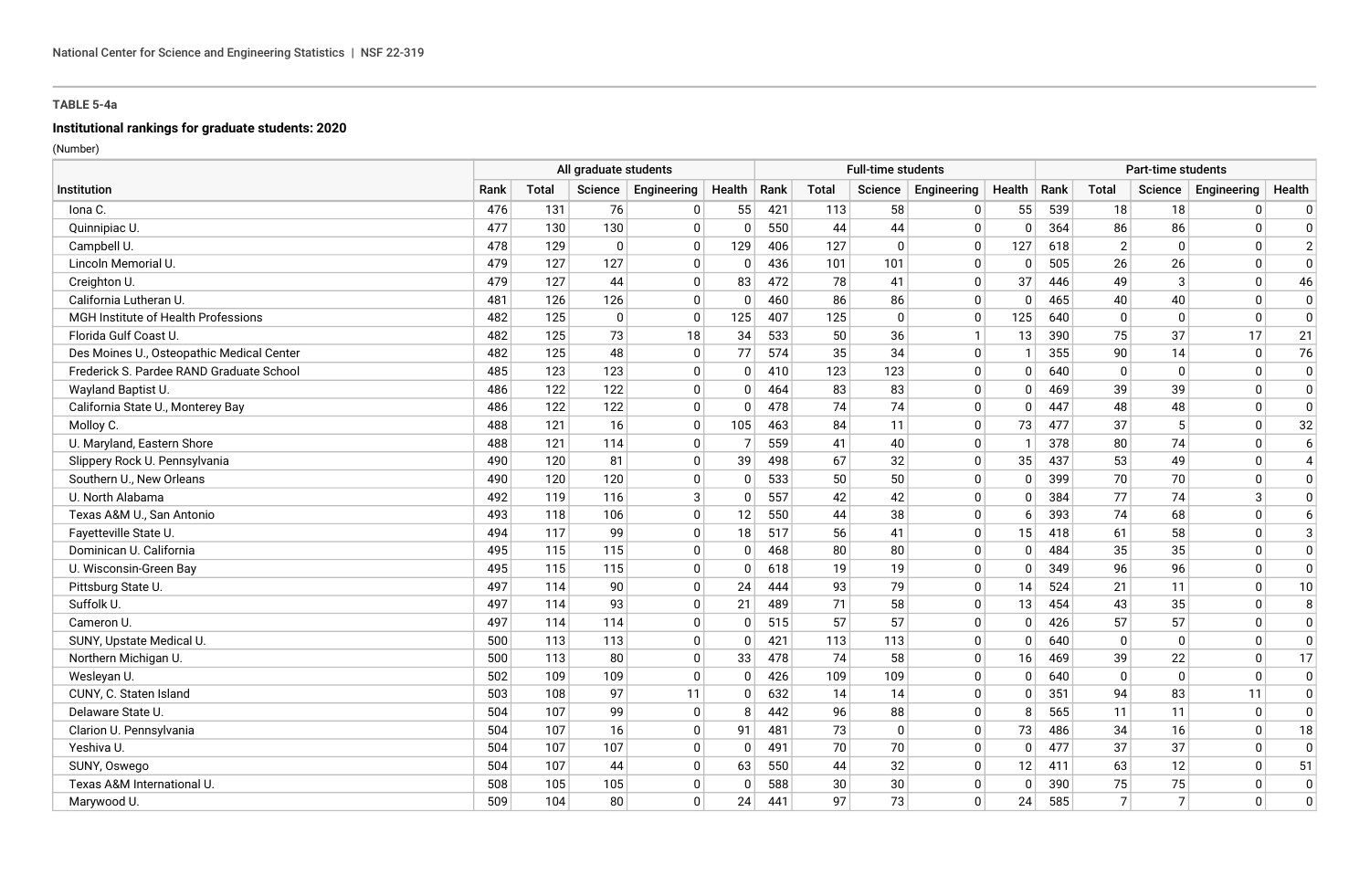# **Institutional rankings for graduate students: 2020**

|                                                                        | All graduate students |              |              |                     | <b>Full-time students</b> |     |                |                |              | Part-time students |      |                |              |                |              |
|------------------------------------------------------------------------|-----------------------|--------------|--------------|---------------------|---------------------------|-----|----------------|----------------|--------------|--------------------|------|----------------|--------------|----------------|--------------|
| Institution                                                            | Rank                  | <b>Total</b> |              | Science Engineering | Health   Rank             |     | Total          | Science        | Engineering  | Health             | Rank | Total          | Science      | Engineering    | Health       |
| Indiana Institute of Technology                                        | 509                   | 104          | 104          | 0                   | $\mathbf{0}$              | 491 | 70             | 70             | 0            | $\Omega$           | 486  | 34             | 34           | $\mathbf{0}$   | 0            |
| Monmouth U.                                                            | 509                   | 104          | 89           | 15                  | $\mathbf{0}$              | 561 | 40             | 35             | 5            | $\Omega$           | 407  | 64             | 54           | 10             | $\mathbf 0$  |
| U. Hawaii, Hilo                                                        | 512                   | 103          | 96           | $\mathbf 0$         | $\overline{7}$            | 517 | 56             | 54             | $\mathbf 0$  | $\overline{2}$     | 451  | 47             | 42           | $\mathbf 0$    | 5            |
| U. Texas, Permian Basin                                                | 512                   | 103          | 81           | $\overline{7}$      | 15                        | 530 | 51             | 40             | 6            | -5                 | 439  | 52             | 41           | $\mathbf{1}$   | 10           |
| SUNY, Buffalo State                                                    | 512                   | 103          | 91           | 12                  | $\mathbf 0$               | 563 | 39             | 38             | $\mathbf{1}$ | $\Omega$           | 407  | 64             | 53           | 11             | $\mathbf 0$  |
| U. Wisconsin-Oshkosh                                                   | 512                   | 103          | 103          | $\Omega$            | $\mathbf{0}$              | 632 | 14             | 14             | $\mathbf 0$  | $\Omega$           | 358  | 89             | 89           | $\mathbf{0}$   | $\mathbf 0$  |
| Inter American U. Puerto Rico, San German                              | 516                   | 102          | 102          | 0                   | $\mathbf{0}$              | 632 | 14             | 14             | $\mathbf 0$  | $\Omega$           | 360  | 88             | 88           | $\mathbf{0}$   | $\mathbf 0$  |
| Shippensburg U. Pennsylvania                                           | 517                   | 101          | 101          | 0                   | $\mathbf{0}$              | 537 | 49             | 49             | $\mathbf 0$  | $\Omega$           | 439  | 52             | 52           | $\mathbf{0}$   | $\mathbf 0$  |
| Salus U.                                                               | 518                   | 98           | 12           | $\mathbf 0$         | 86                        | 446 | 92             | $\overline{7}$ | $\mathbf 0$  | 85                 | 592  | 6              | 5            | $\mathbf{0}$   | -1           |
| U. del Turabo                                                          | 518                   | 98           | 81           | 17                  | $\Omega$                  | 563 | 39             | 29             | 10           | $\Omega$           | 423  | 59             | 52           | $\overline{7}$ | $\mathbf{0}$ |
| Framingham State C.                                                    | 518                   | 98           | 98           | $\mathbf 0$         | $\mathbf{0}$              | 637 | 12             | 12             | $\mathbf 0$  | $\Omega$           | 364  | 86             | 86           | $\mathbf{0}$   | 0            |
| California State U., Bakersfield                                       | 521                   | 97           | 97           | $\Omega$            | $\mathbf{0}$              | 476 | 75             | 75             | $\mathbf 0$  | $\Omega$           | 518  | 22             | 22           | $\mathbf{0}$   | $\mathbf 0$  |
| Oklahoma State U., Center for Health Sciences                          | 521                   | 97           | 97           | $\mathbf 0$         | $\mathbf 0$               | 481 | 73             | 73             | 0            | $\Omega$           | 511  | 24             | 24           | $\mathbf 0$    | 0            |
| Frostburg State U.                                                     | 523                   | 96           | 96           | $\mathbf 0$         | $\mathbf{0}$              | 540 | 48             | 48             | $\mathbf 0$  | $\Omega$           | 447  | 48             | 48           | $\Omega$       | $\mathbf 0$  |
| Texas A&M U.-Central Texas                                             | 523                   | 96           | 96           | $\mathbf 0$         | $\mathbf 0$               | 666 | $\overline{4}$ | $\overline{4}$ | $\mathbf 0$  | $\Omega$           | 352  | 92             | 92           | $\mathbf 0$    | $\mathbf 0$  |
| Hampton U.                                                             | 525                   | 95           | 59           | $\Omega$            | 36                        | 484 | 72             | 49             | $\mathbf 0$  | 23                 | 514  | 23             | 10           | $\mathbf{0}$   | 13           |
| Jacksonville State U.                                                  | 525                   | 95           | 95           | $\mathbf 0$         | $\mathbf{0}$              | 523 | 54             | 54             | 0            | $\Omega$           | 463  | 41             | 41           | $\mathbf{0}$   | $\Omega$     |
| Sonoma State U.                                                        | 527                   | 93           | 93           | $\mathbf 0$         | $\mathbf{0}$              | 476 | 75             | 75             | $\mathbf 0$  | $\Omega$           | 539  | 18             | 18           | $\Omega$       | $\Omega$     |
| Western State Colorado U.                                              | 527                   | 93           | 93           | $\Omega$            | $\mathbf{0}$              | 484 | 72             | 72             | $\mathbf 0$  | $\Omega$           | 524  | 21             | 21           | $\mathbf{0}$   | $\Omega$     |
| Tiffin U.                                                              | 527                   | 93           | 93           | $\Omega$            | $\mathbf{0}$              | 521 | 55             | 55             | $\mathbf 0$  | $\Omega$           | 473  | 38             | 38           | 0              | $\mathbf 0$  |
| Mississippi U. for Women                                               | 530                   | 92           | 8            | $\mathbf 0$         | 84                        | 484 | 72             | $\overline{2}$ | $\mathbf 0$  | 70                 | 531  | 20             | 6            | 0              | 14           |
| Metropolitan State U.                                                  | 530                   | 92           | 86           | $\mathbf 0$         | 6                         | 629 | 15             | 9              | $\mathbf 0$  | -6                 | 384  | 77             | 77           | $\mathbf 0$    | $\mathbf 0$  |
| Andrews U.                                                             | 532                   | 91           | 91           | $\Omega$            | $\Omega$                  | 466 | 81             | 81             | $\Omega$     |                    | 572  | 10             | 10           | $\Omega$       | $\mathbf{0}$ |
| Oklahoma Christian U.                                                  | 532                   | 91           | $\mathbf{0}$ | 91                  | $\mathbf{0}$              | 563 | 39             | $\Omega$       | 39           | $\Omega$           | 439  | 52             | $\Omega$     | 52             | $\mathbf 0$  |
| City of Hope, Irell and Manella Graduate School of Biological Sciences | 534                   | 90           | 90           | $\Omega$            | $\mathbf{0}$              | 449 | 90             | 90             | $\mathbf 0$  | $\Omega$           | 640  | $\Omega$       | $\mathbf{0}$ | $\mathbf{0}$   | $\mathbf 0$  |
| Bastyr U.                                                              | 534                   | 90           | 90           | $\mathbf 0$         | $\Omega$                  | 470 | 79             | 79             | $\mathbf 0$  | $\Omega$           | 565  | 11             | 11           | $\mathbf{0}$   | $\mathbf 0$  |
| Fitchburg State U.                                                     | 534                   | 90           | 90           | $\mathbf{0}$        | 0                         | 496 | 68             | 68             | $\Omega$     | $\Omega$           | 518  | 22             | 22           | $\Omega$       | $\mathbf 0$  |
| Aurora U.                                                              | 534                   | 90           | 43           | $\mathbf 0$         | 47                        | 533 | 50             | 22             | $\mathbf 0$  | 28                 | 465  | 40             | 21           | $\mathbf{0}$   | 19           |
| Memorial Sloan Kettering Cancer Center                                 | 538                   | 88           | 88           | $\Omega$            | $\mathbf{0}$              | 470 | 79             | 79             | $\mathbf 0$  | $\Omega$           | 578  | q              | 9            | $\Omega$       | $\mathbf 0$  |
| Southern Nazarene U.                                                   | 539                   | 87           | 87           | $\mathbf 0$         | $\mathbf{0}$              | 454 | 87             | 87             | $\mathbf 0$  | $\Omega$           | 640  | $\Omega$       | $\Omega$     | $\Omega$       | $\Omega$     |
| <b>Cedars-Sinai Medical Center</b>                                     | 539                   | 87           | 87           | $\Omega$            | $\mathbf{0}$              | 530 | 51             | 51             | $\mathbf 0$  | $\Omega$           | 481  | 36             | 36           | $\Omega$       | $\Omega$     |
| U. of the Incarnate Word                                               | 541                   | 83           | 71           | $\mathbf 0$         | 12                        | 474 | 76             | 65             | 0            | 11                 | 585  | $\overline{7}$ | 6            | $\mathbf{0}$   |              |
| Virginia State U.                                                      | 541                   | 83           | 83           | $\mathbf 0$         | $\Omega$                  | 508 | 62             | 62             | $\mathbf 0$  | $\Omega$           | 524  | 21             | 21           | $\mathbf 0$    | $\Omega$     |
| Bridgewater State U.                                                   | 541                   | 83           | 83           | $\Omega$            | $\mathbf{0}$              | 540 | 48             | 48             | $\Omega$     | $\Omega$           | 484  | 35             | 35           | $\Omega$       | $\mathbf{0}$ |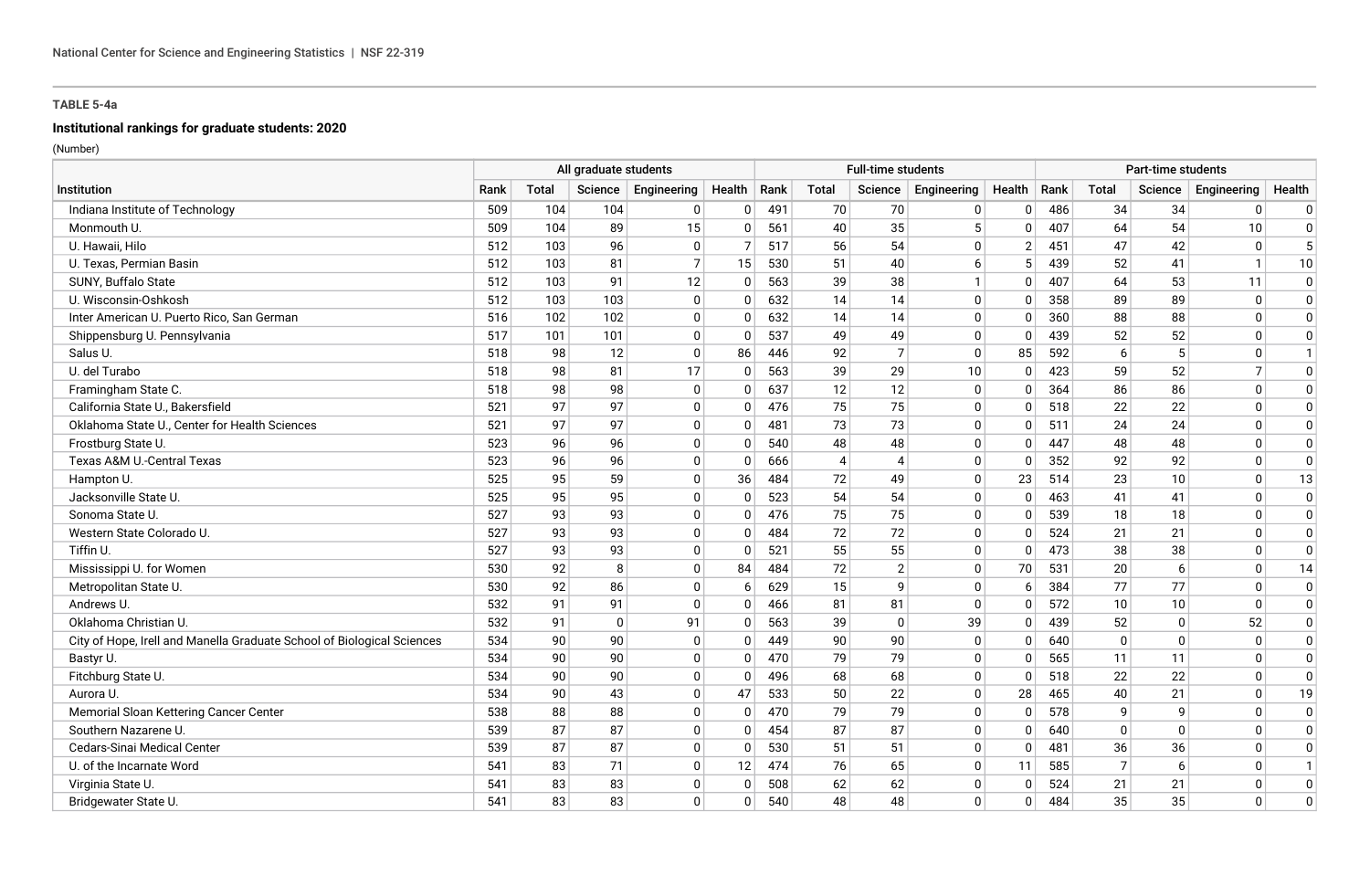# **Institutional rankings for graduate students: 2020**

|                                                     | All graduate students |              |              |                     | <b>Full-time students</b> |     |       |              |                | Part-time students |      |                |                          |              |                |
|-----------------------------------------------------|-----------------------|--------------|--------------|---------------------|---------------------------|-----|-------|--------------|----------------|--------------------|------|----------------|--------------------------|--------------|----------------|
| Institution                                         | Rank                  | <b>Total</b> |              | Science Engineering | Health   Rank             |     | Total | Science      | Engineering    | Health             | Rank | Total          | Science                  | Engineering  | Health         |
| Bowie State U.                                      | 544                   | 82           | 82           | 0                   | $\mathbf{0}$              | 550 | 44    | 44           | 0              | $\Omega$           | 473  | 38             | 38                       | $\mathbf{0}$ | 0              |
| Canisius C.                                         | 544                   | 82           | 67           | $\Omega$            | 15                        | 595 | 29    | 19           | $\Omega$       | 10                 | 437  | 53             | 48                       | $\mathbf{0}$ | 5              |
| U. Guam                                             | 544                   | 82           | 82           | $\mathbf 0$         | $\mathbf{0}$              | 603 | 24    | 24           | $\mathbf 0$    | $\Omega$           | 424  | 58             | 58                       | $\mathbf{0}$ | $\Omega$       |
| Alcorn State U.                                     | 547                   | 81           | 81           | $\Omega$            | $\mathbf{0}$              | 556 | 43    | 43           | $\mathbf 0$    | $\Omega$           | 473  | 38             | 38                       | $\Omega$     | $\Omega$       |
| Valparaiso U.                                       | 548                   | 80           | 80           | $\mathbf 0$         | $\mathbf 0$               | 496 | 68    | 68           | $\pmb{0}$      | $\Omega$           | 561  | 12             | 12                       | $\mathbf 0$  | $\Omega$       |
| Evergreen State C.                                  | 548                   | 80           | 80           | $\Omega$            | $\mathbf{0}$              | 563 | 39    | 39           | $\mathbf 0$    | $\Omega$           | 463  | 41             | 41                       | $\mathbf{0}$ | $\mathbf{0}$   |
| LeTourneau U.                                       | 548                   | 80           | 70           | 10                  | $\mathbf{0}$              | 627 | 16    | 9            | $\overline{7}$ | $\Omega$           | 407  | 64             | 61                       | 3            | $\mathbf{0}$   |
| Vanguard U. of Southern California                  | 551                   | 79           | 79           | 0                   | $\mathbf{0}$              | 474 | 76    | 76           | $\mathbf 0$    | $\Omega$           | 612  | 3              | 3                        | $\Omega$     | $\mathbf{0}$   |
| Lindenwood U.                                       | 552                   | 78           | 39           | $\mathbf 0$         | 39                        | 489 | 71    | 37           | $\mathbf 0$    | 34                 | 585  | $\overline{7}$ | $\overline{2}$           | $\Omega$     | 5              |
| Bradley U.                                          | 553                   | 77           | 34           | 43                  | $\Omega$                  | 526 | 53    | 27           | 26             | $\Omega$           | 511  | 24             | $\overline{7}$           | 17           | $\mathbf 0$    |
| Gannon U.                                           | 553                   | 77           | 39           | 38                  | $\mathbf{0}$              | 543 | 47    | 22           | 25             | $\Omega$           | 496  | 30             | 17                       | 13           | $\mathbf 0$    |
| Southeast Missouri State U.                         | 553                   | 77           | 77           | $\mathbf 0$         | $\mathbf{0}$              | 559 | 41    | 41           | $\mathbf 0$    | $\Omega$           | 481  | 36             | 36                       | $\mathbf 0$  | $\pmb{0}$      |
| Charles R. Drew U. of Medicine and Science          | 556                   | 75           | 34           | $\mathbf 0$         | 41                        | 481 | 73    | 33           | 0              | 40                 | 618  | $\overline{2}$ | $\mathbf{1}$             | $\mathbf{0}$ | $\mathbf{1}$   |
| Endicott C.                                         | 556                   | 75           | 54           | $\mathbf 0$         | 21                        | 581 | 32    | 32           | $\mathbf 0$    | $\Omega$           | 454  | 43             | 22                       | $\mathbf{0}$ | 21             |
| SUNY, C. Cortland                                   | 558                   | 74           | 3            | 0                   | 71                        | 527 | 52    | 3            | 0              | 49                 | 518  | 22             | $\mathbf 0$              | $\mathbf{0}$ | 22             |
| Minnesota State U., Moorhead                        | 559                   | 73           | 26           | $\mathbf 0$         | 47                        | 503 | 63    | 16           | $\mathbf 0$    | 47                 | 572  | 10             | 10                       | $\mathbf{0}$ | $\mathbf 0$    |
| Springfield C.                                      | 559                   | 73           | 66           | $\mathbf 0$         | 7                         | 512 | 59    | 53           | $\mathbf 0$    | -6                 | 551  | 14             | 13                       | $\mathbf{0}$ | $\mathbf{1}$   |
| New Mexico Highlands U.                             | 559                   | 73           | 73           | $\Omega$            | $\mathbf{0}$              | 543 | 47    | 47           | $\mathbf 0$    | $\Omega$           | 505  | 26             | 26                       | $\mathbf{0}$ | $\mathbf 0$    |
| Widener U.                                          | 559                   | 73           | $\mathbf{0}$ | 30                  | 43                        | 569 | 37    | $\mathbf{0}$ | 22             | 15                 | 481  | 36             | $\mathbf{0}$             | 8            | 28             |
| SUNY, C. Brockport                                  | 559                   | 73           | 58           | $\mathbf 0$         | 15                        | 578 | 33    | 25           | $\mathbf 0$    | 8                  | 465  | 40             | 33                       | 0            | $\overline{7}$ |
| Florida Polytechnic U.                              | 564                   | 72           | 44           | 28                  | $\mathbf{0}$              | 503 | 63    | 38           | 25             | $\Omega$           | 578  | q              | 6                        | 3            | $\mathbf{0}$   |
| Cooper Union for the Advancement of Science and Art | 564                   | 72           | $\mathbf 0$  | 72                  | $\mathbf{0}$              | 595 | 29    | $\mathbf{0}$ | 29             | $\Omega$           | 454  | 43             | $\mathbf 0$              | 43           | $\mathbf 0$    |
| Bloomsburg U. Pennsylvania                          | 566                   | 71           | 9            | $\Omega$            | 62                        | 503 | 63    | $\mathbf 1$  | $\Omega$       | 62                 | 581  | 8              | -8                       | $\Omega$     | $\mathbf{0}$   |
| Gallaudet U.                                        | 566                   | 71           | 38           | $\Omega$            | 33                        | 530 | 51    | 21           | $\mathbf 0$    | 30                 | 531  | 20             | 17                       | 0            | $\mathbf{3}$   |
| Albany Medical C.                                   | 568                   | 70           | 70           | $\Omega$            | $\mathbf{0}$              | 491 | 70    | 70           | $\mathbf 0$    | $\Omega$           | 640  | $\mathbf{0}$   | $\Omega$                 | $\mathbf{0}$ | $\mathbf 0$    |
| Oklahoma City U.                                    | 568                   | 70           | 51           | $\mathbf 0$         | 19                        | 569 | 37    | 31           | $\mathbf 0$    | -6                 | 490  | 33             | 20                       | $\mathbf{0}$ | 13             |
| Xavier U.                                           | 570                   | 69           | 41           | $\mathbf{0}$        | 28                        | 588 | 30    | 29           | $\Omega$       | -1                 | 469  | 39             | 12                       | $\mathbf{0}$ | 27             |
| South Carolina State U                              | 571                   | 68           | $\mathbf 0$  | $\mathbf 0$         | 68                        | 515 | 57    | $\mathbf{0}$ | $\mathbf 0$    | 57                 | 565  | 11             | $\Omega$                 | $\mathbf{0}$ | 11             |
| Mercyhurst U.                                       | 572                   | 67           | 67           | $\Omega$            | $\Omega$                  | 537 | 49    | 49           | $\mathbf 0$    | $\Omega$           | 539  | 18             | 18                       | $\Omega$     | $\mathbf 0$    |
| Edinboro U. Pennsylvania                            | 572                   | 67           | 26           | $\mathbf 0$         | 41                        | 546 | 46    | 5            | $\mathbf 0$    | 41                 | 524  | 21             | 21                       | $\Omega$     | $\mathbf 0$    |
| Georgia C. and State U.                             | 572                   | 67           | 21           | $\mathbf 0$         | 46                        | 578 | 33    | 17           | $\mathbf 0$    | 16                 | 486  | 34             | $\boldsymbol{\varDelta}$ | $\Omega$     | 30             |
| SUNY, Fredonia                                      | 575                   | 66           | 20           | $\mathbf 0$         | 46                        | 508 | 62    | 16           | 0              | 46                 | 602  | $\overline{4}$ | 4                        | $\mathbf{0}$ | $\mathbf 0$    |
| U. West Alabama                                     | 575                   | 66           | 66           | $\mathbf 0$         | $\Omega$                  | 517 | 56    | 56           | $\mathbf 0$    | $\Omega$           | 572  | 10             | 10                       | $\mathbf{0}$ | $\Omega$       |
| Fort Valley State U.                                | 577                   | 65           | 20           | $\mathbf{0}$        | 45                        | 557 | 42    | 18           | $\Omega$       | 24                 | 514  | 23             | $\overline{2}$           | $\Omega$     | 21             |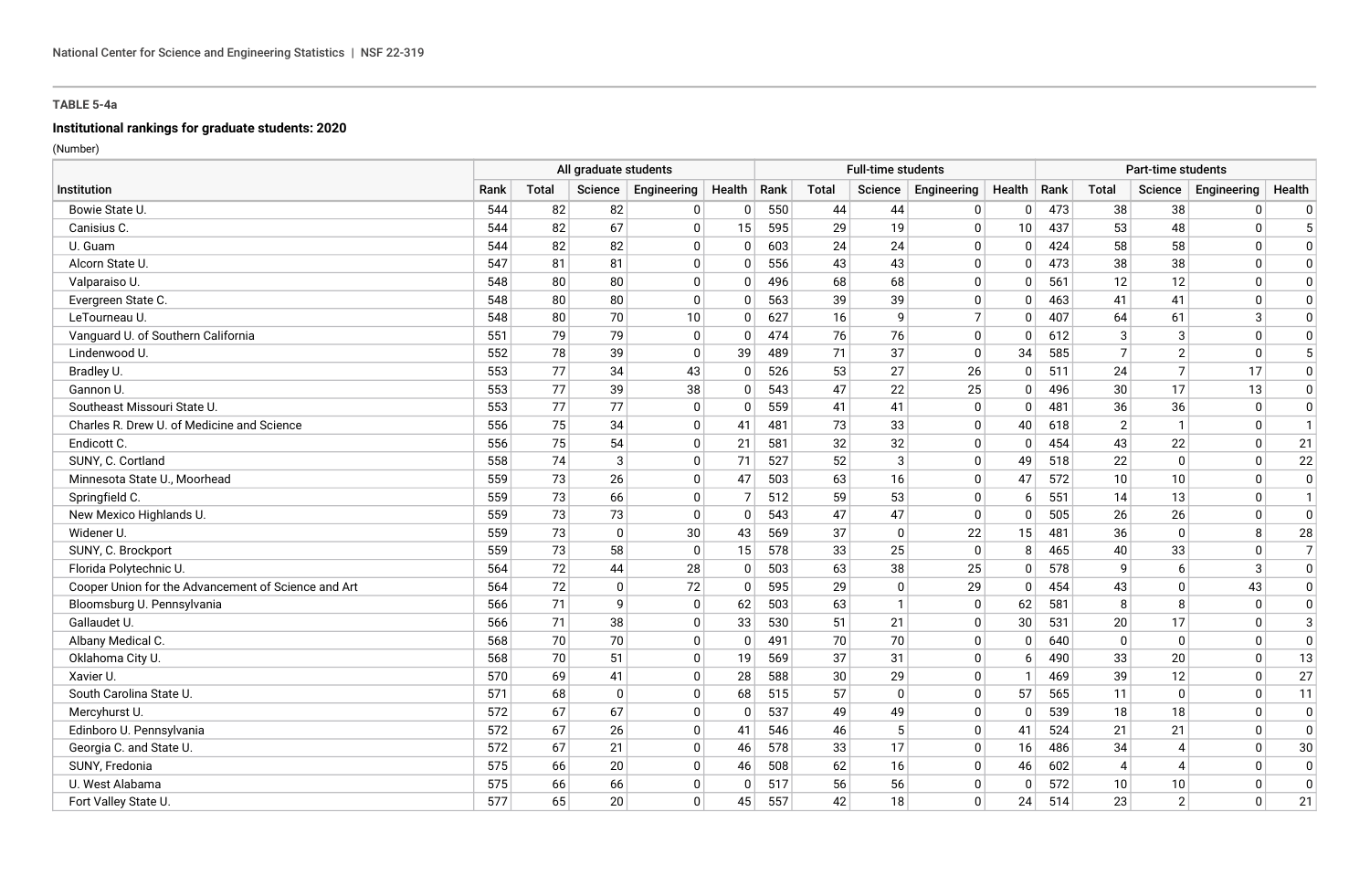# **Institutional rankings for graduate students: 2020**

|                                                | All graduate students |              |              |             |                |     | <b>Full-time students</b> |                |                |          |      | Part-time students       |                          |                |                |  |  |  |
|------------------------------------------------|-----------------------|--------------|--------------|-------------|----------------|-----|---------------------------|----------------|----------------|----------|------|--------------------------|--------------------------|----------------|----------------|--|--|--|
| Institution                                    | Rank                  | <b>Total</b> | Science      | Engineering | Health   Rank  |     | Total                     | Science        | Engineering    | Health   | Rank | <b>Total</b>             | Science                  | Engineering    | Health         |  |  |  |
| U. Arkansas, Pine Bluff                        | 578                   | 64           | 64           | 0           | $\mathbf{0}$   | 533 | 50                        | 50             | 0              | O        | 551  | 14                       | 14                       | $\mathbf{0}$   | $\mathbf 0$    |  |  |  |
| Oregon Institute of Technology                 | 578                   | 64           | 18           | 46          | $\mathbf{0}$   | 603 | 24                        | $\overline{7}$ | 17             | $\Omega$ | 465  | 40                       | 11                       | 29             | $\mathbf 0$    |  |  |  |
| U. of Saint Mary                               | 580                   | 62           | 62           | $\mathbf 0$ | $\overline{0}$ | 517 | 56                        | 56             | $\Omega$       | $\Omega$ | 592  | 6                        | 6                        | $\mathbf{0}$   | $\Omega$       |  |  |  |
| U. Wisconsin-Whitewater                        | 580                   | 62           | 35           | $\mathbf 0$ | 27             | 521 | 55                        | 28             | $\mathbf 0$    | 27       | 585  | $\overline{7}$           | $\overline{7}$           | $\mathbf{0}$   | $\Omega$       |  |  |  |
| Coastal Carolina U.                            | 580                   | 62           | 62           | $\mathbf 0$ | $\overline{0}$ | 584 | 31                        | 31             | $\mathbf 0$    | $\Omega$ | 494  | 31                       | 31                       | $\Omega$       | $\Omega$       |  |  |  |
| California U. of Science and Medicine          | 583                   | 60           | 60           | $\mathbf 0$ | $\mathbf 0$    | 510 | 60                        | 60             | $\mathbf 0$    | $\Omega$ | 640  | $\mathbf{0}$             | $\mathbf 0$              | $\mathbf{0}$   | 0              |  |  |  |
| U. Montevallo                                  | 584                   | 59           | $\mathbf{0}$ | $\mathbf 0$ | 59             | 512 | 59                        | $\mathbf{0}$   | 0              | 59       | 640  | $\Omega$                 | $\mathbf{0}$             | $\mathbf{0}$   | $\Omega$       |  |  |  |
| Caldwell U.                                    | 585                   | 57           | 57           | $\mathbf 0$ | $\mathbf{0}$   | 675 | $\mathbf{1}$              | -1             | $\mathbf 0$    | $\Omega$ | 429  | 56                       | 56                       | $\mathbf 0$    | $\Omega$       |  |  |  |
| DeSales U.                                     | 586                   | 56           | 54           | $\mathbf 0$ | $\overline{2}$ | 610 | 22                        | 21             | $\mathbf 0$    | -1       | 486  | 34                       | 33                       | $\mathbf{0}$   |                |  |  |  |
| Western U. of Health Sciences                  | 587                   | 54           | 40           | $\mathbf 0$ | 14             | 581 | 32                        | 22             | $\mathbf 0$    | 10       | 518  | 22                       | 18                       | $\Omega$       | $\overline{4}$ |  |  |  |
| Roger Williams U.                              | 587                   | 54           | 54           | $\mathbf 0$ | $\overline{0}$ | 584 | 31                        | 31             | $\mathbf 0$    | $\Omega$ | 514  | 23                       | 23                       | $\Omega$       | 0              |  |  |  |
| Arkansas Tech U.                               | 587                   | 54           | 44           | 10          | $\overline{0}$ | 610 | 22                        | 15             | $\overline{7}$ | $\Omega$ | 491  | 32                       | 29                       | 3              | $\mathbf 0$    |  |  |  |
| Kettering U.                                   | 587                   | 54           | $\mathbf{0}$ | 54          | $\mathbf{0}$   | 624 | 17                        | $\mathbf{0}$   | 17             | n        | 477  | 37                       | $\mathbf{0}$             | 37             | $\mathbf 0$    |  |  |  |
| <b>Cold Spring Harbor Laboratory</b>           | 591                   | 52           | 52           | $\mathbf 0$ | $\mathbf{0}$   | 527 | 52                        | 52             | $\mathbf 0$    | $\Omega$ | 640  | $\Omega$                 | $\mathbf{0}$             | $\mathbf{0}$   | $\mathbf 0$    |  |  |  |
| Kentucky State U.                              | 592                   | 51           | 51           | $\mathbf 0$ | $\mathbf{0}$   | 599 | 27                        | 27             | 0              | $\Omega$ | 511  | 24                       | 24                       | 0              | $\mathbf 0$    |  |  |  |
| Drew U.                                        | 593                   | 50           | 11           | $\mathbf 0$ | 39             | 637 | 12                        | 6              | $\mathbf 0$    | 6        | 473  | 38                       | 5                        | $\Omega$       | 33             |  |  |  |
| Biola U.                                       | 594                   | 49           | 49           | $\mathbf 0$ | 0              | 540 | 48                        | 48             | $\mathbf 0$    | n        | 629  | $\mathbf{1}$             | $\mathbf 1$              | $\mathbf{0}$   | $\Omega$       |  |  |  |
| Gonzaga U.                                     | 594                   | 49           | 32           | 17          | $\overline{0}$ | 603 | 24                        | 24             | $\mathbf 0$    |          | 508  | 25                       | 8                        | 17             | $\Omega$       |  |  |  |
| Winthrop U.                                    | 596                   | 48           | 48           | 0           | $\mathbf 0$    | 546 | 46                        | 46             | $\mathbf 0$    | $\Omega$ | 618  | $\overline{2}$           | $\overline{2}$           | 0              | $\Omega$       |  |  |  |
| St. Thomas U.                                  | 596                   | 48           | 37           | $\mathbf 0$ | 11             | 550 | 44                        | 33             | $\mathbf 0$    | 11       | 602  | $\boldsymbol{\varDelta}$ | $\boldsymbol{\varDelta}$ | $\Omega$       | $\Omega$       |  |  |  |
| Longwood U.                                    | 598                   | 47           | $\mathbf 0$  | $\mathbf 0$ | 47             | 543 | 47                        | 0              | $\mathbf 0$    | 47       | 640  | $\Omega$                 | $\mathbf{0}$             | 0              | 0              |  |  |  |
| Bard C.                                        | 598                   | 47           | 47           | $\mathbf 0$ | $\mathbf{0}$   | 546 | 46                        | 46             | $\mathbf 0$    | $\Omega$ | 629  |                          | $\mathbf{1}$             | $\mathbf{0}$   | $\mathbf{0}$   |  |  |  |
| U. of the Virgin Islands                       | 600                   | 46           | 46           | $\mathbf 0$ | $\mathbf{0}$   | 561 | 40                        | 40             | $\mathbf 0$    |          | 592  | 6                        | 6                        | $\Omega$       | $\Omega$       |  |  |  |
| John Carroll U.                                | 600                   | 46           | 46           | $\Omega$    | $\Omega$       | 576 | 34                        | 34             | $\Omega$       |          | 561  | 12                       | 12                       | n              | $\mathbf{0}$   |  |  |  |
| Toyota Technological Institute, Chicago        | 602                   | 44           | 44           | $\mathbf 0$ | $\overline{0}$ | 550 | 44                        | 44             | $\Omega$       | $\Omega$ | 640  | $\mathbf{0}$             | $\mathbf 0$              | $\Omega$       | $\mathbf 0$    |  |  |  |
| Alfred U.                                      | 603                   | 43           | $\mathbf{0}$ | 43          | $\mathbf{0}$   | 588 | 30                        | $\mathbf{0}$   | 30             | n        | 558  | 13                       | $\mathbf{0}$             | 13             | $\mathbf 0$    |  |  |  |
| Calvin C.                                      | 604                   | 41           | $\mathbf{0}$ | $\mathbf 0$ | 41             | 563 | 39                        | $\mathbf 0$    | $\mathbf 0$    | 39       | 618  | $\overline{2}$           | $\mathbf{0}$             | $\mathbf{0}$   | $\overline{2}$ |  |  |  |
| SUNY, C. Plattsburgh                           | 604                   | 41           | 41           | $\mathbf 0$ | $\mathbf{0}$   | 588 | 30                        | 30             | 0              | $\Omega$ | 565  | 11                       | 11                       | $\mathbf{0}$   | $\mathbf 0$    |  |  |  |
| Christopher Newport U.                         | 604                   | 41           | 41           | $\mathbf 0$ | $\mathbf{0}$   | 618 | 19                        | 19             | $\mathbf 0$    | $\Omega$ | 518  | 22                       | 22                       | $\mathbf{0}$   | $\mathbf 0$    |  |  |  |
| Northeastern Ohio Universities, C. of Medicine | 607                   | 40           | 15           | $\Omega$    | 25             | 572 | 36                        | 15             | $\Omega$       | 21       | 602  | $\boldsymbol{\Delta}$    | $\mathbf{0}$             | $\Omega$       | $\overline{4}$ |  |  |  |
| U. Texas Health Science Center, Tyler          | 607                   | 40           | 10           | $\mathbf 0$ | 30             | 600 | 26                        | 10             | $\mathbf 0$    | 16       | 551  | 14                       | $\mathbf{0}$             | $\mathbf{0}$   | 14             |  |  |  |
| Wilkes U.                                      | 607                   | 40           | 4            | 11          | 25             | 646 | 10                        |                | 9              | $\Omega$ | 496  | 30                       | 3                        | $\overline{2}$ | 25             |  |  |  |
| Truman State U.                                | 610                   | 39           | $\mathbf 0$  | $\mathbf 0$ | 39             | 569 | 37                        | $\mathbf{0}$   | $\mathbf 0$    | 37       | 618  | $\overline{2}$           | $\mathbf 0$              | $\mathbf{0}$   | $\overline{2}$ |  |  |  |
| U. of Mary Hardin Baylor                       | 610                   | 39           | 39           | $\Omega$    | $\mathbf{0}$   | 578 | 33                        | 33             | $\Omega$       | O        | 592  | 6                        | 6                        | $\Omega$       | 0              |  |  |  |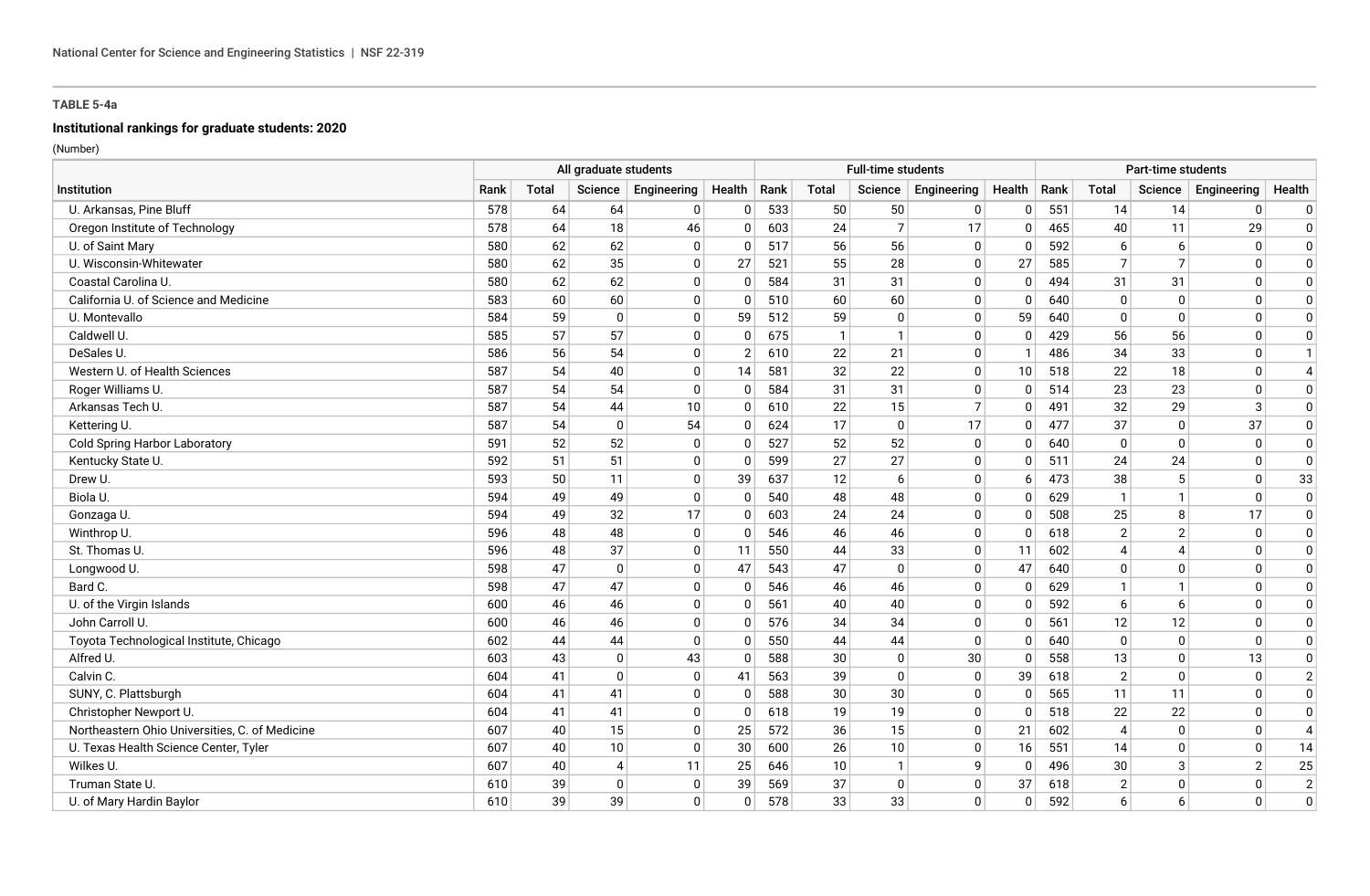# **Institutional rankings for graduate students: 2020**

|                                              | All graduate students |              |          |                |                |     | <b>Full-time students</b> |                |                |          |      | Part-time students |                |              |              |  |  |  |
|----------------------------------------------|-----------------------|--------------|----------|----------------|----------------|-----|---------------------------|----------------|----------------|----------|------|--------------------|----------------|--------------|--------------|--|--|--|
| Institution                                  | Rank                  | <b>Total</b> | Science  | Engineering    | Health   Rank  |     | Total                     | Science        | Engineering    | Health   | Rank | Total              | Science        | Engineering  | Health       |  |  |  |
| Loras C.                                     | 610                   | 39           | 39       | $\overline{0}$ | $\overline{0}$ | 584 | 31                        | 31             | 0              | $\Omega$ | 581  | 8                  | 8              | $\mathbf 0$  | $\mathbf{0}$ |  |  |  |
| Van Andel Institute                          | 613                   | 38           | 38       | $\Omega$       | $\mathbf{0}$   | 568 | 38                        | 38             | 0              | 0        | 640  | $\mathbf{0}$       | $\Omega$       | $\mathbf{0}$ | $\mathbf{0}$ |  |  |  |
| Ithaca C.                                    | 613                   | 38           | 38       | $\overline{0}$ | $\Omega$       | 603 | 24                        | 24             | 0              | $\Omega$ | 551  | 14                 | 14             | $\Omega$     | $\Omega$     |  |  |  |
| Mills C.                                     | 615                   | 37           | 37       | $\overline{0}$ | $\overline{0}$ | 608 | 23                        | 23             | 0              | $\Omega$ | 551  | 14                 | 14             | $\mathbf{0}$ | $\mathbf{0}$ |  |  |  |
| Bryn Mawr C.                                 | 616                   | 36           | 36       | $\overline{0}$ | $\mathbf 0$    | 574 | 35                        | 35             | 0              | 0        | 629  | $\mathbf{1}$       | $\mathbf{1}$   | $\mathbf{0}$ | $\Omega$     |  |  |  |
| Kutztown U. Pennsylvania                     | 617                   | 35           | 35       | $\overline{0}$ | 0              | 612 | 21                        | 21             | 0              | 0        | 551  | 14                 | 14             | $\mathbf{0}$ | 0            |  |  |  |
| Smith C.                                     | 617                   | 35           | 11       | $\overline{0}$ | 24             | 615 | 20                        | $\mathbf{0}$   | 0              | 20       | 547  | 15                 | 11             | $\mathbf{0}$ |              |  |  |  |
| Pacific States U.                            | 619                   | 34           | 34       | $\overline{0}$ | 0              | 576 | 34                        | 34             | 0              | 0        | 640  | $\mathbf 0$        | $\mathbf{0}$   | $\mathbf{0}$ | 0            |  |  |  |
| Morehead State U.                            | 619                   | 34           | 34       | $\overline{0}$ | $\Omega$       | 618 | 19                        | 19             | $\mathbf 0$    | 0        | 547  | 15                 | 15             | $\Omega$     | $\Omega$     |  |  |  |
| Bethune-Cookman U.                           | 621                   | 33           | 25       | $\overline{0}$ | 8              | 588 | 30                        | 22             | $\mathbf 0$    | 8        | 612  | 3                  | 3              | $\Omega$     | $\mathbf{0}$ |  |  |  |
| Saint Martin's U.                            | 621                   | 33           | 15       | 18             | $\overline{0}$ | 597 | 28                        | 14             | 14             | $\Omega$ | 598  | 5                  |                |              | $\mathbf 0$  |  |  |  |
| Sanford-Burnham Medical Research Institute   | 623                   | 32           | 32       | $\mathbf{0}$   | 0              | 581 | 32                        | 32             | 0              | $\Omega$ | 640  | $\mathbf 0$        | $\Omega$       | $\mathbf{0}$ | $\mathbf 0$  |  |  |  |
| Fisk U.                                      | 624                   | 31           | 31       | $\overline{0}$ | $\Omega$       | 588 | 30                        | 30             | 0              | $\Omega$ | 629  | $\mathbf{1}$       | $\mathbf{1}$   | $\Omega$     | $\mathbf 0$  |  |  |  |
| Lincoln U., Jefferson City                   | 624                   | 31           | 31       | $\mathbf{0}$   | 0              | 642 | 11                        | 11             | 0              | 0        | 531  | 20                 | 20             | $\mathbf{0}$ | 0            |  |  |  |
| American Museum of Natural History           | 626                   | 30           | 30       | $\overline{0}$ | 0              | 588 | 30                        | 30             | $\mathbf 0$    | 0        | 640  | $\mathbf{0}$       | $\mathbf{0}$   | $\Omega$     | $\mathbf 0$  |  |  |  |
| Coppin State U.                              | 626                   | 30           | 30       | $\overline{0}$ | 0              | 648 | 9                         | 9              | 0              | 0        | 524  | 21                 | 21             | $\Omega$     | $\Omega$     |  |  |  |
| Georgia Southwestern State U.                | 628                   | 29           | 29       | $\overline{0}$ | $\Omega$       | 648 | 9                         | 9              | $\Omega$       | $\Omega$ | 531  | 20                 | 20             | $\Omega$     | $\Omega$     |  |  |  |
| Salisbury U.                                 | 628                   | 29           | 29       | $\overline{0}$ | $\overline{0}$ | 648 | 9                         | 9              | 0              | $\Omega$ | 531  | 20                 | 20             | $\mathbf{0}$ | $\mathbf{0}$ |  |  |  |
| Furman U.                                    | 630                   | 28           | 8        | $\overline{0}$ | 20             | 597 | 28                        | 8              | 0              | 20       | 640  | $\mathbf 0$        | $\mathbf{0}$   | $\mathbf{0}$ | $\Omega$     |  |  |  |
| U. Southern Maine                            | 630                   | 28           | 28       | $\pmb{0}$      | 0              | 673 | 2                         | $\overline{2}$ | 0              | 0        | 505  | 26                 | 26             | $\mathbf{0}$ | $\Omega$     |  |  |  |
| Bemidji State U.                             | 630                   | 28           | 28       | $\overline{0}$ | $\Omega$       | 675 | $\mathbf{1}$              | $\mathbf{1}$   | 0              | 0        | 504  | 27                 | 27             | $\Omega$     | $\Omega$     |  |  |  |
| Savannah State U.                            | 633                   | 27           | 27       | $\overline{0}$ | 0              | 600 | 26                        | 26             | 0              | 0        | 629  | $\mathbf{1}$       | -1             | $\mathbf{0}$ | $\mathbf{0}$ |  |  |  |
| U. South Carolina, Aiken                     | 633                   | 27           | 27       | $\overline{0}$ | $\Omega$       | 615 | 20                        | 20             | $\mathbf 0$    | $\Omega$ | 585  | $\overline{7}$     | $\overline{7}$ | $\Omega$     | $\Omega$     |  |  |  |
| Alaska Pacific U.                            | 633                   | 27           | 27       | $\overline{0}$ | $\Omega$       | 637 | 12                        | 12             | 0              | $\Omega$ | 547  | 15                 | 15             | $\Omega$     | $\mathbf{0}$ |  |  |  |
| Point Loma Nazarene U.                       | 633                   | 27           | 27       | $\overline{0}$ | $\Omega$       | 652 | 8                         | 8              | $\mathbf 0$    | $\Omega$ | 537  | 19                 | 19             | $\Omega$     | $\mathbf 0$  |  |  |  |
| U. Central del Caribe                        | 637                   | 26           | 26       | $\mathbf{0}$   | 0              | 600 | 26                        | 26             | 0              | $\Omega$ | 640  | $\mathbf 0$        | $\Omega$       | $\Omega$     | 0            |  |  |  |
| Colorado State U., Pueblo                    | 637                   | 26           | 19       | $\overline{7}$ | $\Omega$       | 624 | 17                        | 13             | $\overline{4}$ | $\Omega$ | 578  | q                  | 6              | 3            | $\mathbf 0$  |  |  |  |
| Elizabeth City State U.                      | 639                   | 25           | 25       | $\overline{0}$ | $\overline{0}$ | 624 | 17                        | 17             | 0              | 0        | 581  | 8                  | 8              | $\Omega$     | $\mathbf{0}$ |  |  |  |
| SUNY, C. of Optometry                        | 639                   | 25           | 25       | $\Omega$       | $\Omega$       | 632 | 14                        | 14             | 0              | $\Omega$ | 565  | 11                 | 11             | $\Omega$     | $\Omega$     |  |  |  |
| Rosalind Franklin U. of Medicine and Science | 641                   | 24           | 24       | $\overline{0}$ | $\Omega$       | 603 | 24                        | 24             | 0              | 0        | 640  | $\overline{0}$     | $\mathbf{0}$   | $\Omega$     | $\Omega$     |  |  |  |
| Bucknell U.                                  | 642                   | 23           | 16       | $\overline{7}$ | $\overline{0}$ | 608 | 23                        | 16             | $\overline{7}$ | $\Omega$ | 640  | $\overline{0}$     | $\Omega$       | $\Omega$     | $\Omega$     |  |  |  |
| Northwestern Polytechnic U.                  | 643                   | 22           | 21       | $\mathbf{1}$   | $\overline{0}$ | 627 | 16                        | 16             | $\mathbf 0$    | 0        | 592  | 6                  | 5              |              | 0            |  |  |  |
| Alabama State U.                             | 643                   | 22           | 22       | $\mathbf{0}$   | $\Omega$       | 637 | 12                        | 12             | 0              | 0        | 572  | 10                 | 10             | $\mathbf{0}$ | $\mathbf{0}$ |  |  |  |
| Milwaukee School of Engineering              | 643                   | 22           | $\Omega$ | 22             | $\Omega$       | 659 | 5                         | $\Omega$       | 5              | $\Omega$ | 544  | 17                 | $\mathbf{0}$   | 17           | $\Omega$     |  |  |  |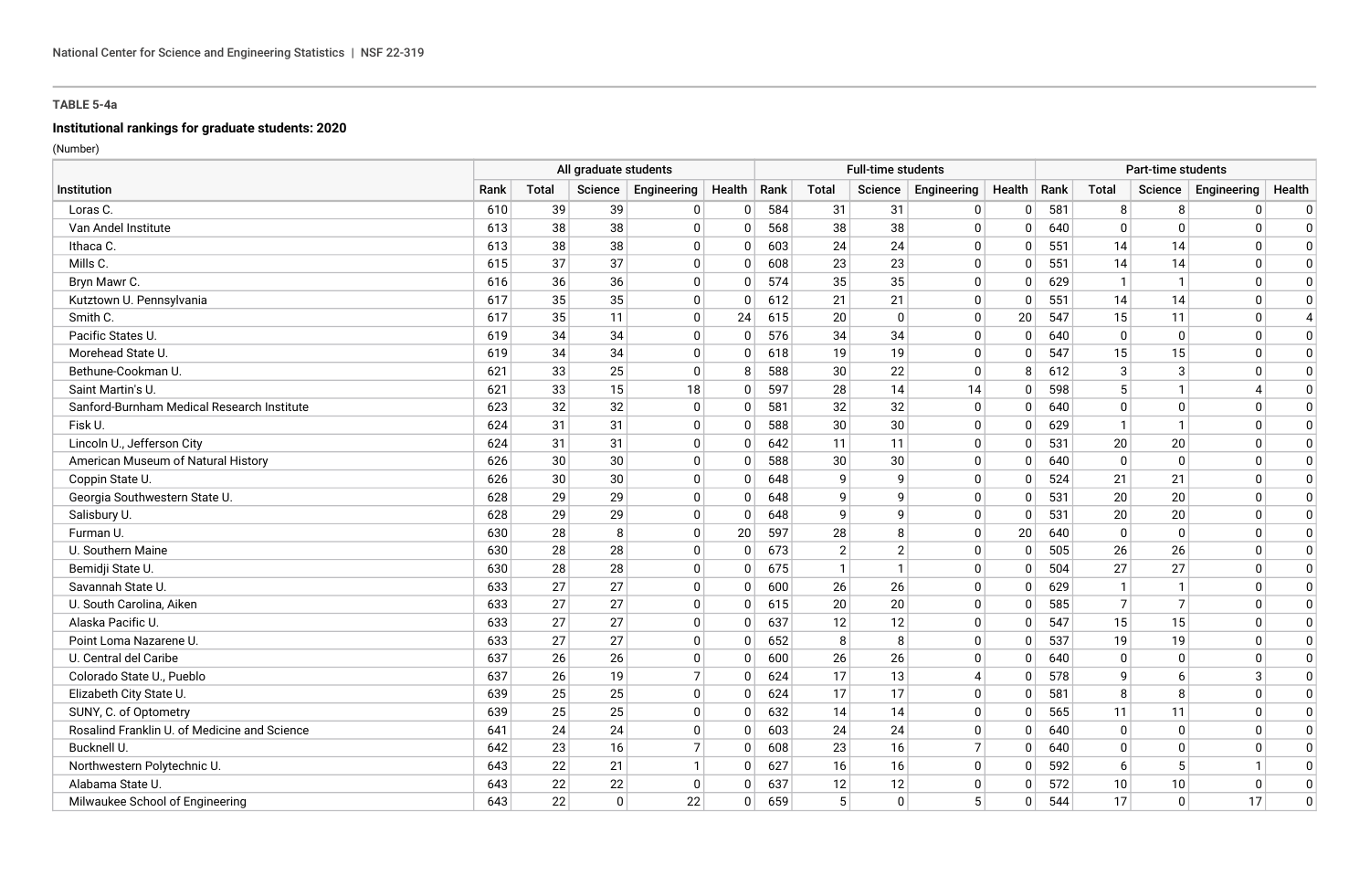# **Institutional rankings for graduate students: 2020**

|                                               | All graduate students |                          |                       |                       | <b>Full-time students</b> |     |                             |                          |                | Part-time students |      |                |                          |              |             |  |
|-----------------------------------------------|-----------------------|--------------------------|-----------------------|-----------------------|---------------------------|-----|-----------------------------|--------------------------|----------------|--------------------|------|----------------|--------------------------|--------------|-------------|--|
| Institution                                   | Rank                  | Total                    |                       | Science   Engineering | Health   Rank             |     | Total                       | Science                  | Engineering    | Health             | Rank | Total          | Science                  | Engineering  | Health      |  |
| New England C. of Optometry                   | 646                   | 21                       | 21                    | 0                     | $\mathbf 0$               | 612 | 21                          | 21                       | 0              | $\Omega$           | 640  | $\overline{0}$ | $\mathbf 0$              | $\mathbf{0}$ | 0           |  |
| San Juan Bautista School of Medicine          | 646                   | 21                       | $\mathbf{0}$          | $\Omega$              | 21                        | 612 | 21                          | $\mathbf{0}$             | $\Omega$       | 21                 | 640  | $\mathbf{0}$   | $\mathbf{0}$             | $\mathbf{0}$ | $\Omega$    |  |
| Northwestern State U. Louisiana               | 646                   | 21                       | 21                    | $\Omega$              | $\mathbf{0}$              | 618 | 19                          | 19                       | $\mathbf 0$    | $\Omega$           | 618  | $\overline{2}$ | $\overline{2}$           | $\Omega$     | $\Omega$    |  |
| West Virginia State U.                        | 649                   | 20                       | 20                    | $\mathbf 0$           | $\mathbf{0}$              | 615 | 20                          | 20                       | 0              | 0                  | 640  | $\mathbf{0}$   | $\mathbf 0$              | $\Omega$     | $\Omega$    |  |
| U. Wisconsin-Parkside                         | 649                   | 20                       | 20                    | $\mathbf 0$           | $\mathbf{0}$              | 655 | $\overline{7}$              | $\overline{7}$           | $\mathbf 0$    | $\Omega$           | 558  | 13             | 13                       | $\Omega$     | $\Omega$    |  |
| Claflin U.                                    | 651                   | 19                       | 19                    | $\mathbf 0$           | $\mathbf{0}$              | 618 | 19                          | 19                       | $\mathbf 0$    | 0                  | 640  | 0              | $\mathbf 0$              | $\mathbf{0}$ | 0           |  |
| Southern Oregon U.                            | 651                   | 19                       | 19                    | $\mathbf 0$           | $\mathbf{0}$              | 618 | 19                          | 19                       | $\mathbf 0$    | $\Omega$           | 640  | $\Omega$       | $\Omega$                 | $\mathbf{0}$ | $\Omega$    |  |
| Mississippi Valley State U.                   | 651                   | 19                       | 11                    | $\mathbf 0$           | 8                         | 629 | 15                          | 10                       | $\mathbf 0$    |                    | 602  | 4              | -1                       | $\mathbf{0}$ | 3           |  |
| Delta State U.                                | 651                   | 19                       | 19                    | $\mathbf 0$           | $\Omega$                  | 642 | 11                          | 11                       | $\mathbf 0$    | $\Omega$           | 581  | 8              | 8                        | $\Omega$     | $\Omega$    |  |
| Montana State U., Billings                    | 655                   | 18                       | 18                    | $\mathbf 0$           | $\Omega$                  | 629 | 15                          | 15                       | $\mathbf 0$    | $\Omega$           | 612  | 3              | $\mathbf{3}$             | $\mathbf{0}$ | $\Omega$    |  |
| California State U., Stanislaus               | 655                   | 18                       | 18                    | $\mathbf 0$           | $\mathbf{0}$              | 659 | $5\phantom{.0}$             | 5                        | $\mathbf 0$    | $\Omega$           | 558  | 13             | 13                       | $\mathbf{0}$ | $\mathbf 0$ |  |
| U. Arkansas, Monticello                       | 655                   | 18                       | 18                    | $\mathbf 0$           | $\mathbf 0$               | 675 | $\mathbf{1}$                | $\mathbf{1}$             | 0              | $\Omega$           | 544  | 17             | 17                       | $\mathbf 0$  | $\mathbf 0$ |  |
| Pontifical Catholic U. Puerto Rico, Mayaguez  | 658                   | 17                       | 17                    | $\Omega$              | $\mathbf{0}$              | 636 | 13                          | 13                       | $\mathbf 0$    | $\Omega$           | 602  | $\overline{4}$ | $\boldsymbol{\varDelta}$ | $\mathbf{0}$ | $\mathbf 0$ |  |
| Rhode Island C.                               | 659                   | 15                       | 15                    | 0                     | $\mathbf 0$               | 666 | $\overline{4}$              | $\overline{4}$           | 0              | $\Omega$           | 565  | 11             | 11                       | $\mathbf{0}$ | 0           |  |
| Inter American U. Puerto Rico, Fajardo        | 659                   | 15                       | 15                    | $\mathbf 0$           | $\mathbf{0}$              | 680 | $\mathbf 0$                 | $\mathbf 0$              | $\mathbf 0$    | $\Omega$           | 547  | 15             | 15                       | $\Omega$     | $\mathbf 0$ |  |
| U. Portland                                   | 661                   | 14                       | $\mathbf 0$           | 14                    | $\mathbf{0}$              | 642 | 11                          | $\mathbf{0}$             | 11             | $\Omega$           | 612  | 3              | $\mathbf{0}$             | 3            | $\Omega$    |  |
| U. of Saint Francis, Fort Wayne               | 661                   | 14                       | 14                    | $\mathbf{0}$          | $\mathbf{0}$              | 642 | 11                          | 11                       | $\mathbf 0$    | $\Omega$           | 612  | 3              | 3                        | $\Omega$     | $\Omega$    |  |
| U.S. Merchant Marine Academy                  | 661                   | 14                       | $\Omega$              | 14                    | $\mathbf 0$               | 680 | $\mathbf 0$                 | $\mathbf 0$              | 0              |                    | 551  | 14             | $\mathbf 0$              | 14           | $\Omega$    |  |
| Albany C. of Pharmacy and Health Sciences     | 664                   | 12                       | 6                     | $\mathbf 0$           | 6                         | 637 | 12                          | 6                        | $\mathbf 0$    | -6                 | 640  | $\Omega$       | $\mathbf{0}$             | $\mathbf{0}$ | $\Omega$    |  |
| Tougaloo C.                                   | 664                   | 12                       | 12                    | 0                     | $\mathbf{0}$              | 652 | 8                           | 8                        | 0              | $\Omega$           | 602  | 4              | 4                        | 0            | $\Omega$    |  |
| Marshall B. Ketchum U.                        | 666                   | 11                       | 11                    | $\mathbf 0$           | $\mathbf{0}$              | 646 | 10                          | 10                       | $\mathbf 0$    | $\Omega$           | 629  |                | $\mathbf{1}$             | $\Omega$     | $\Omega$    |  |
| Wagner C.                                     | 666                   | 11                       | 11                    | $\mathbf 0$           | $\Omega$                  | 656 | 6                           | 6                        | $\mathbf 0$    | $\Omega$           | 598  | 5              | 5                        | $\Omega$     | 0           |  |
| Rose-Hulman Institute of Technology           | 668                   | 10                       | $\mathbf{0}$          | 10                    | $\Omega$                  | 666 | $\overline{4}$              | $\Omega$                 | $\overline{4}$ |                    | 592  | 6              | $\Omega$                 | 6            | $\Omega$    |  |
| Elmezzi Graduate School of Molecular Medicine | 669                   | 9                        | 9                     | $\mathbf 0$           | $\mathbf{0}$              | 648 | 9                           | 9                        | $\mathbf 0$    | $\Omega$           | 640  | $\Omega$       | $\mathbf{0}$             | $\Omega$     | $\mathbf 0$ |  |
| Walla Walla U.                                | 669                   | 9                        | $\mathsf{Q}$          | $\Omega$              | $\mathbf{0}$              | 659 | 5                           | 5                        | $\mathbf 0$    | $\Omega$           | 602  | Δ              |                          | $\Omega$     | $\mathbf 0$ |  |
| Alderson-Broaddus U.                          | 671                   | $\overline{7}$           | $\overline{7}$        | 0                     | 0                         | 656 | 6                           | 6                        | 0              | $\Omega$           | 629  |                | $\mathbf 1$              | $\mathbf{0}$ | 0           |  |
| Missouri Western State U.                     | 671                   | $\overline{7}$           | $\overline{7}$        | $\Omega$              | $\mathbf{0}$              | 659 | 5                           | 5                        | $\mathbf 0$    | $\Omega$           | 618  | $\overline{2}$ | $\overline{2}$           | $\Omega$     | $\mathbf 0$ |  |
| Western Connecticut State U                   | 671                   | $\overline{7}$           | $\overline{7}$        | $\mathbf 0$           | $\mathbf{0}$              | 680 | $\mathbf 0$                 | $\mathbf{0}$             | $\mathbf 0$    | $\Omega$           | 585  | $\overline{7}$ | $\overline{7}$           | $\mathbf{0}$ | $\mathbf 0$ |  |
| St. Francis C.                                | 674                   | 6                        | 6                     | $\Omega$              | $\mathbf{0}$              | 656 | 6                           | 6                        | $\mathbf 0$    | $\Omega$           | 640  | $\Omega$       | $\Omega$                 | $\Omega$     | $\mathbf 0$ |  |
| Point Park U.                                 | 675                   | 5                        | 5                     | $\mathbf 0$           | $\mathbf{0}$              | 659 | 5                           | 5                        | $\mathbf 0$    |                    | 640  | $\Omega$       | $\mathbf{0}$             | $\Omega$     | $\Omega$    |  |
| Sitting Bull C.                               | 675                   | 5                        | 5                     | $\mathbf 0$           | $\mathbf{0}$              | 659 | 5                           | 5                        | $\mathbf 0$    | $\Omega$           | 640  | $\Omega$       | $\Omega$                 | $\Omega$     | $\Omega$    |  |
| SUNY, Oneonta                                 | 675                   | 5                        | 5                     | $\mathbf 0$           | $\mathbf 0$               | 666 | $\overline{A}$              | $\boldsymbol{4}$         | $\mathbf 0$    | $\Omega$           | 629  |                |                          | $\mathbf{0}$ | 0           |  |
| Winston-Salem State U                         | 675                   | 5                        | 5                     | $\mathbf 0$           | $\Omega$                  | 666 | $\overline{4}$              | $\boldsymbol{4}$         | $\mathbf 0$    | $\Omega$           | 629  |                |                          | $\Omega$     | 0           |  |
| Black Hills State U.                          | 679                   | $\boldsymbol{\varDelta}$ | $\boldsymbol{\Delta}$ | $\Omega$              | $\mathbf{0}$              | 666 | $\boldsymbol{\vartriangle}$ | $\boldsymbol{\varDelta}$ | $\Omega$       | $\Omega$           | 640  | $\Omega$       | $\mathbf{0}$             | $\Omega$     | $\Omega$    |  |